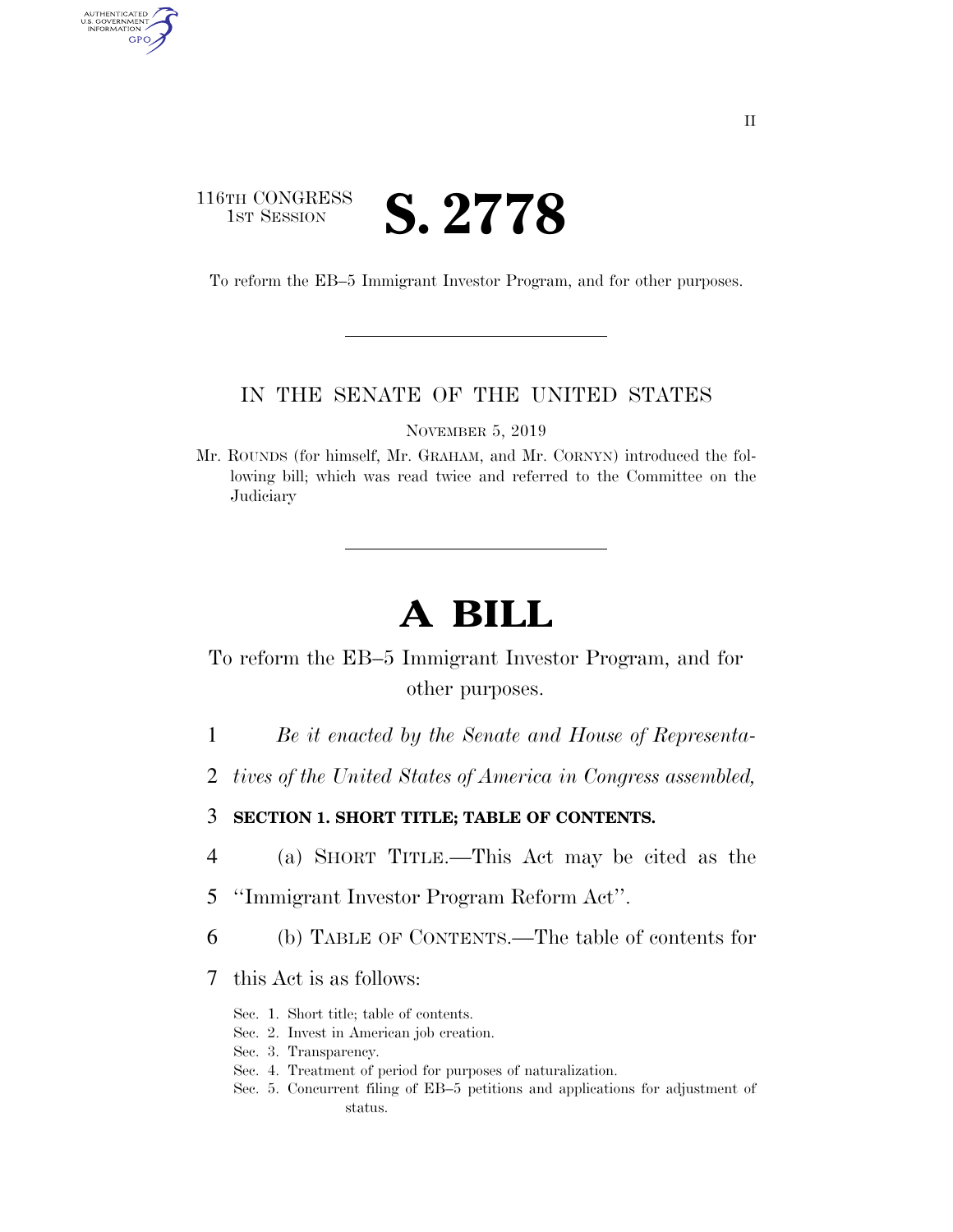Sec. 6. Parole status for petitioners and dependents awaiting availability of an immigrant visa.

#### **SEC. 2. INVEST IN AMERICAN JOB CREATION.**

2 (a) IN GENERAL.—Section  $203(b)(5)$  of the Immi- gration and Nationality Act (8 U.S.C. 1153(b)(5)) is amended to read as follows:

#### 5 "(5) EMPLOYMENT CREATION.—

 ''(A) IN GENERAL.—Visas shall be made available, in a number not to exceed 7.1 percent of such worldwide level, to qualified immigrants seeking to enter the United States for the pur- pose of investing in a new commercial enter- prise, directly or in a new commercial enterprise associated with a regional center under sub-paragraph (B)—

 ''(i) in which such alien has invested or, is actively in the process of investing, capital in an amount not less than the amount specified in subparagraph (D); and ''(ii) that will benefit the United States economy and create full-time em- ployment for not fewer than 10 United States citizens or aliens lawfully admitted for permanent residence or other immi- grants lawfully authorized to be employed in the United States (other than the immi-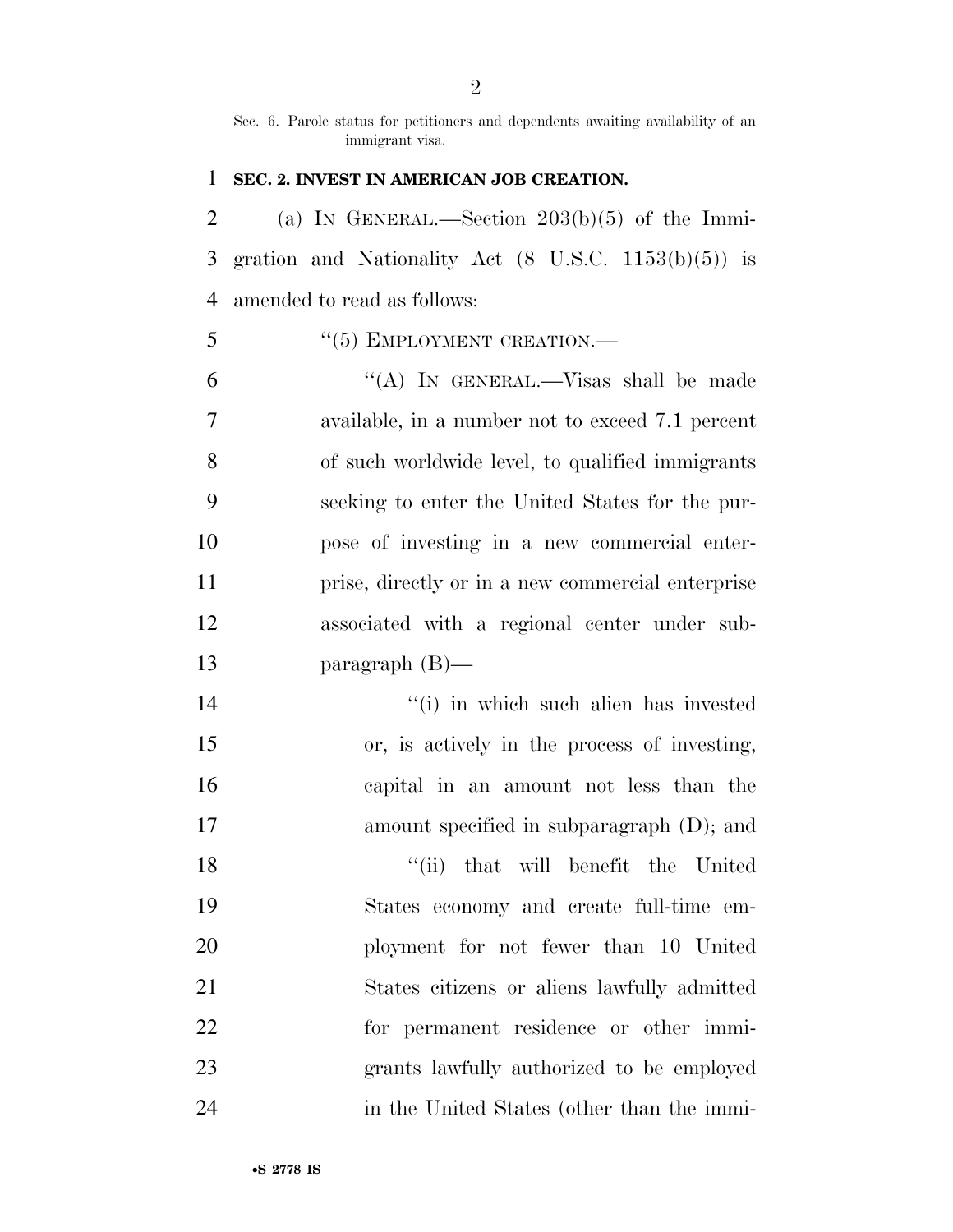| $\mathbf{1}$   | grant and the immigrant's spouse, sons, or       |
|----------------|--------------------------------------------------|
| $\overline{2}$ | daughters).                                      |
| 3              | "(B) REGIONAL CENTER PROGRAM.—Visas              |
| $\overline{4}$ | made available under subparagraph (A) shall be   |
| 5              | made available through September 30, 2025, to    |
| 6              | qualified immigrants pooling their investments   |
| 7              | with 1 or more additional qualified immigrants   |
| 8              | in a new commercial enterprise associated with   |
| 9              | a regional center in the United States that has  |
| 10             | been designated by the Secretary of Homeland     |
| 11             | Security on the basis of a proposal for the pro- |
| 12             | motion of economic growth, including prospec-    |
| 13             | tive job creation and increased domestic capital |
| 14             | investment.                                      |
| 15             | "(C) RESERVATION FOR TARGETED EM-                |
| 16             | PLOYMENT AREAS.-                                 |
| 17             | "(i) IN GENERAL.—Of the number of                |
| 18             | visas allocated under subparagraph $(A)$ , 30    |
| 19             | percent shall be reserved in each fiscal         |
| 20             | year before fiscal year 2026 for qualified       |
| 21             | immigrants who invest in a new commer-           |
| 22             | cial enterprise in a targeted employment         |
| 23             | area, of which 50 percent shall be reserved      |
| 24             | for rural areas.                                 |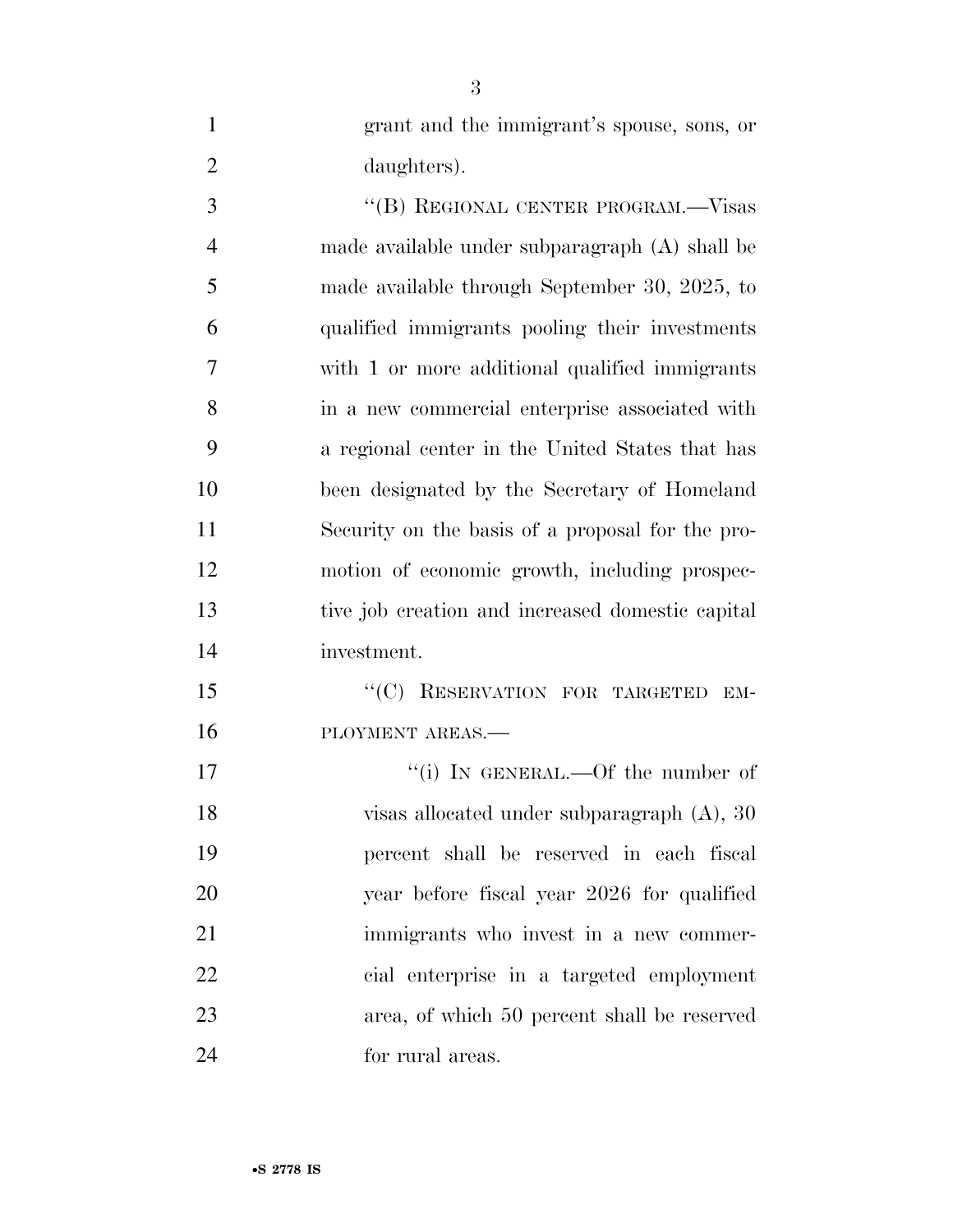| $\mathbf{1}$   | "(ii) UNUSED VISAS.—At the end of             |
|----------------|-----------------------------------------------|
| $\overline{2}$ | each fiscal year, any unused visa numbers     |
| 3              | that were reserved under this subpara-        |
| $\overline{4}$ | graph shall be made generally available in    |
| 5              | the next fiscal year to immigrants who        |
| 6              | have filed applications for classification as |
| 7              | an immigrant investor under subparagraph      |
| 8              | (A).                                          |
| 9              | "(D) AMOUNT OF CAPITAL REQUIRED.—             |
| 10             | "(i) IN GENERAL.—Except as other-             |
| 11             | wise provided in this subparagraph, the       |
| 12             | amount of capital required under subpara-     |
| 13             | graph $(A)$ shall be \$1,100,000.             |
| 14             | "(ii) MINIMUM INVESTMENT FOR TAR-             |
| 15             | GETED EMPLOYMENT AREAS.—Subject to            |
| 16             | clause (iii), the amount of capital required  |
| 17             | under subparagraph $(A)$ in the case of a     |
| 18             | targeted employment<br>shall<br>be<br>area    |
| 19             | \$1,000,000.                                  |
| 20             | "(iii) PROGRAM IMPROVEMENT FEE.-              |
| 21             | Each immigrant investor shall pay, to the     |
| 22             | Treasury of the United States, a program      |
| 23             | improvement fee of \$50,000 in conjunction    |
| 24             | with each I-526 petition submitted under      |
| 25             | this paragraph after the date of the enact-   |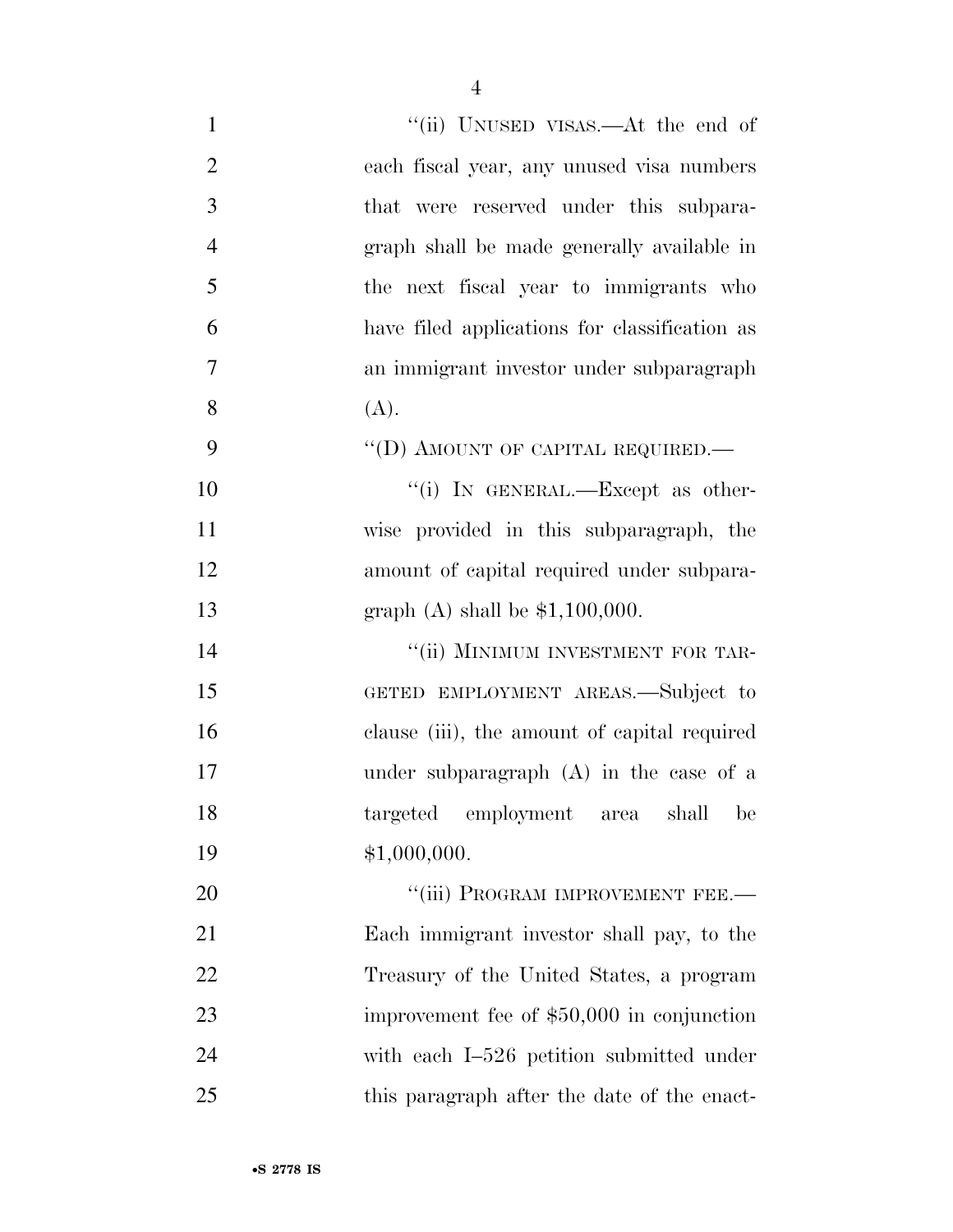| $\mathbf{1}$   | ment of the Immigrant Investor Program  |
|----------------|-----------------------------------------|
| $\overline{2}$ | Reform Act.                             |
| 3              | "(iv) ADJUSTMENT OF REQUIRED            |
| $\overline{4}$ | CAPITAL.-                               |
| 5              | "(I) AUTOMATIC ADJUSTMENT.-             |
| 6              | Beginning on October 1, 2022 and        |
| $\overline{7}$ | every 3 years thereafter, the quali-    |
| 8              | fying investment amounts under          |
| 9              | clauses (i) and (ii) shall be automati- |
| 10             | cally adjusted based on the cumulative  |
| 11             | annual percentage change in the         |
| 12             | unadjusted All Items Consumer Price     |
| 13             | Index for All Urban Consumers (CPI-     |
| 14             | U) for the U.S. City Average reported   |
| 15             | by the Bureau of Labor Statistics       |
| 16             | compared to such amounts in Sep-        |
| 17             | tember 2019. The qualifying invest-     |
| 18             | ment amount will be rounded down to     |
| 19             | the nearest $$100,000$ .                |
| 20             | "(II) NOTICE OF ADJUST-                 |
| 21             | MENT.                                   |
| 22             | "(aa) IN GENERAL.—Imme-                 |
| 23             | diately after each adjustment           |
| 24             | under subclause (I), the Sec-           |
| 25             | retary of Homeland Security             |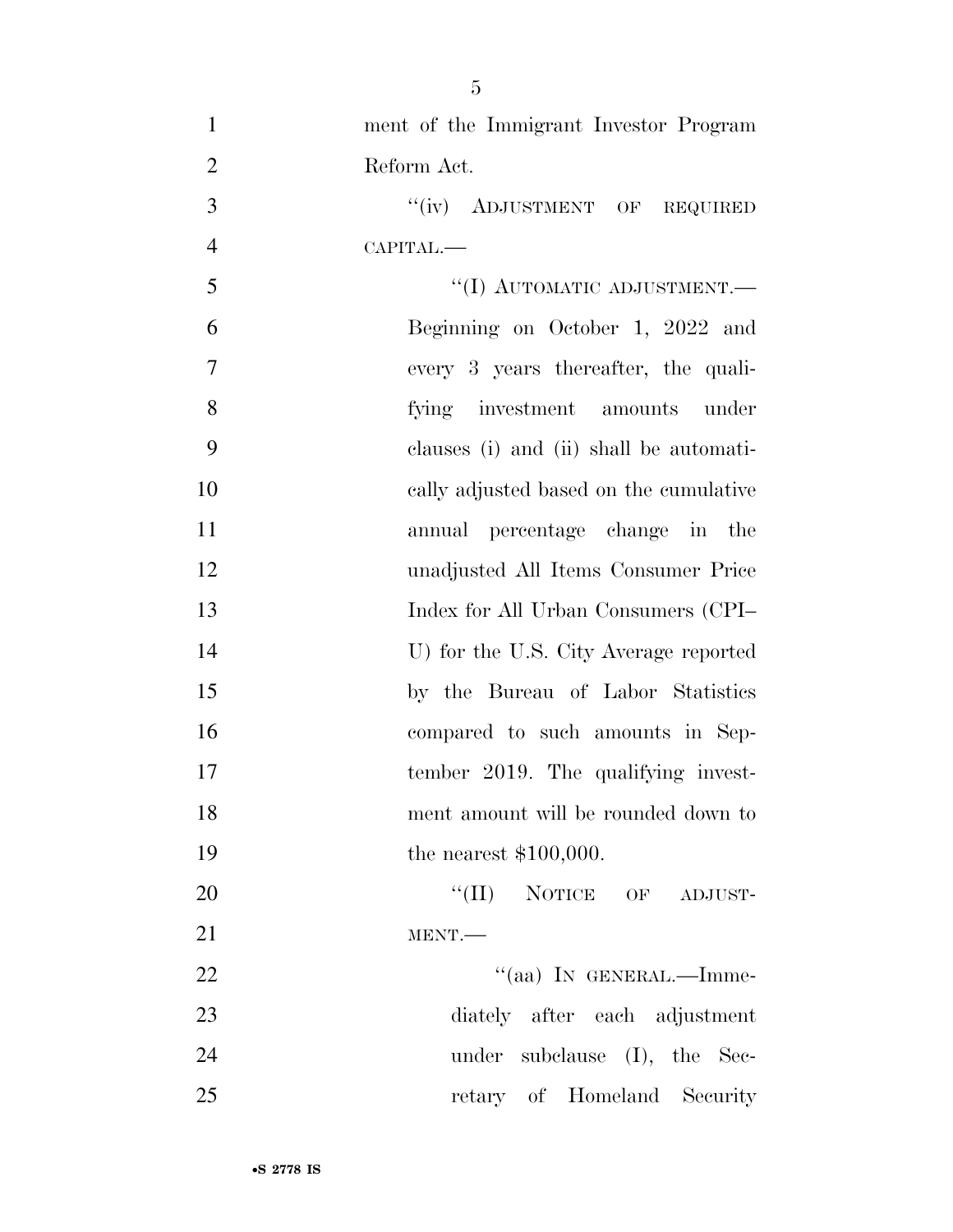| $\mathbf{1}$   | shall publish a technical amend-       |
|----------------|----------------------------------------|
| $\overline{2}$ | ment in the Federal Register           |
| 3              | that includes the amounts set          |
| $\overline{4}$ | forth in clauses (i) and (ii), as      |
| 5              | adjusted by subclause (I).             |
| 6              | "(bb) APPLICABILITY.—Any               |
| $\overline{7}$ | petition for classification of an      |
| 8              | alien as an immigrant investor         |
| 9              | under this paragraph that is filed     |
| 10             | on or after October 1 in the year      |
| 11             | an automatic adjustment to the         |
| 12             | minimum qualifying investment          |
| 13             | amount occurs under subclause          |
| 14             | (I) shall be subject to such ad-       |
| 15             | justed amount.                         |
| 16             | $``(E)$ REGIONAL CENTER PROGRAM.—      |
| 17             | $``(i)$ PROCESSING.—                   |
| 18             | "(I) IN GENERAL.—In processing         |
| 19             | petitions under section $204(a)(1)(H)$ |
| 20             | classification under this para-<br>for |
| 21             | graph, the Secretary of Homeland Se-   |
| 22             | curity—                                |
| 23             | "(aa) may process petitions            |
| 24             | in a manner and order estab-           |
| 25             | lished by the Secretary; and           |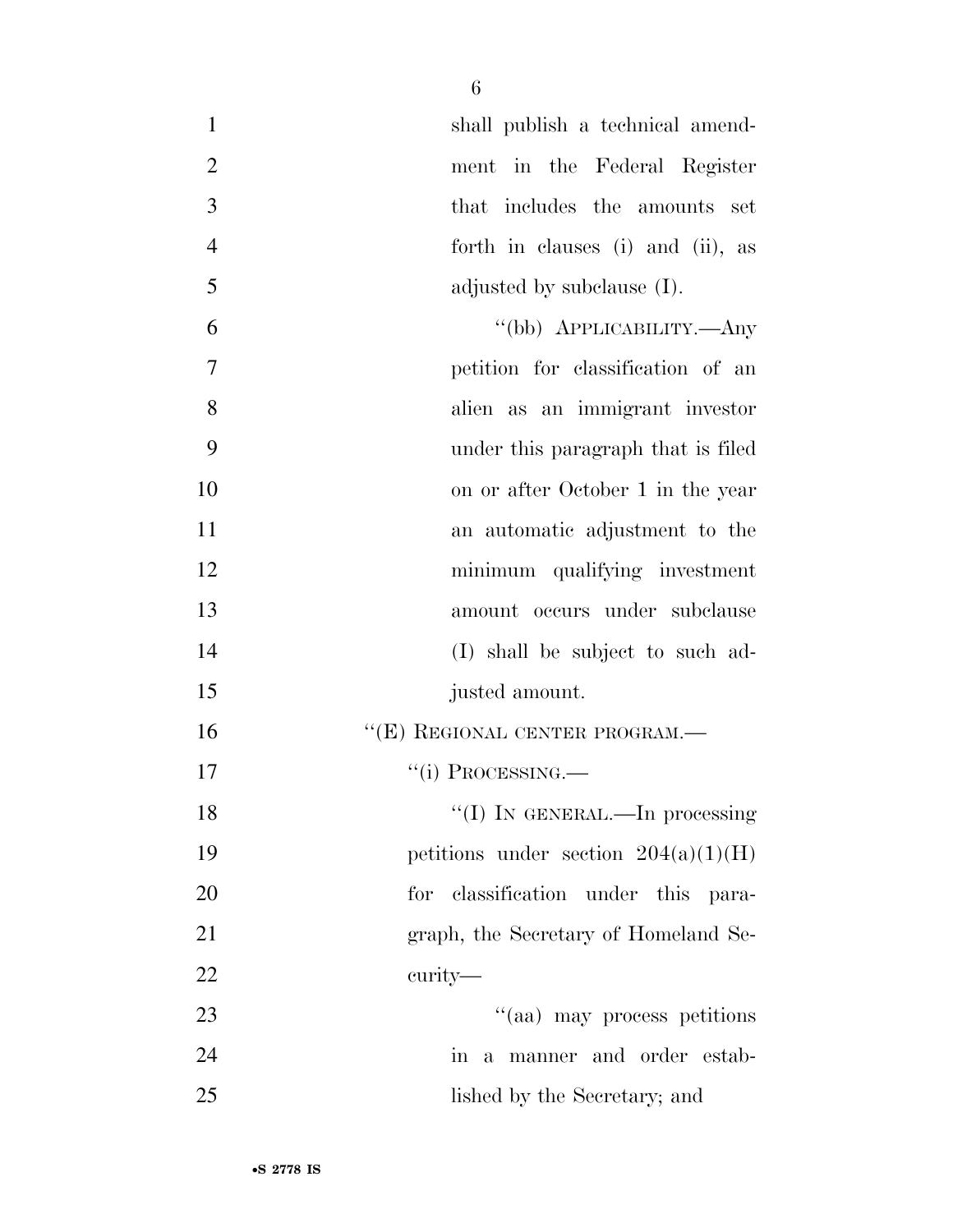1 ''(bb) shall deem such peti- tions to include records pre- viously filed with the Secretary under subparagraph (F) if the alien petitioner certifies that such records are incorporated by ref-erence into the alien's petition.

8 ''(II) PRIORITY.—In processing applications for designation as a re- gional center, amendments, specific 11 investment offerings, and annual cer-12 tifications submitted under this para- graph, the Secretary may give pri-14 ority, upon the payment of a \$50,000 premium processing fee, to such appli- cations and certifications, notwith- standing other pending applications or petitions filed under other employ-ment-based visa categories.

20 "(III) PREMIUM PROCESSING OF EB–5 REGIONAL CENTER APPLICA-22 TIONS.—

23 "(aa) IN GENERAL.—An en-24 tity seeking designation as an EB–5 regional center or an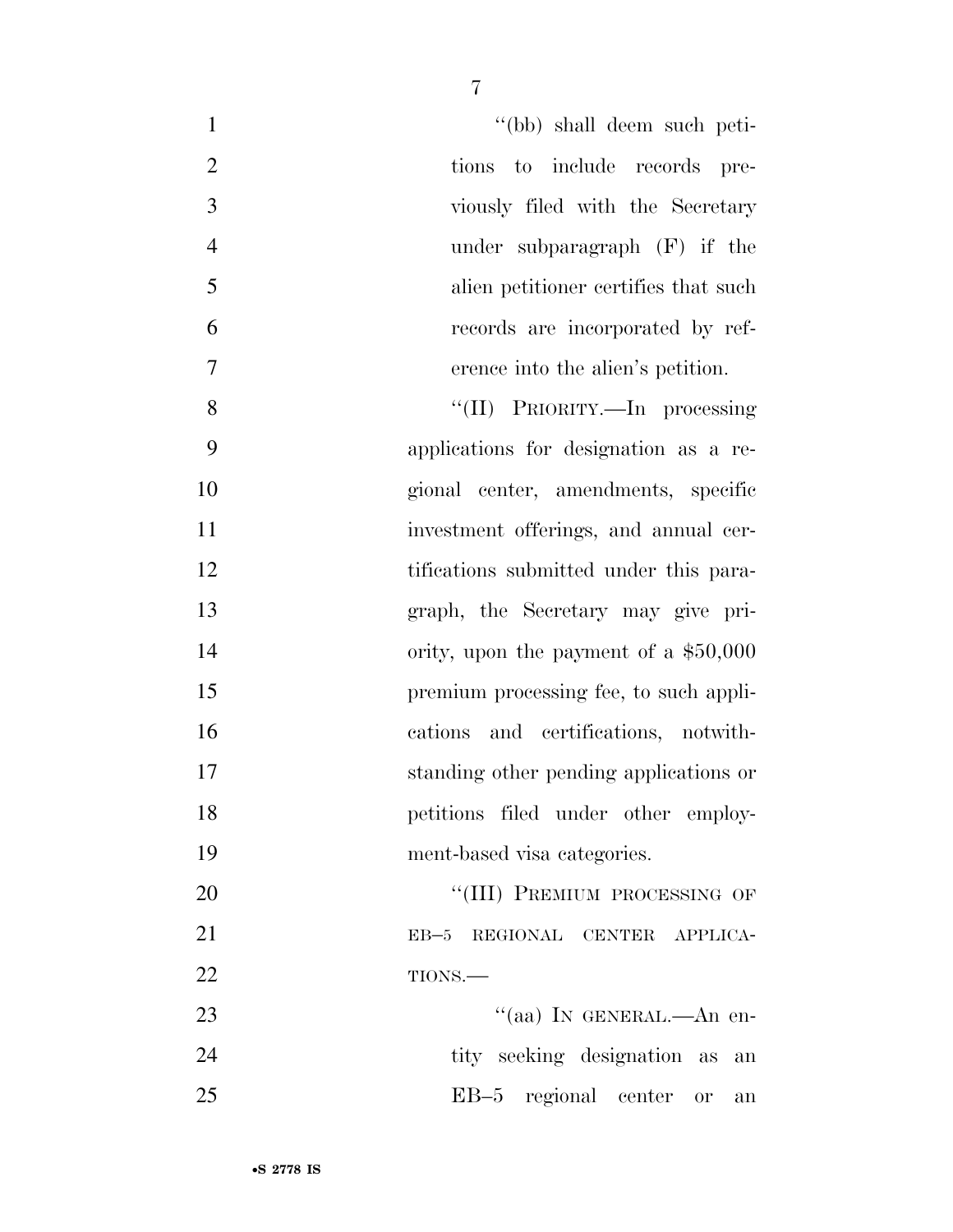| $\mathbf{1}$   | amendment of a previously ap-             |
|----------------|-------------------------------------------|
| $\overline{2}$ | proved regional center may, upon          |
| 3              | the payment of a $$50,000$ pre-           |
| $\overline{4}$ | mium processing fee, request              |
| 5              | that the Secretary process the            |
| 6              | application within 120 days.              |
| 7              | "(bb) RESPONSE TO PRE-                    |
| 8              | MIUM PROCESSING REQUEST.—If               |
| 9              | the Secretary cannot render a             |
| 10             | final decision on the application         |
| 11             | or petition for which premium             |
| 12             | processing was requested, as evi-         |
| 13             | denced by an approval notice or           |
| 14             | denial notice, the Secretary shall        |
| 15             | refund the premium processing             |
| 16             | fee.                                      |
| 17             | $``(IV)$ EXPEDITED PROCESSING             |
| 18             | TARGETED EMPLOYMENT AREA<br>OF            |
| 19             | PETITIONS.—A petition relating to a       |
| 20             | project in a targeted employment          |
| 21             | area, including individual investor pe-   |
| 22             | titions, will be subject to expedited re- |
| 23             | view without payment of an additional     |
| 24             | premium processing fee.                   |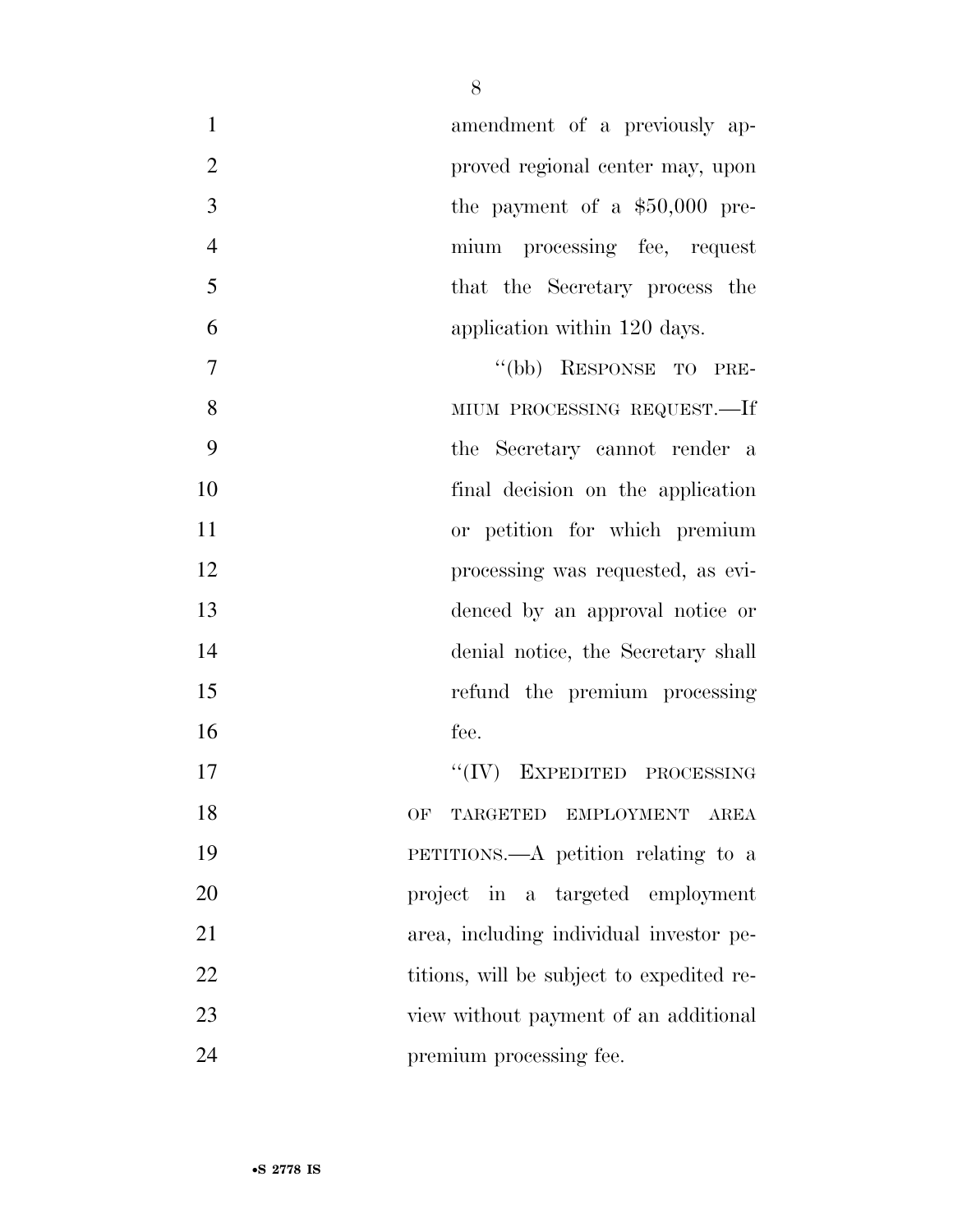| $\mathbf{1}$   | "(ii) ESTABLISHMENT OF REGIONAL             |
|----------------|---------------------------------------------|
| $\mathfrak{2}$ | CENTERS.—A regional center shall operate    |
| 3              | within a defined, contiguous, and limited   |
| $\overline{4}$ | geographic area, which shall be described   |
| 5              | in the proposal and be consistent with the  |
| 6              | purpose of concentrating pooled investment  |
| $\overline{7}$ | within such area. The proposal to establish |
| 8              | a regional center shall—                    |
| 9              | $\lq\lq$ demonstrate that the pooled        |
| 10             | investment will have a significant eco-     |
| 11             | nomic impact on such geographic             |
| 12             | area;                                       |
| 13             | "(II) include reasonable<br>pre-            |
| 14             | dictions, supported by economically         |
| 15             | statistically valid forecasting<br>and      |
| 16             | tools, concerning—                          |
| 17             | "(aa) the amount of invest-                 |
| 18             | ment that will be pooled;                   |
| 19             | "(bb) the types of commer-                  |
| 20             | cial enterprises that will receive          |
| 21             | such investments;                           |
| 22             | $\cdot$ (ce) the details of the jobs        |
| 23             | that will be created directly or in-        |
| 24             | directly as a result of such in-            |
| 25             | vestments; and                              |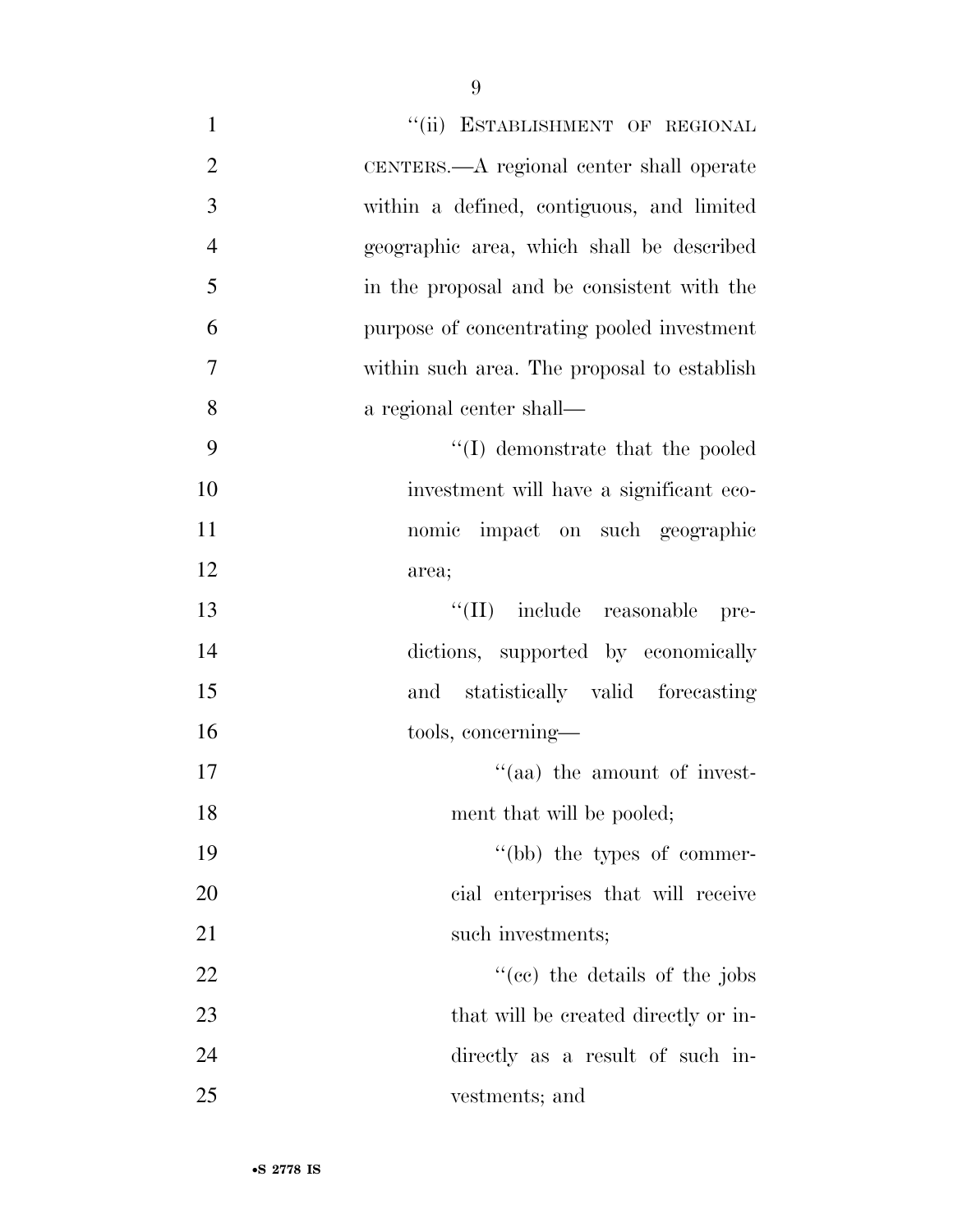| $\mathbf{1}$   | "(dd) other positive eco-             |
|----------------|---------------------------------------|
| $\overline{2}$ | nomic effects such investments        |
| 3              | will have; and                        |
| $\overline{4}$ | "(III) include a description of the   |
| 5              | policies and procedures that are rea- |
| 6              | sonably designed to ensure program    |
| $\tau$         | compliance; and                       |
| 8              | $``(IV)$ include a description of the |
| 9              | policies and procedures in place that |
| 10             | are reasonably designed to monitor    |
| 11             | new commercial enterprises, third-    |
| 12             | party promoters (including migration  |
| 13             | agents), and any affiliated job-cre-  |
| 14             | ating entity to ensure compliance     |
| 15             | with-                                 |
| 16             | "(aa) all applicable laws,            |
| 17             | regulations, and executive orders     |
| 18             | of the United States, including       |
| 19             | immigration laws, criminal laws,      |
| 20             | and securities laws; and              |
| 21             | "(bb) all securities laws of          |
| 22             | each State in which securities of-    |
| 23             | ferings will be conducted, invest-    |
| 24             | ment advice will be rendered, or      |
| 25             | the offerors or offerees reside.      |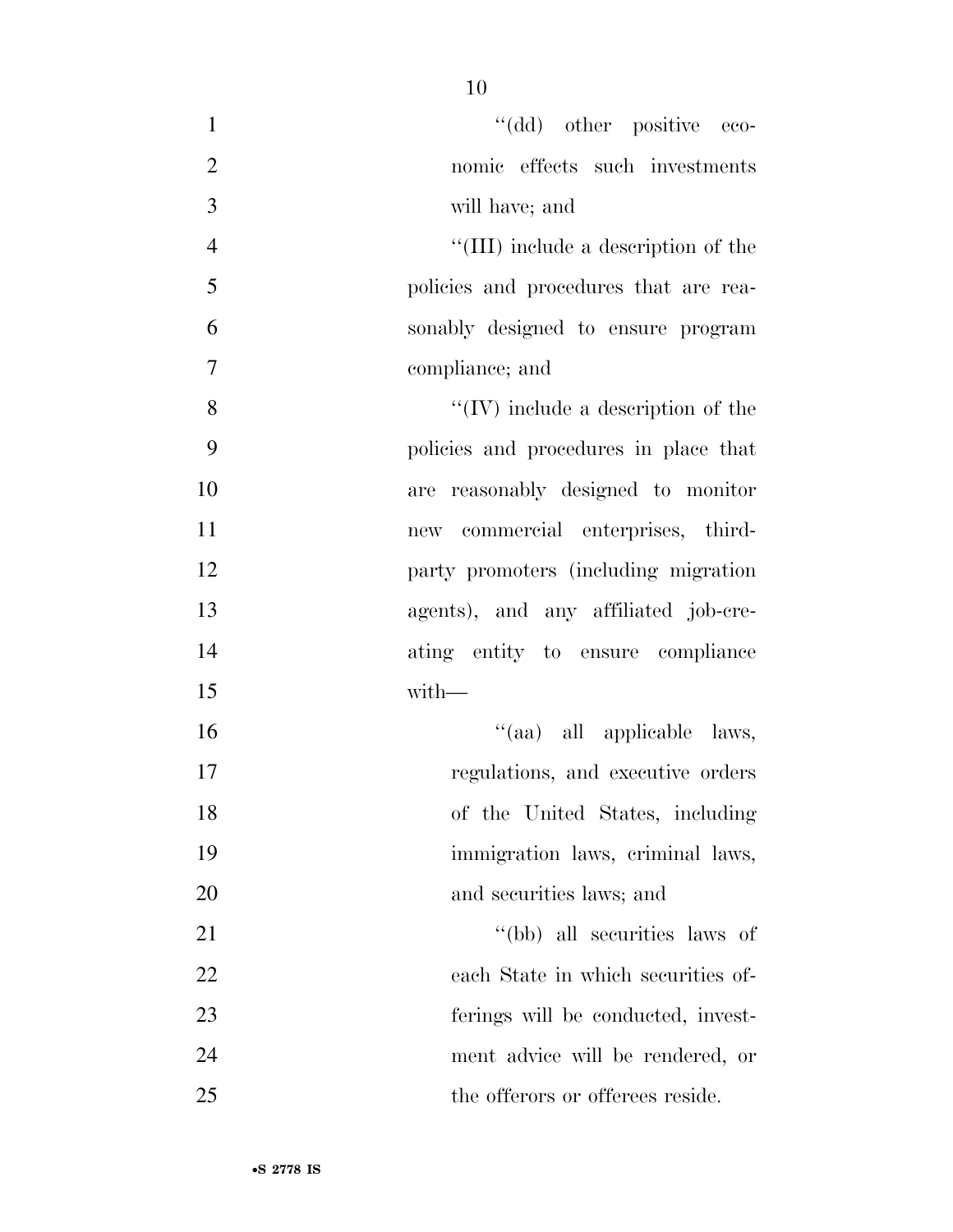1 "(iii) JOB CREATION.—

| $\overline{2}$ | "(I) IN GENERAL.—In deter-                |
|----------------|-------------------------------------------|
| 3              | mining compliance with subparagraph       |
| $\overline{4}$ | $(A)(ii)$ , the Secretary of Homeland Se- |
| 5              | curity shall permit aliens seeking ad-    |
| 6              | mission based on an investment in a       |
| $\tau$         | new commercial enterprise associated      |
| 8              | with a regional center under this sub-    |
| 9              | paragraph to rely on economically and     |
| 10             | statistically valid methodologies for     |
| 11             | determining the number of jobs cre-       |
| 12             | ated by the program, including—           |
| 13             | "(aa) jobs estimated to have              |
| 14             | been created directly, which may          |
| 15             | be verified using such methodolo-         |
| 16             | gies, provided that the Secretary         |
| 17             | may request additional evidence           |
| 18             | to verify that the directly created       |
| 19             | jobs satisfy the requirements             |
| 20             | under subparagraph $(A)(ii)$ ; and        |
| 21             | "(bb) consistent with this                |
| 22             | subparagraph, jobs estimated to           |
| 23             | created indirectly<br>have<br>been        |
| 24             | through revenues generated from           |
| 25             | increased exports, improved re-           |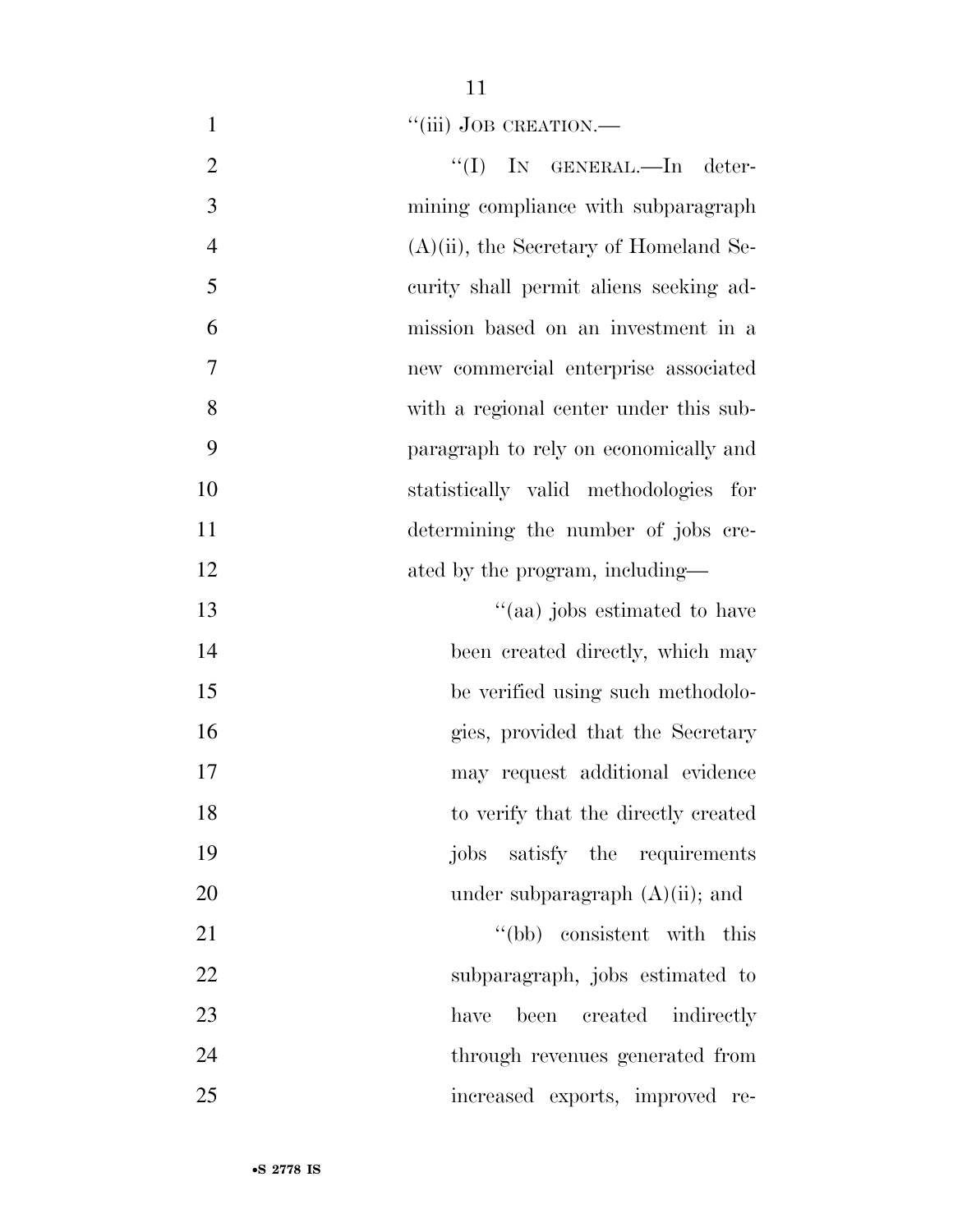| $\mathbf{1}$   | gional productivity, job creation,      |
|----------------|-----------------------------------------|
| $\overline{2}$ | and increased domestic capital          |
| 3              | investment resulting from the           |
| $\overline{4}$ | program.                                |
| 5              | "(iv) AMENDMENTS.—The Secretary         |
| 6              | of Homeland Security shall—             |
| $\overline{7}$ | $\lq\lq$ require regional centers to    |
| 8              | provide 120 days advance notice to      |
| 9              | the Secretary of significant proposed   |
| 10             | changes to their organizational struc-  |
| 11             | ture, ownership, or administration, in- |
| 12             | cluding the sale of such centers or     |
| 13             | other arrangements in which individ-    |
| 14             | uals not previously subject to the re-  |
| 15             | quirements under subparagraph (H)       |
| 16             | become involved with the regional cen-  |
| 17             | ter, before any such proposed changes   |
| 18             | may take effect unless exigent cir-     |
| 19             | cumstances are present in which case    |
| 20             | the regional center shall provide no-   |
| 21             | tice to the Secretary not later than 5  |
| 22             | business days after such change; and    |
| 23             | $\lq\lq$ (II) notwithstanding the pend- |
| 24             | ency of a determination described in    |
| 25             | subclause (II), adjudicate business     |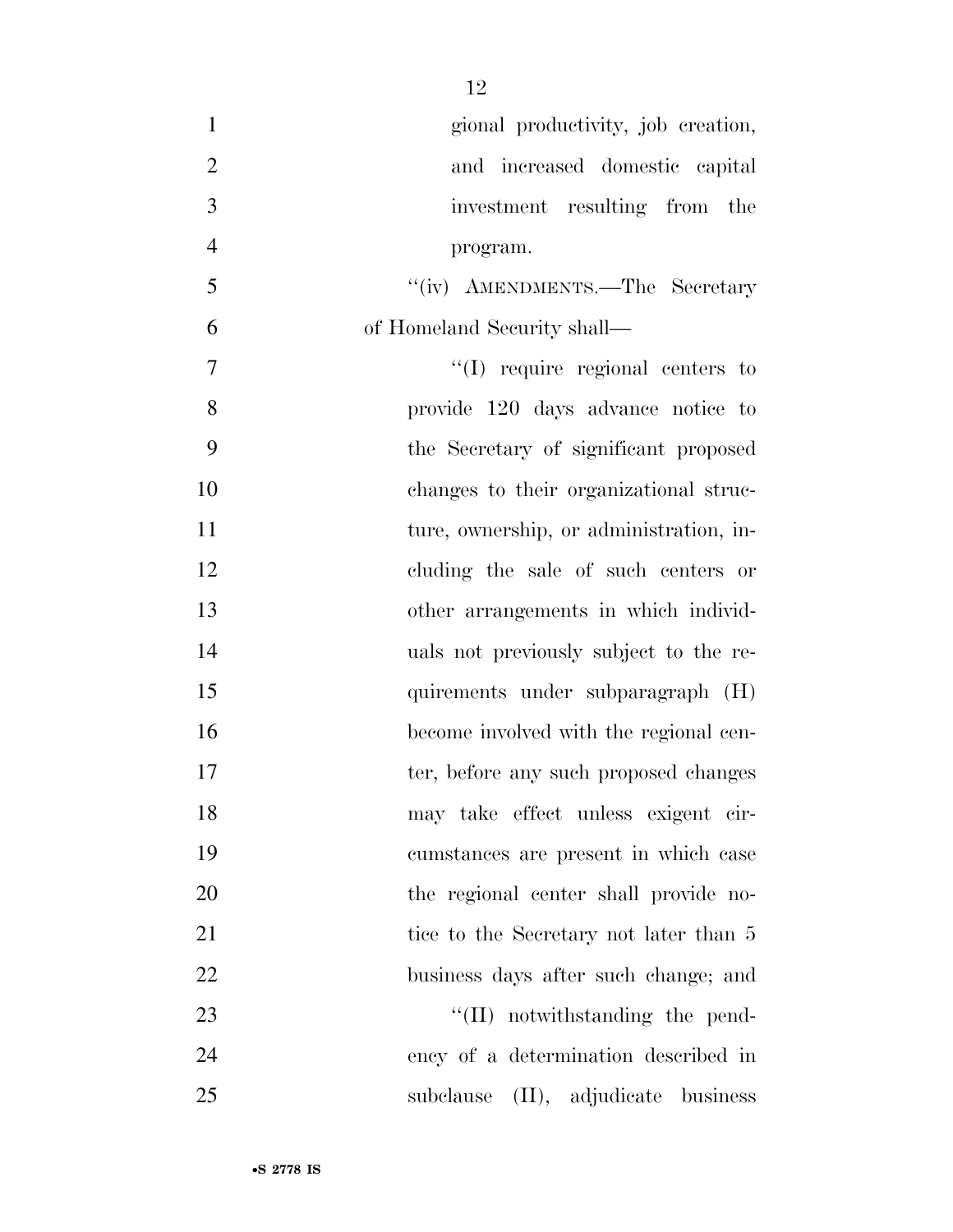| $\mathbf{1}$   | plans under subparagraph $(F)$ and pe-    |
|----------------|-------------------------------------------|
| $\overline{2}$ | titions under section $204(a)(1)(H)$ .    |
| 3              | $``(v)$ SANCTIONS.—                       |
| $\overline{4}$ | "(I) VIOLATIONS.—The Sec-                 |
| 5              | retary shall sanction a regional center,  |
| 6              | in accordance with subclause $(II)$ , if— |
| 7              | "(aa) the regional center                 |
| 8              | fails to submit an annual state-          |
| 9              | ment, attestation, certification, or      |
| 10             | other information required under          |
| 11             | this paragraph;                           |
| 12             | "(bb) the regional center                 |
| 13             | fails to pay the fee required             |
| 14             | under subparagraph $(J)(ii)$ with-        |
| 15             | in 30 days after the date on              |
| 16             | which such fee is due or, after           |
| 17             | being fined, fails to pay the fine        |
| 18             | within 90 days after the date on          |
| 19             | which such fine is due;                   |
| 20             | "(cc) the Secretary deter-                |
| 21             | mines that the regional center            |
| 22             | knowingly submitted, or caused            |
| 23             | to be submitted, a statement, at-         |
| 24             | testation, certification, or<br>any       |
| 25             | other information under this              |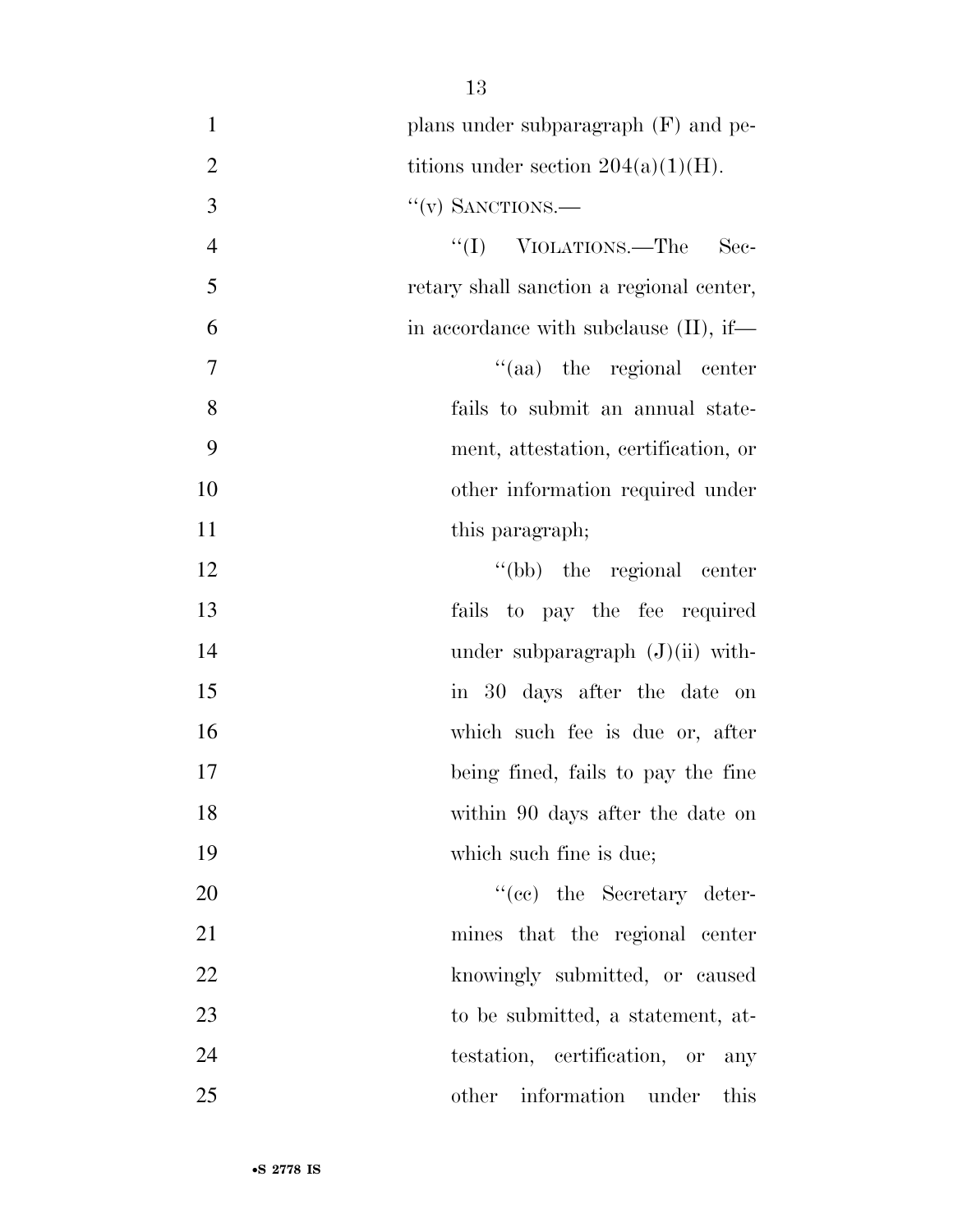| $\mathbf{1}$   | paragraph that contained an un-          |
|----------------|------------------------------------------|
| $\overline{2}$ | true statement of material fact or       |
| $\overline{3}$ | omitted to state a material fact         |
| $\overline{4}$ | necessary in order to make the           |
| 5              | statement, attestation, certifi-         |
| 6              | cation or provision of informa-          |
| 7              | tion, in light of the circumstances      |
| 8              | under which they were made, not          |
| 9              | misleading;                              |
| 10             | "(dd) the Secretary deter-               |
| 11             | mines a person involved with the         |
| 12             | regional center, an associated           |
| 13             | commercial enterprise, or<br>${\rm new}$ |
| 14             | any affiliated job-creating entity       |
| 15             | was knowingly involved by the re-        |
| 16             | gional center in violation of sub-       |
| 17             | paragraph $(H)$ ; or                     |
| 18             | "(ee) the Secretary deter-               |
| 19             | mines that the regional center is        |
| 20             | otherwise conducting itself in a         |
| 21             | manner inconsistent with its des-        |
| 22             | ignation, including—                     |
| 23             | $\lq\lq (AA)$ conduct<br>that            |
| 24             | fails to demonstrate that the            |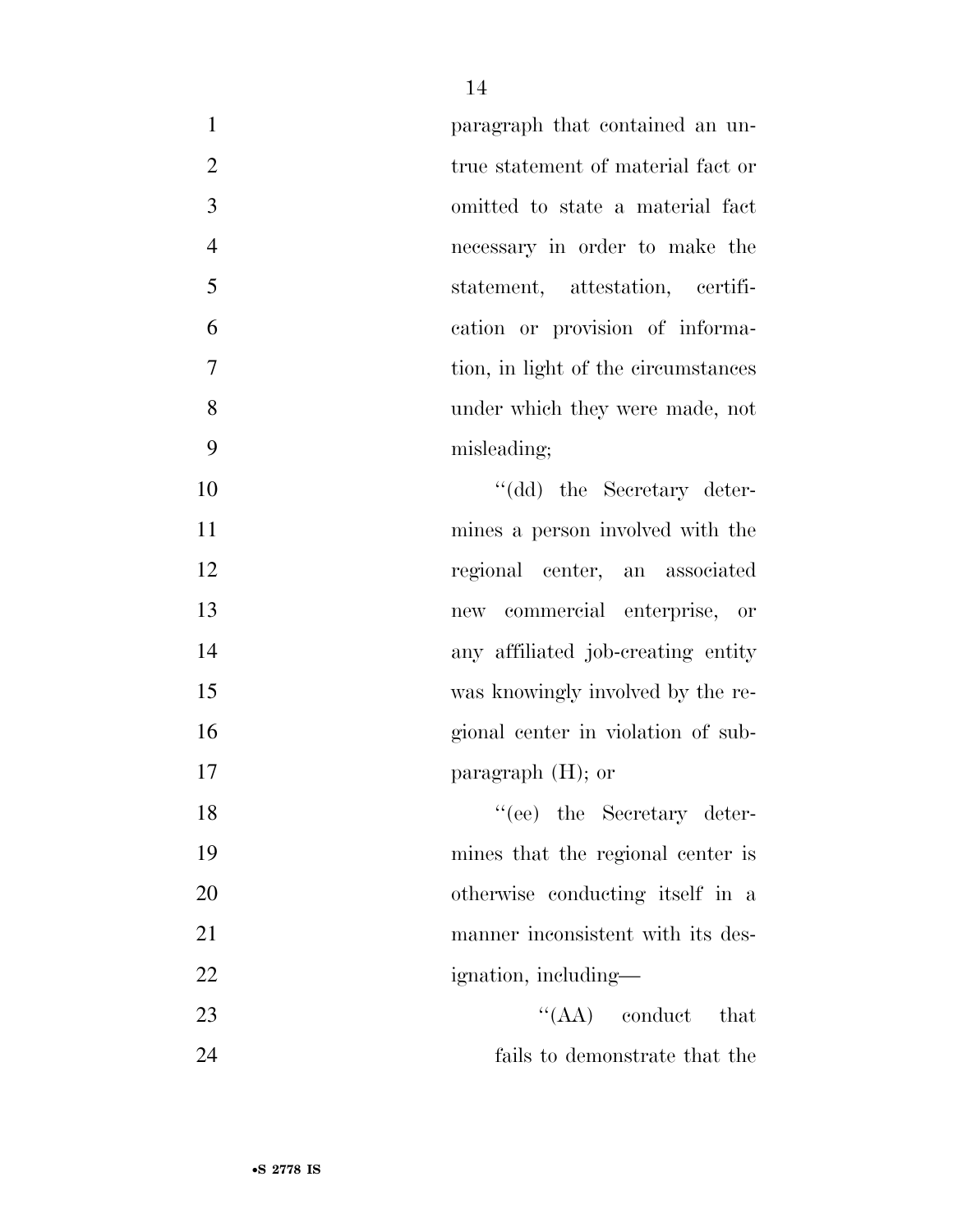| $\mathbf{1}$   | regional center is operating              |
|----------------|-------------------------------------------|
| $\overline{2}$ | reliably or with integrity;               |
| $\overline{3}$ | "(BB) failure to pro-                     |
| $\overline{4}$ | mote economic growth in                   |
| 5              | compliance with this para-                |
| 6              | graph; or                                 |
| 7              | " $(CC)$ any willful, un-                 |
| 8              | disclosed, and material devi-             |
| 9              | ation by new commercial en-               |
| 10             | terprises from any filed                  |
| 11             | business plan for such com-               |
| 12             | mercial enterprises.                      |
| 13             | "(II) AUTHORIZED SANCTIONS.-              |
| 14             | The Secretary shall establish a grad-     |
| 15             | uated set of sanctions based on the       |
| 16             | severity of the violations referred to in |
| 17             | subclause $(I)$ , including 1 or more of  |
| 18             | the following:                            |
| 19             | "(aa) Fines equal to not                  |
| 20             | more than 10 percent of the total         |
| 21             | capital invested by alien investors       |
| 22             | in the regional center's new com-         |
| 23             | mercial<br>enterprises or job-cre-        |
| 24             | ating entities, which—                    |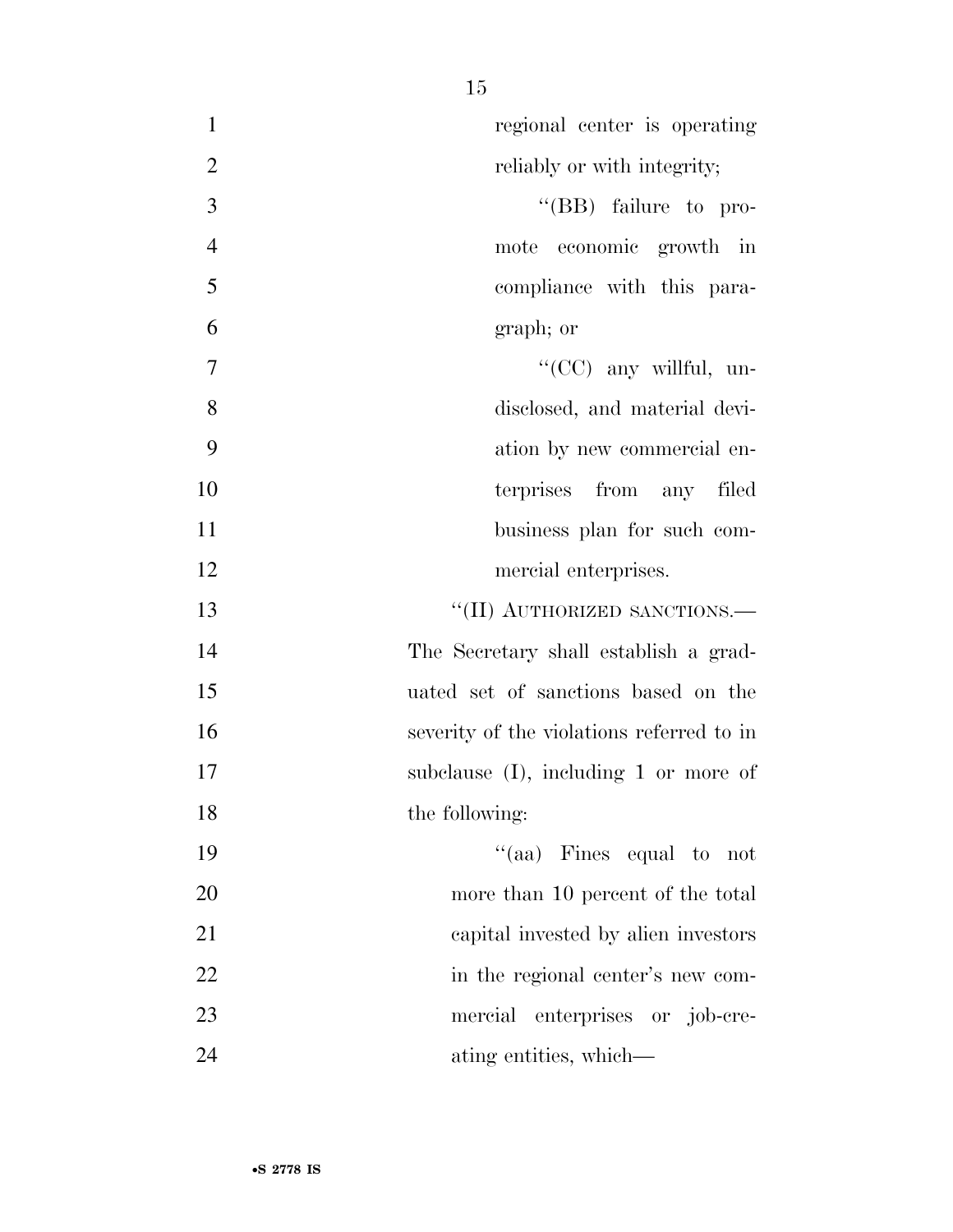- ''(AA) may not be paid 2 from any of such alien inves- tor's capital investments; and 5 ''(BB) shall be depos- ited into the EB–5 Integrity Fund established under sub-8 paragraph  $(J)(i)$ . ''(bb) Temporary suspension from participation in the regional center program, which may be 12 lifted by the Secretary if the indi- vidual or entity cures the alleged violation after being provided 15 such an opportunity by the Sec-16 retary. 17 ''(cc) Permanent bar from program participation for 1 or more individuals or entities asso- ciated with the regional center or new commercial enterprise or af-
- 23 ''(dd) Termination of the re-gional center designation.

22 filiated job-creating entity.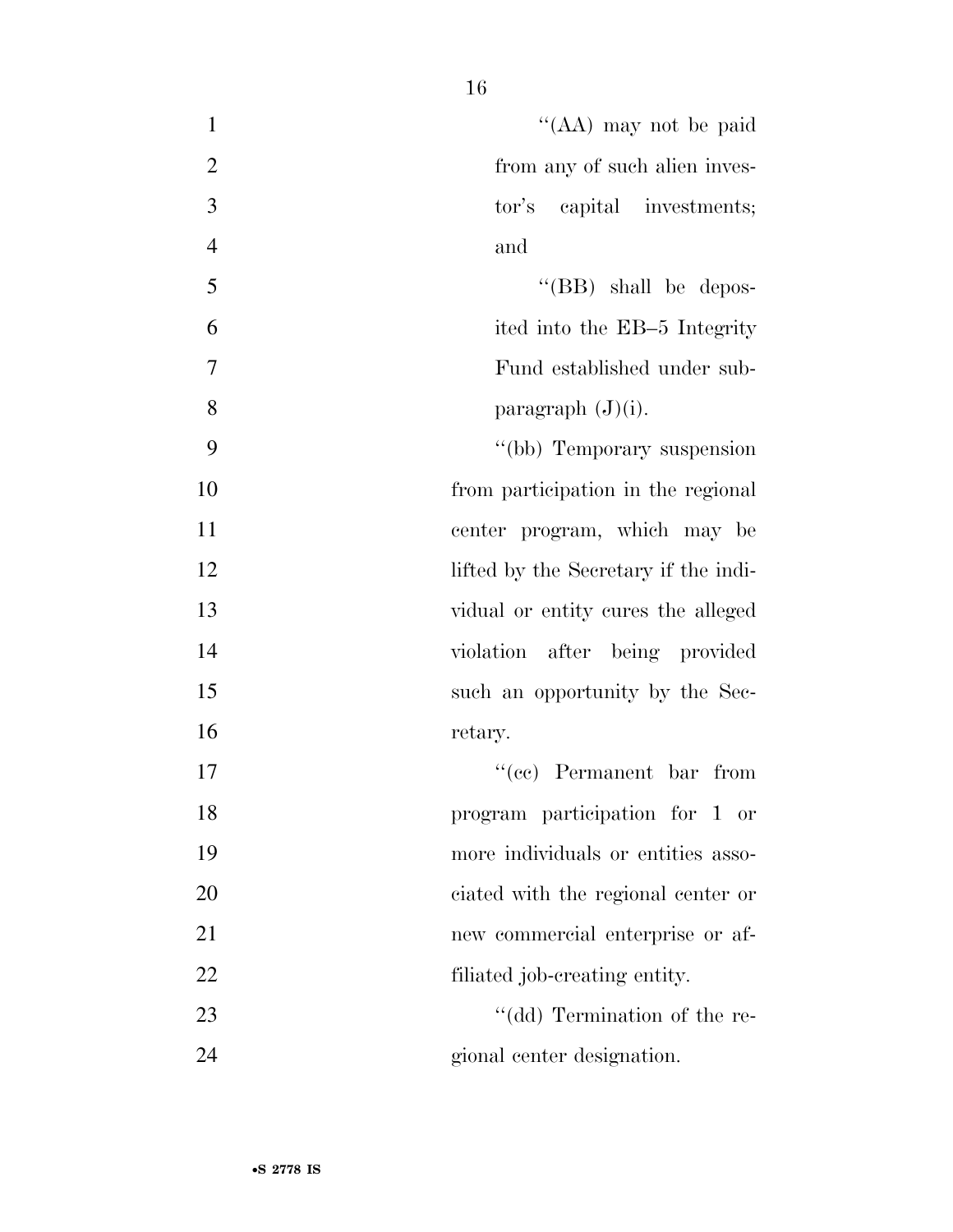1 ""(F) APPLICATION FOR APPROVAL OF AN INVESTMENT IN A COMMERCIAL ENTERPRISE.— 3 "(i) IN GENERAL.—The director of a regional center shall file an application with the Secretary of Homeland Security for each investment offering through an associated commercial enterprise. An alien may not file a petition for classification under this paragraph by reason of invest- ment in such offering until after such ap-11 plication has been approved. 12 ''(ii) CONTENTS.—Each application submitted under clause (i) shall include— 14 ''(I) a comprehensive business plan for a specific capital investment project;  $\text{``(II)}$  a credible economic analysis regarding estimated job creation that is based upon economically and statis-20 tically valid methodologies; 21 ''(III) any documents filed with 22 the Securities and Exchange Commis- sion under the Securities Act of 1933 24 (15 U.S.C. 77a et seq.) or with the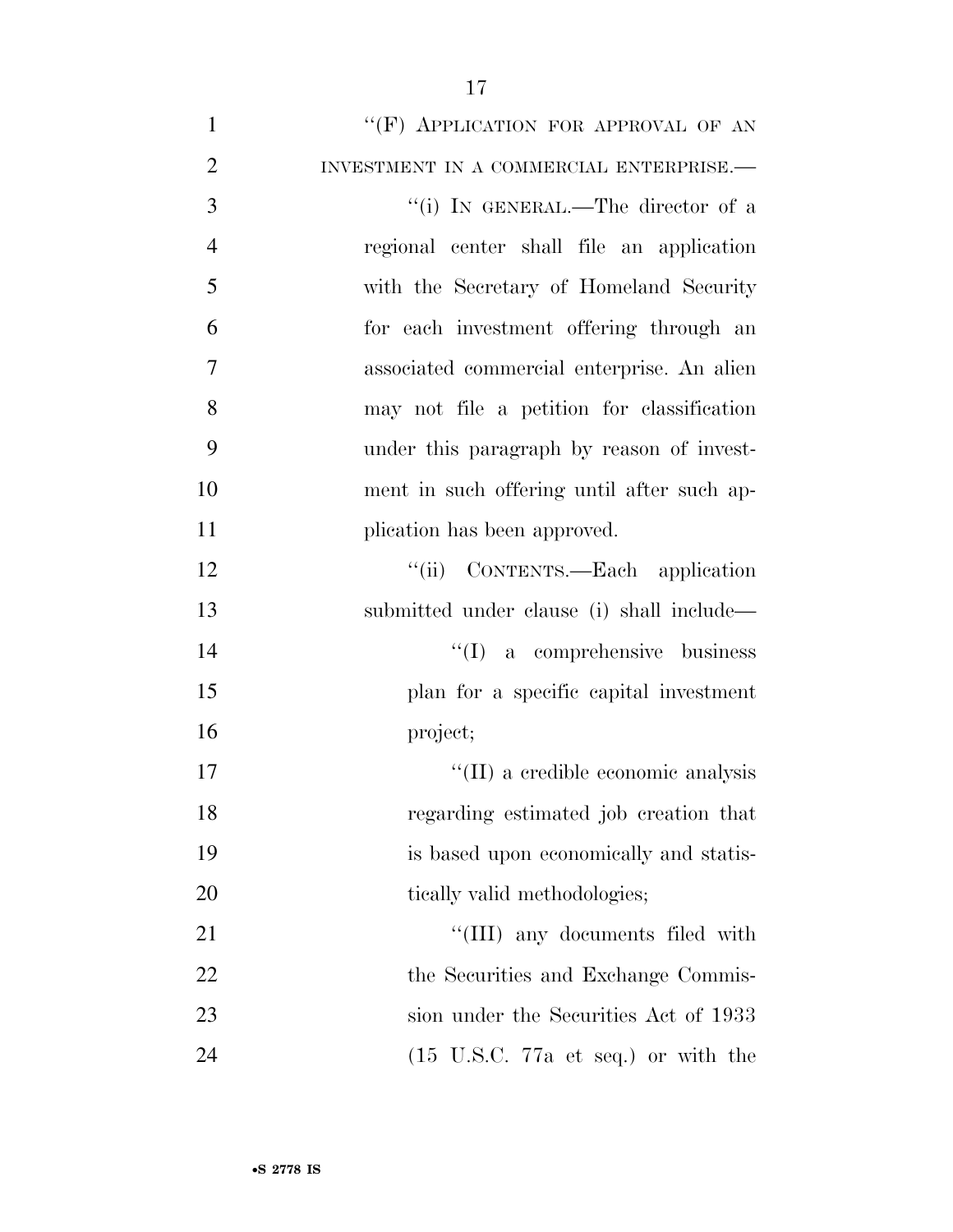securities regulator of any State, as 2 required by law;

 ''(IV) any investment and offer- ing documents, including subscription, investment, partnership, and oper- ating agreements, private placement memoranda, term sheets, biographies for management, officers, directors, and any person with similar respon- sibilities, the description of the busi- ness plan to be provided to potential alien investors, and marketing mate- rials used or to be used in connection with the offering as of the time of the filing, which shall contain references, 16 as appropriate, to 17 ''(aa) any investment risks

18 associated with the new commer- cial enterprise and the affiliated 20 job-creating entity;

21 ''(bb) any conflicts of inter- est that exist or may arise among 23 the regional center, new commer- cial enterprise, job-creating enti-25 ty, or the principals, attorneys,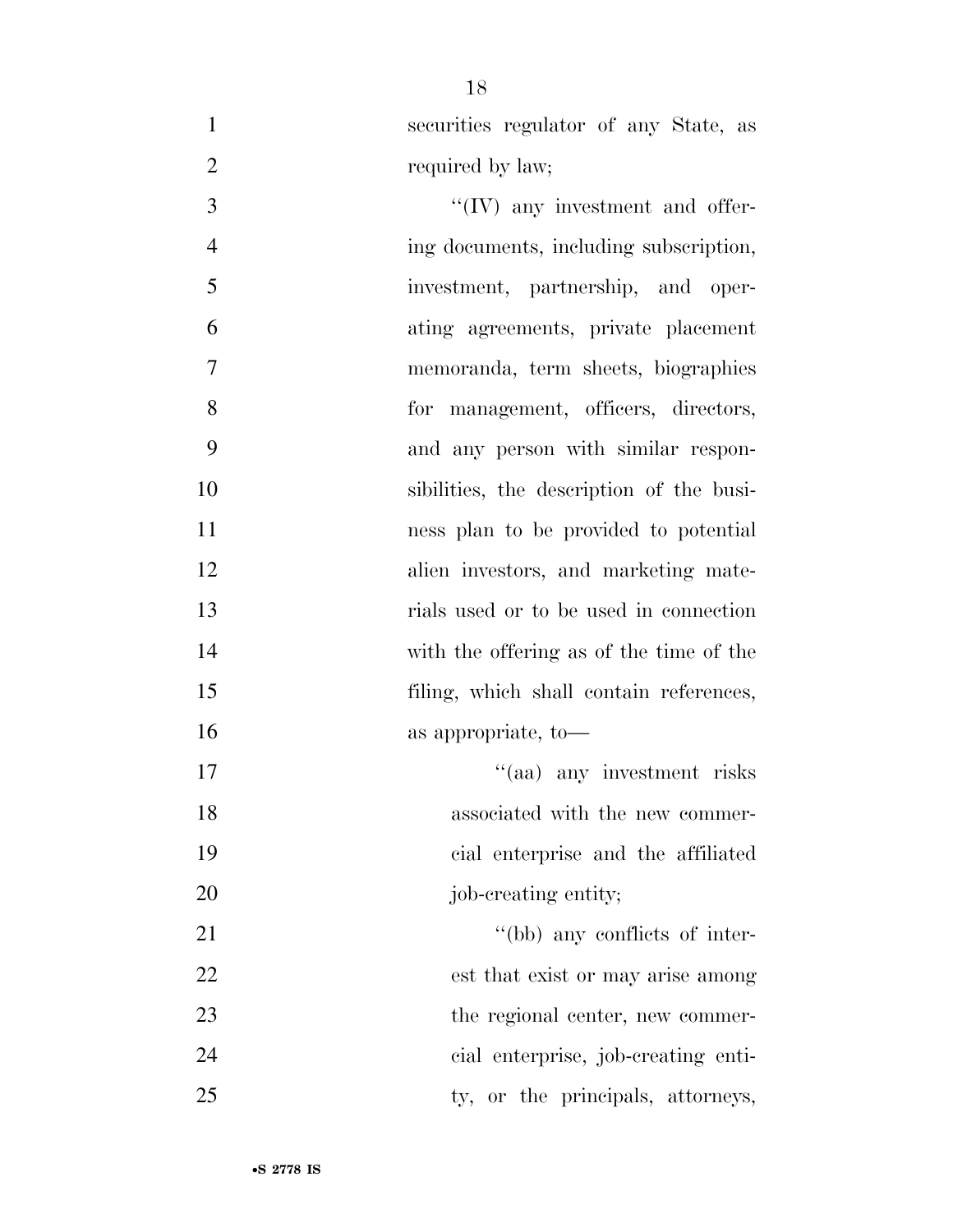or individuals responsible for re-2 cruitment or promotion of such entities;

4 ''(cc) any pending litigation or bankruptcy, or adverse judg- ments or bankruptcy orders issued during the most recent 10- year period, in the United States or abroad, affecting the regional center, new commercial enter- prise, any affiliated job-creating entity, or any other enterprise in 13 which any principal of the afore- mentioned entities held majority ownership at the time; and  $\frac{16}{\text{ (dd)}(AA)}$  any fees, ongoing 17 interest, or other compensation paid or to be paid by regional center or new commercial enter- prise to agents, finders, or broker 21 dealers involved in the offering;

22 ''(BB) a description of the services performed, or which will be performed, by such person to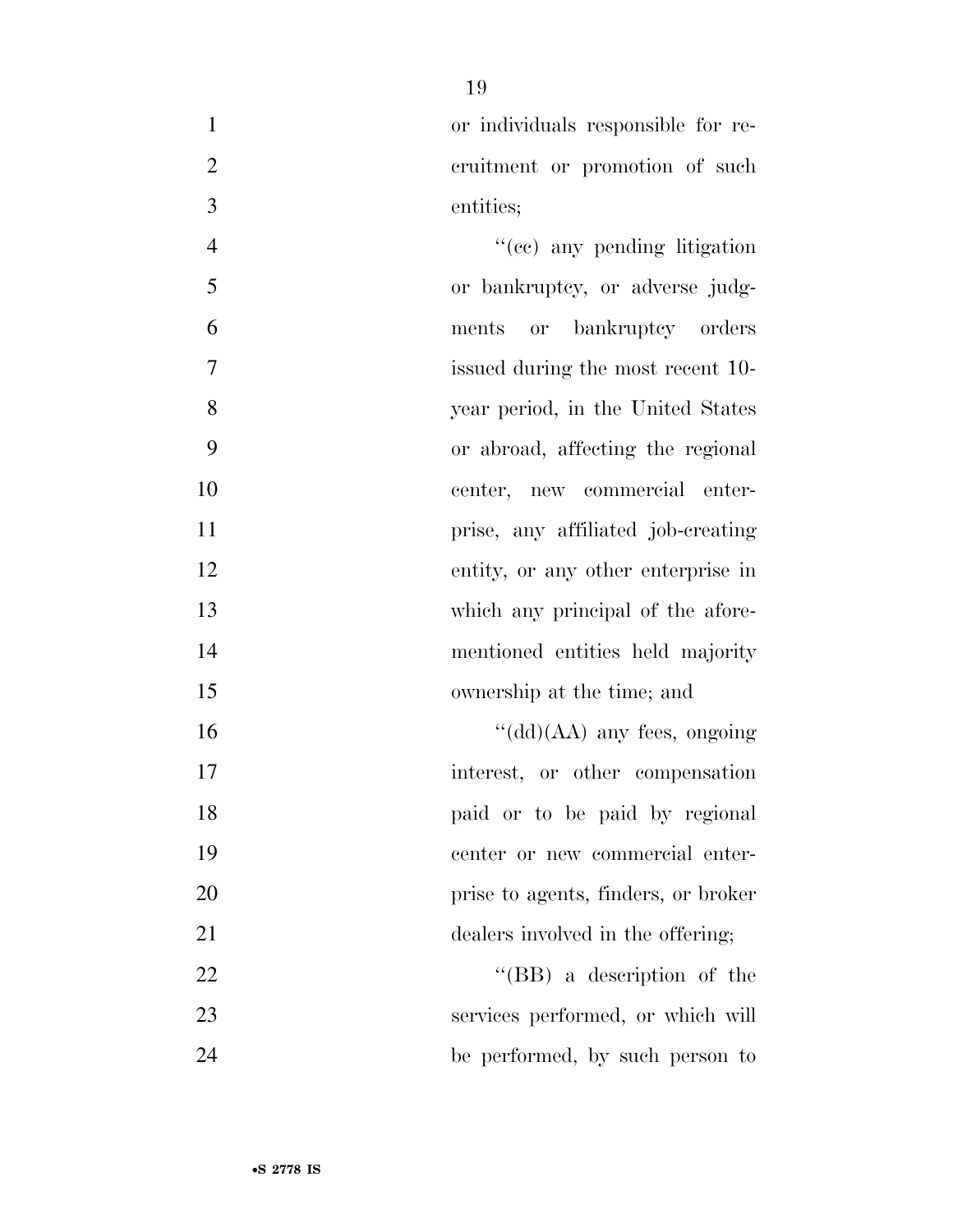| $\mathbf{1}$   | entitle the person to such fees,          |
|----------------|-------------------------------------------|
| $\overline{2}$ | interest, or compensation; and            |
| 3              | $``(CC)$ the name and contact             |
| $\overline{4}$ | information of any such person,           |
| 5              | if known at the time of filing;           |
| 6              | and                                       |
| 7              | $\lq\lq(V)$ a description of the policies |
| 8              | and procedures, including those re-       |
| 9              | lated to internal and external due dili-  |
| 10             | gence, reasonably designed to cause       |
| 11             | the regional center, new commercial       |
| 12             | enterprise, and any affiliated job-cre-   |
| 13             | ating entity, their agents, employees,    |
| 14             | advisors, and attorneys, and any per-     |
| 15             | sons in active concert or participation   |
| 16             | with the regional center, new commer-     |
| 17             | cial enterprise, or any affiliated job-   |
| 18             | creating entity comply, as applicable,    |
| 19             | with the securities laws of the United    |
| 20             | States and the laws of the applicable     |
| 21             | States in connection with the offer,      |
| 22             | purchase, or sale of its securities.      |
| 23             | "(iii) EFFECT OF APPROVAL OF AN           |
| 24             | APPLICATION FOR AN INVESTMENT IN A        |
| 25             | REGIONAL CENTER'S COMMERCIAL ENTER-       |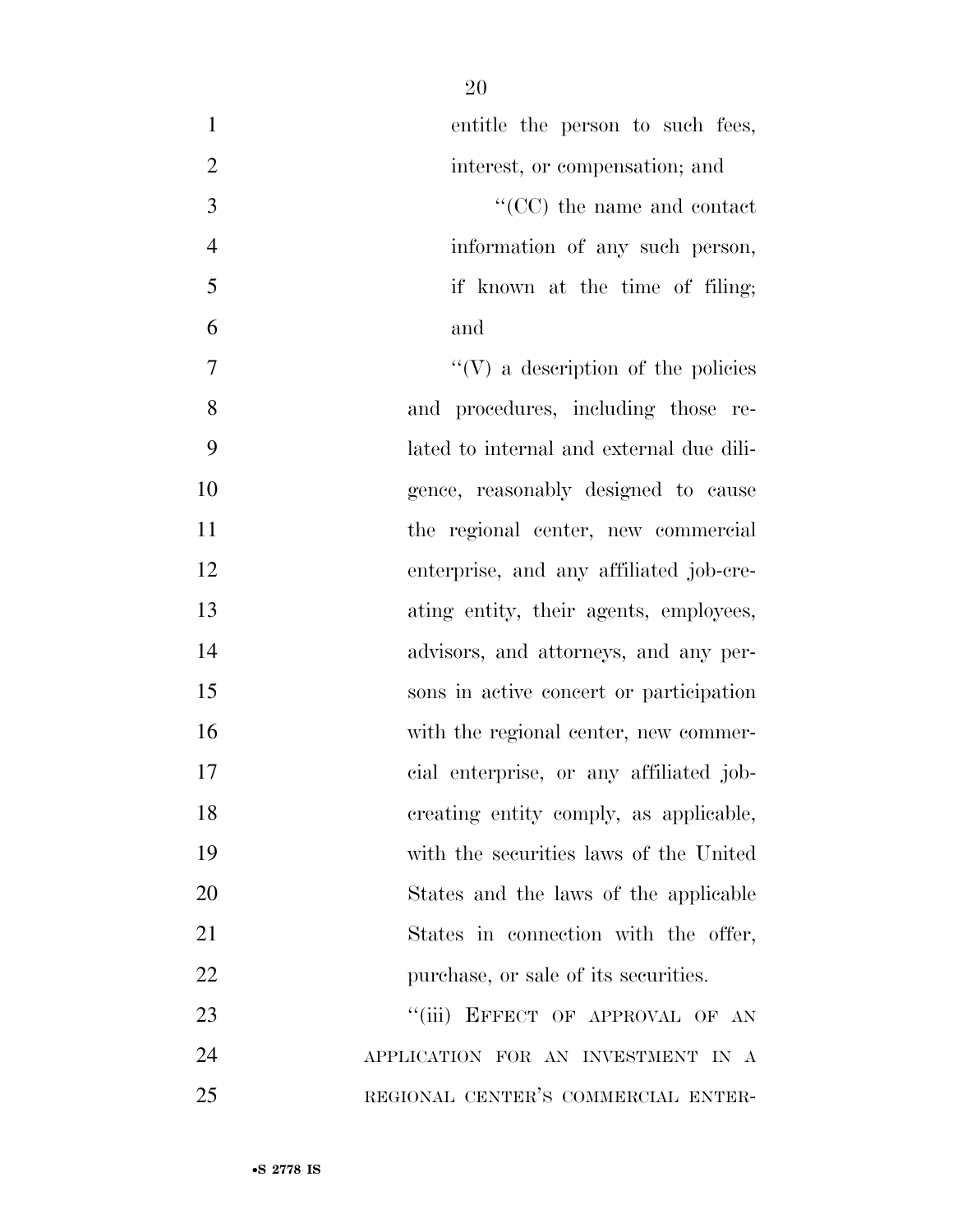| $\mathbf{1}$   | PRISE.—The approval of an application        |
|----------------|----------------------------------------------|
| $\overline{2}$ | under this subparagraph shall be binding     |
| 3              | for purposes of the adjudication of subse-   |
| $\overline{4}$ | quent petitions seeking classification under |
| 5              | this paragraph by immigrants investing in    |
| 6              | the same offering described in such appli-   |
| $\overline{7}$ | cation, and of petitions filed under section |
| 8              | 216A by the same immigrants, except in       |
| 9              | the case of-                                 |
| 10             | $\lq\lq$ (I) fraud;                          |
| 11             | $\lq\lq$ (II) misrepresentation;             |
| 12             | "(III) criminal misuse;                      |
| 13             | "(IV) a threat to public safety or           |
| 14             | national security;                           |
| 15             | $\lq\lq(V)$ a material change that af-       |
| 16             | fects eligibility;                           |
| 17             | $``(VI)$ other evidence affecting            |
| 18             | program eligibility that was not dis-        |
| 19             | closed by the applicant during the ad-       |
| 20             | judication process; or                       |
| 21             | "(VII) a material mistake of law             |
| 22             | or fact in the prior adjudication.           |
| 23             | ``(iv)<br>SITE VISITS.—The Secretary         |
| 24             | shall—                                       |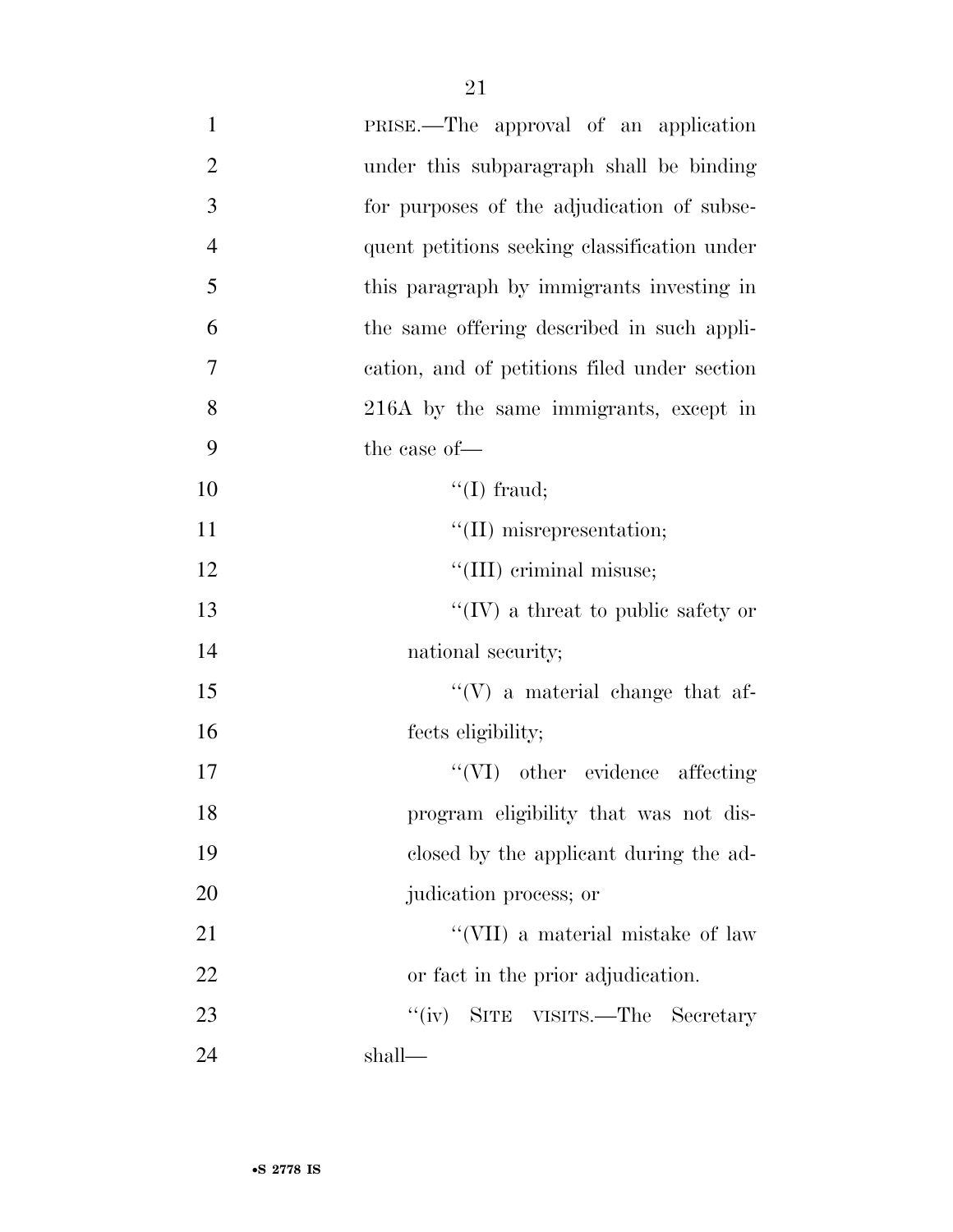| $\mathbf{1}$   | $\lq(1)$ perform site visits to re-        |
|----------------|--------------------------------------------|
| $\overline{2}$ | gional centers; and                        |
| 3              | "(II) perform at least 1 site visit        |
| $\overline{4}$ | to each new commercial enterprise or       |
| 5              | affiliated job-creating entity, which      |
| 6              | shall include a review for evidence of     |
| $\tau$         | direct job creation in accordance with     |
| 8              | subparagraph $(E)(iii)(I)$ .               |
| 9              | "(G) REGIONAL CENTER ANNUAL STATE-         |
| 10             | MENTS.                                     |
| 11             | "(i) IN GENERAL.—The director of           |
| 12             | each regional center designated under sub- |
| 13             | paragraph (E) shall annually submit a      |
| 14             | statement, in a manner prescribed by the   |
| 15             | Secretary of Homeland Security, which in-  |
| 16             | cludes—                                    |
| 17             | $\lq(1)$ a certification stating that      |
| 18             | the regional center, any associated        |
| 19             | new commercial enterprises, and any        |
| 20             | affiliated job-creating entity is in com-  |
| 21             | pliance with clauses (i) and (ii) of       |
| 22             | subparagraph $(H)$ ;                       |
| 23             | "(II) a certification described in         |
| 24             | subparagraph $(I)(ii)(II);$                |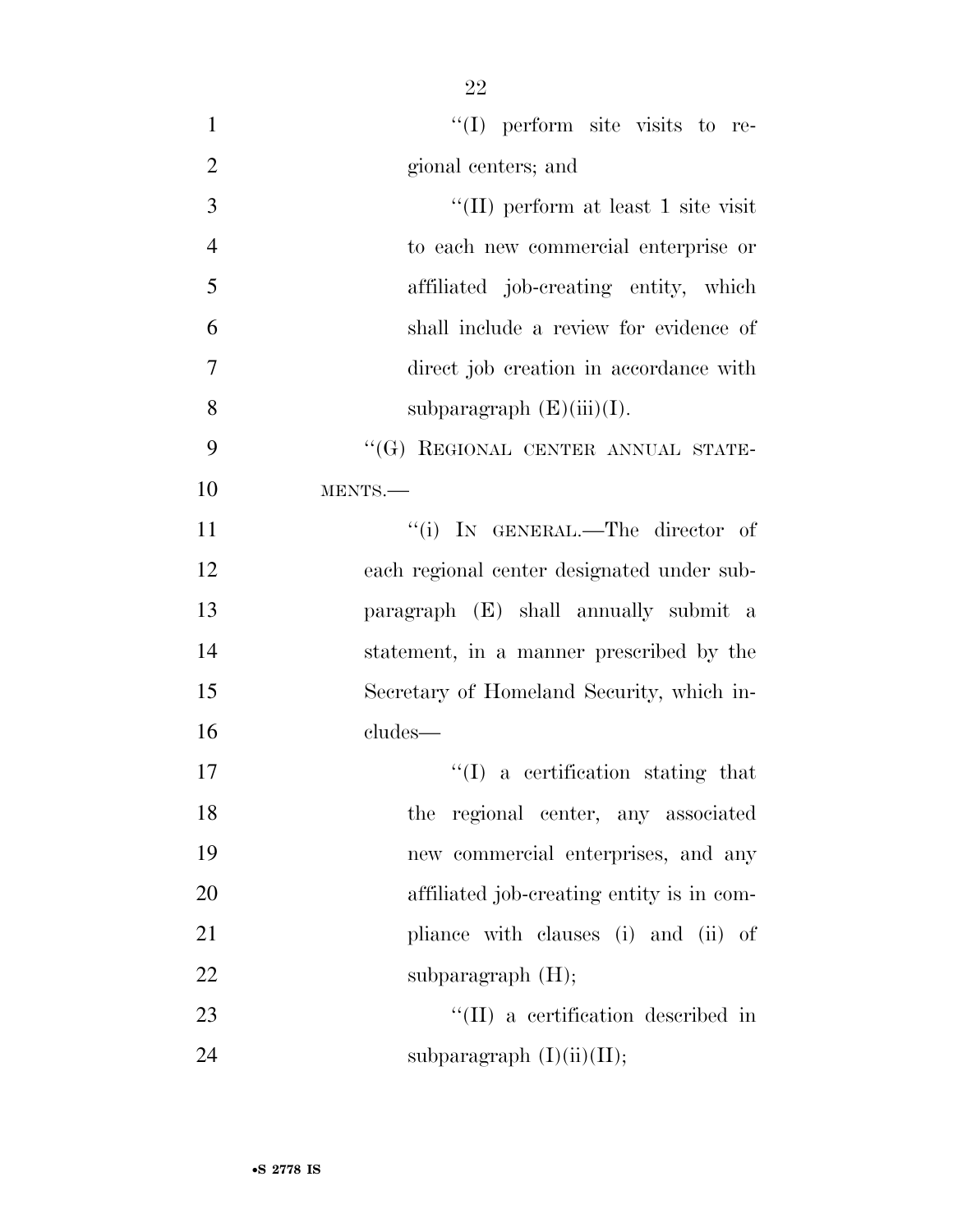| $\mathbf{1}$   | "(III) a certification stating that       |
|----------------|-------------------------------------------|
| $\overline{2}$ | the regional center is in compliance      |
| 3              | with subparagraph $(K);$                  |
| $\overline{4}$ | "(IV) a description of any pend-          |
| 5              | ing material litigation or bankruptcy     |
| 6              | proceedings, or litigation or bank-       |
| $\overline{7}$ | ruptcy proceedings resolved during the    |
| 8              | preceding fiscal year, involving the re-  |
| 9              | gional center, any associated new         |
| 10             | commercial enterprises, or any job-       |
| 11             | creating entities;                        |
| 12             | $\lq\lq(V)$ an accounting of all foreign  |
| 13             | investor capital invested in the re-      |
| 14             | gional center, new commercial enter-      |
| 15             | prise, or affiliated job-creating entity; |
| 16             | "(VI) for each new commercial             |
| 17             | enterprise associated with the regional   |
| 18             | center-                                   |
| 19             | "(aa) an accounting of the                |
| 20             | aggregate capital invested in the         |
| 21             | new commercial enterprise and             |
| 22             | any affiliated job-creating entity        |
| 23             | by alien investors under<br>this          |
| 24             | paragraph for each capital invest-        |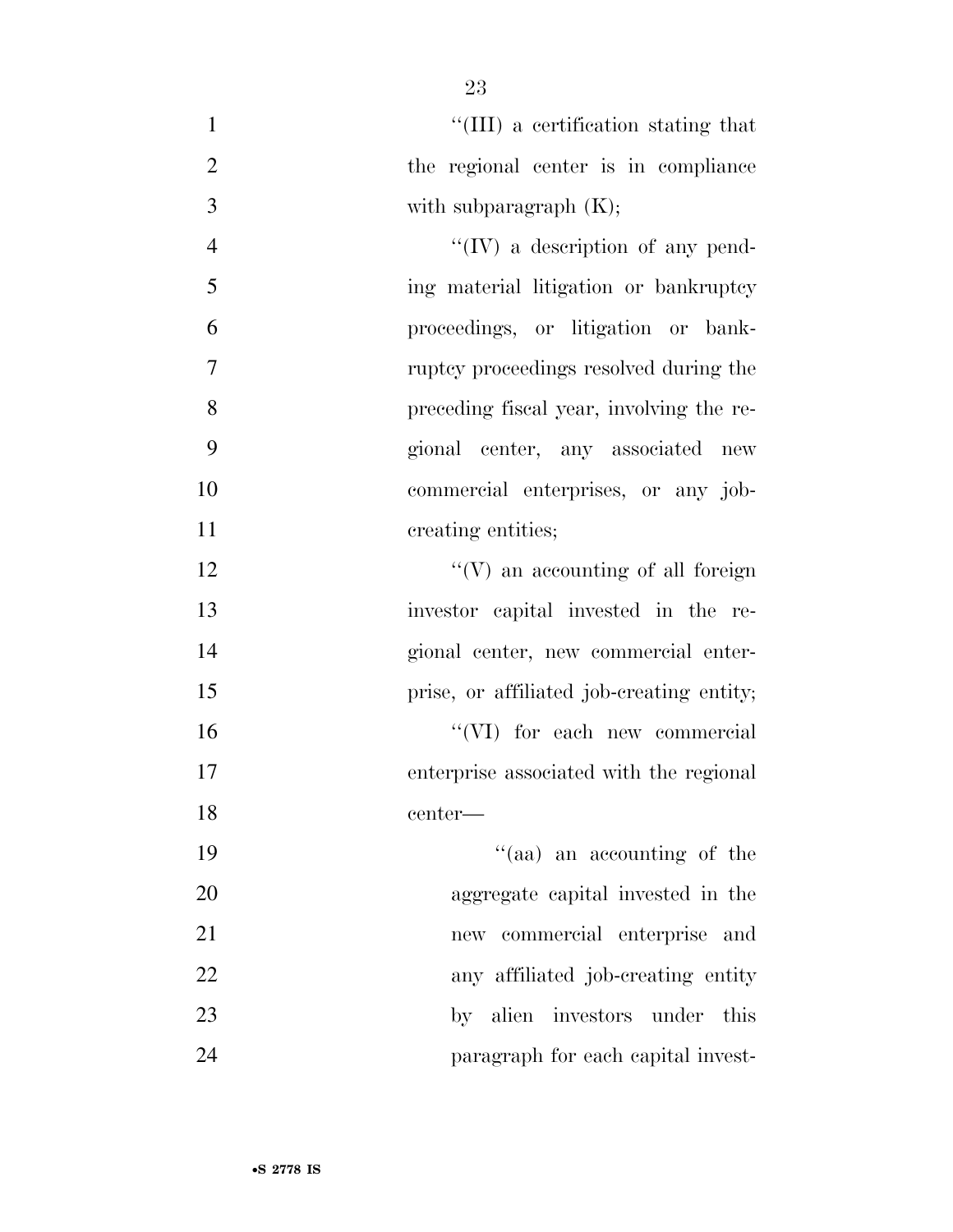| $\mathbf{1}$   | ment project being undertaken by   |
|----------------|------------------------------------|
| $\mathfrak{2}$ | the new commercial enterprise;     |
| $\overline{3}$ | "(bb) a description of how         |
| $\overline{4}$ | the capital described in item (aa) |
| 5              | is being used to execute each      |
| 6              | capital investment project in the  |
| 7              | filed business plan or plans;      |
| 8              | "(cc) evidence that the ac-        |
| 9              | count requirements under sub-      |
| 10             | paragraph $(D)$ have been met;     |
| 11             | "(dd) evidence that 100 per-       |
| 12             | cent of the capital described in   |
| 13             | item (aa) has been committed to    |
| 14             | each capital investment project;   |
| 15             | "(ee) detailed evidence of         |
| 16             | the progress made toward the       |
| 17             | completion of each capital invest- |
| 18             | ment project;                      |
| 19             | "(ff) an accounting of the         |
| 20             | aggregate direct jobs created or   |
| 21             | preserved;                         |
| 22             | "(gg) an accounting of all         |
| 23             | fees, including administrative     |
| 24             | fees, loan monitoring fees, loan   |
| 25             | management fees, commissions       |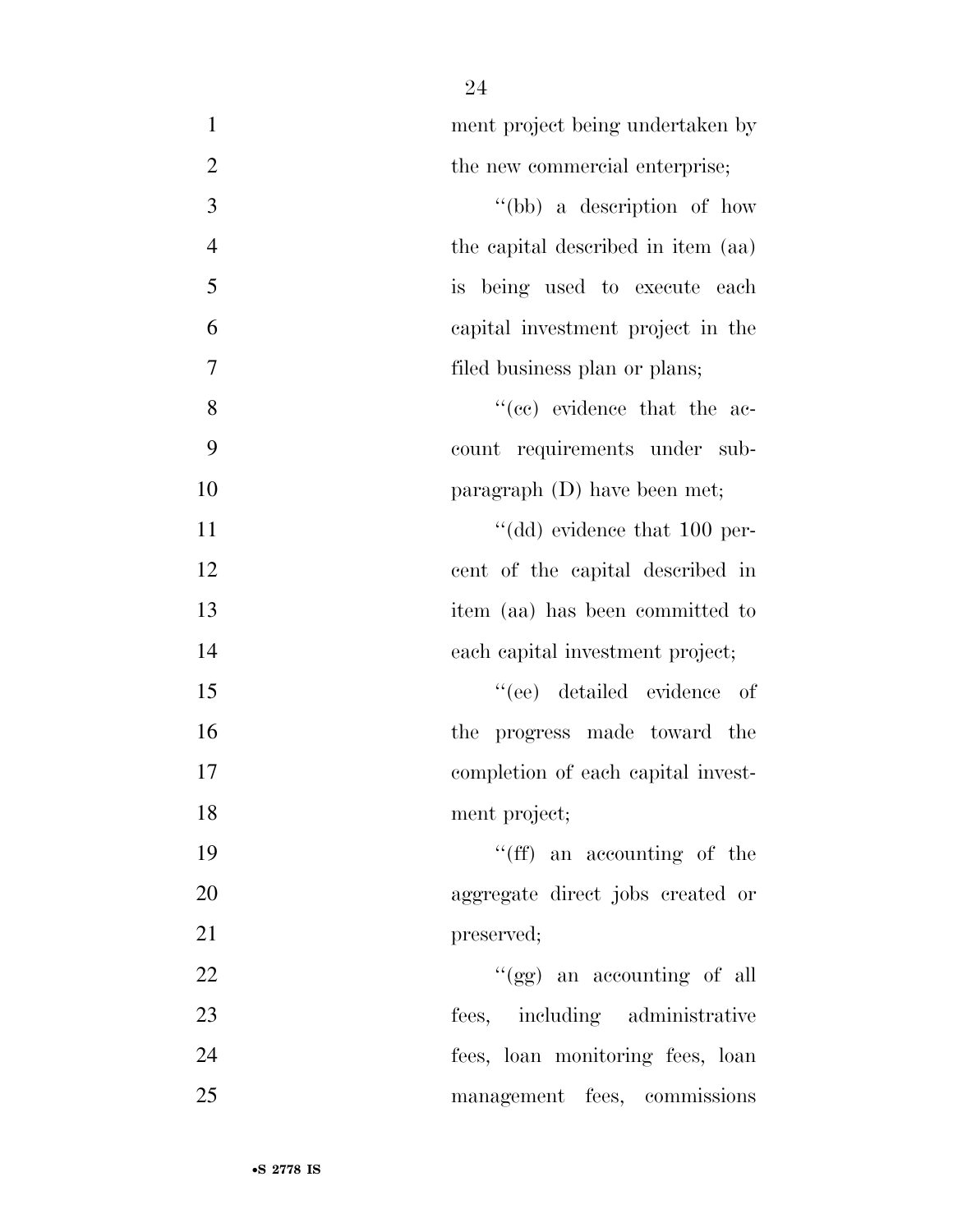| $\mathbf{1}$   | and similar transaction-based                |
|----------------|----------------------------------------------|
| $\overline{2}$ | compensation, collected from                 |
| $\overline{3}$ | alien investors by the regional              |
| $\overline{4}$ | center, any associated new com-              |
| 5              | mercial enterprises, any job-cre-            |
| 6              | ating entities or any promoter,              |
| $\tau$         | finder, broker-dealer or other en-           |
| 8              | tity engaged by any such entity              |
| 9              | to locate individual investors;              |
| 10             | "(hh) any documentation re-                  |
| 11             | ferred to in subparagraph                    |
| 12             | $(F)(i)(IV)$ if there has been a             |
| 13             | material change during the pre-              |
| 14             | eeding fiscal year; and                      |
| 15             | "(ii) a certification by the                 |
| 16             | regional center that such state-             |
| 17             | ments are accurate; and                      |
| 18             | "(VII) a description of the re-              |
| 19             | gional center's policies and procedures      |
| 20             | that are designed to enable the re-          |
| 21             | gional center, any associated<br>${\rm new}$ |
| 22             | commercial enterprises, and any job-         |
| 23             | creating entities to comply with appli-      |
| 24             | cable Federal and State labor laws.          |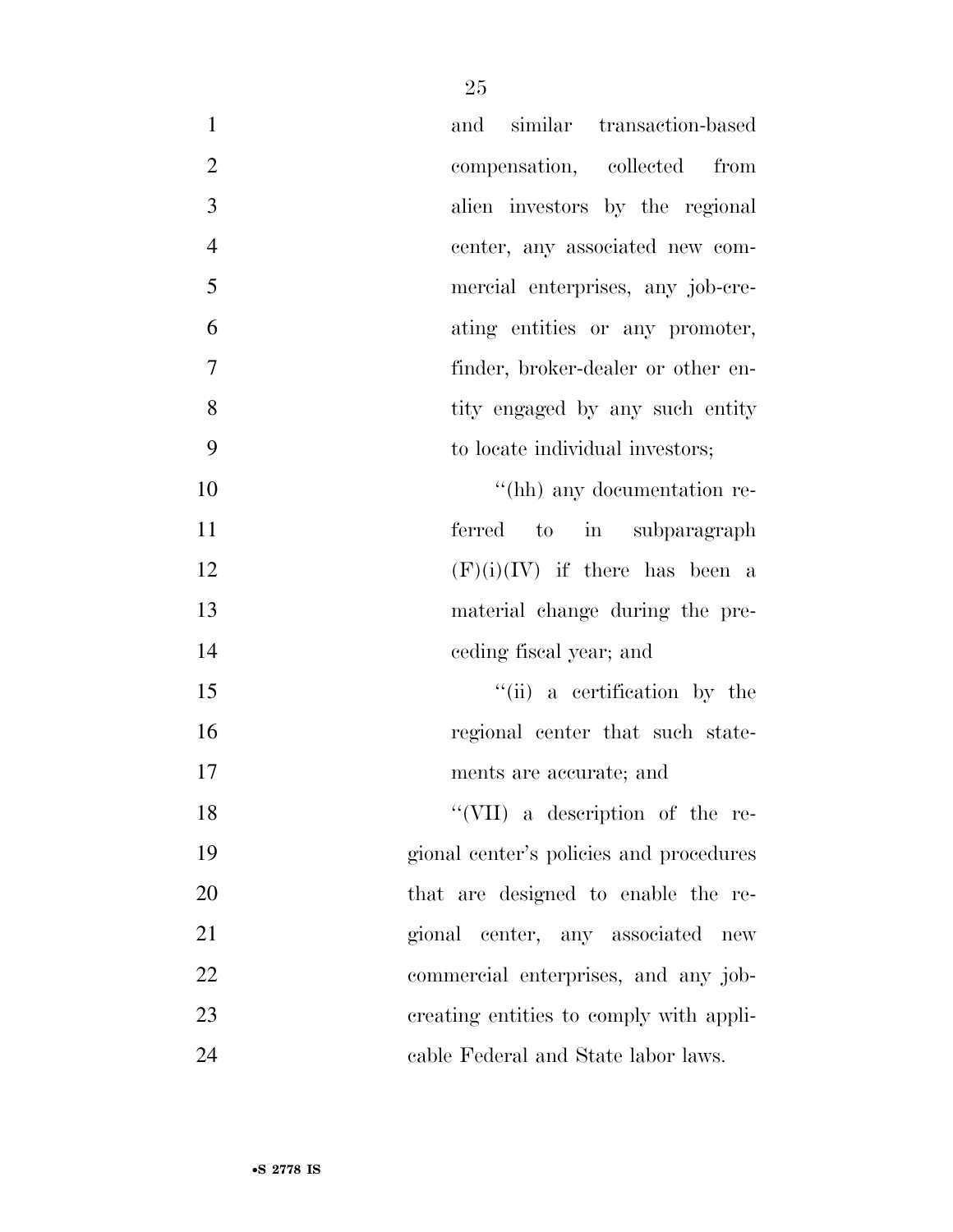| $\mathbf{1}$   | "(ii) AMENDMENT OF ANNUAL STATE-        |
|----------------|-----------------------------------------|
| $\overline{2}$ | MENTS.—The Secretary—                   |
| 3              | "(I) shall require each regional        |
| $\overline{4}$ | center to amend or supplement the       |
| 5              | annual statement required under         |
| 6              | clause (i) if the Secretary determines  |
| 7              | that such statement is deficient; and   |
| 8              | $\lq\lq$ (II) may require the regional  |
| 9              | center to amend or supplement such      |
| 10             | annual statement if the Secretary de-   |
| 11             | termines that such an amendment or      |
| 12             | supplement is appropriate.              |
| 13             | "(iii) RECORD KEEPING.—                 |
| 14             | "(I) IN GENERAL.—Each re-               |
| 15             | gional center shall make and preserve,  |
| 16             | during the 5-year period beginning on   |
| 17             | the last day of the Federal fiscal year |
| 18             | in which any transactions occurred,     |
| 19             | books, ledgers, records, and other doc- |
| 20             | umentation from the regional center,    |
| 21             | new commercial enterprise, or affili-   |
| 22             | ated job-creating entity that was used  |
| 23             | to support—                             |
| 24             | "(aa) any claims, evidence,             |
| 25             | or certifications contained in the      |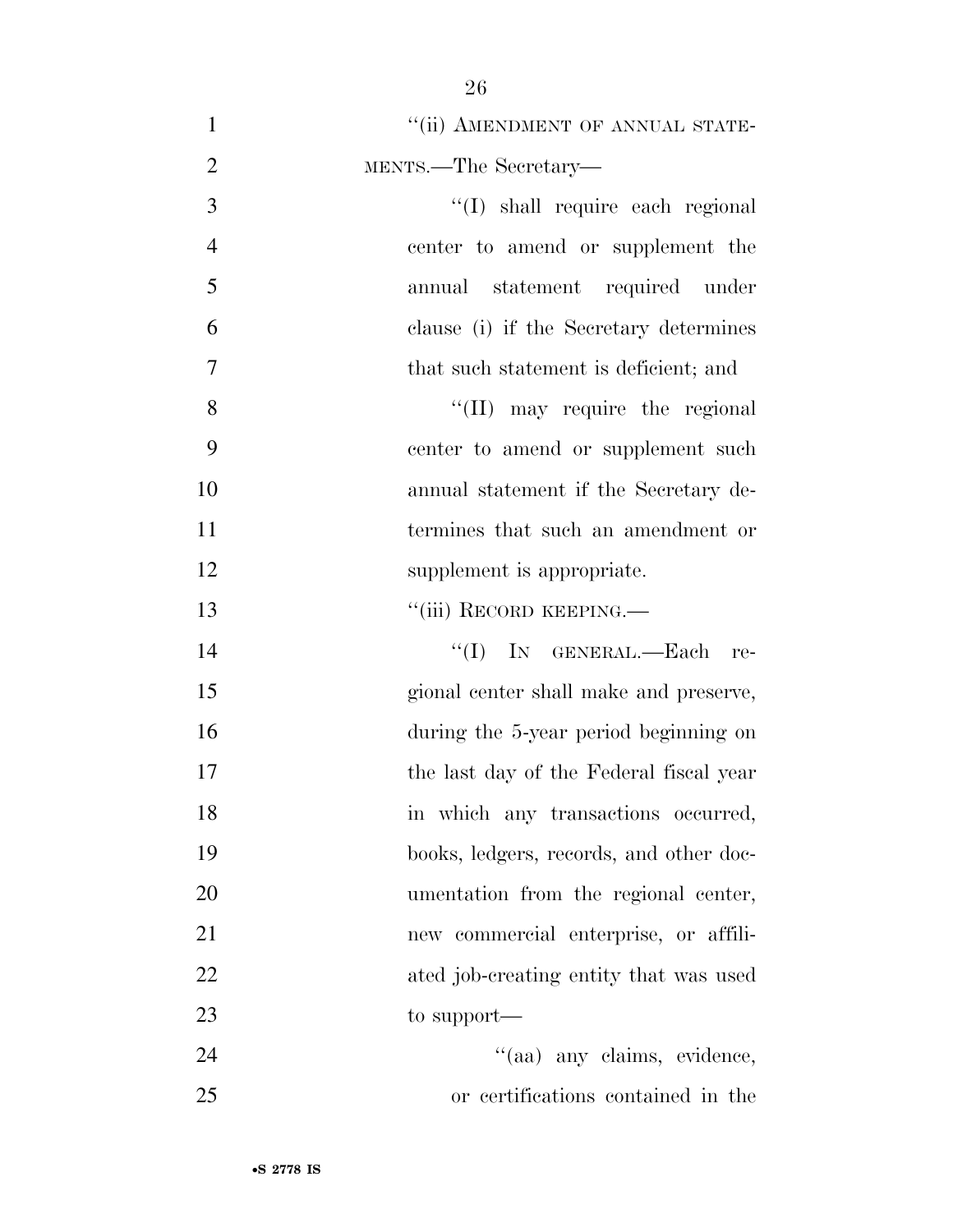| $\mathbf{1}$   | regional center's annual state-            |
|----------------|--------------------------------------------|
| $\overline{2}$ | ments under subparagraph (G);              |
| 3              | and                                        |
| $\overline{4}$ | "(bb) associated petitions by              |
| 5              | aliens seeking classification under        |
| 6              | this section or removal of condi-          |
| $\overline{7}$ | tions under section 216A.                  |
| 8              | "(II) AVAILABILITY.—All of the             |
| 9              | books, ledgers, records, and other doc-    |
| 10             | umentation described in subclause (I)      |
| 11             | shall be made available to the Sec-        |
| 12             | retary upon request.                       |
| 13             | "(iv) VERIFICATIONS BY SECURITIES          |
| 14             | AND EXCHANGE COMMISSION.—The certifi-      |
| 15             | cations required under clause (i) shall be |
| 16             | verified by the Securities and Exchange    |
| 17             | Commission.                                |
| 18             | "(H) BONA FIDES OF PERSONS INVOLVED        |
| 19             | WITH THE EB-5 PROGRAM.-                    |
| 20             | "(i) IN GENERAL.—No person may be          |
| 21             | a person involved with a regional center,  |
| 22             | new commercial enterprise, or affiliated   |
| 23             | job-creating entity who—                   |
| 24             | "(I) has been found by a court of          |
| 25             | competent jurisdiction, or any final       |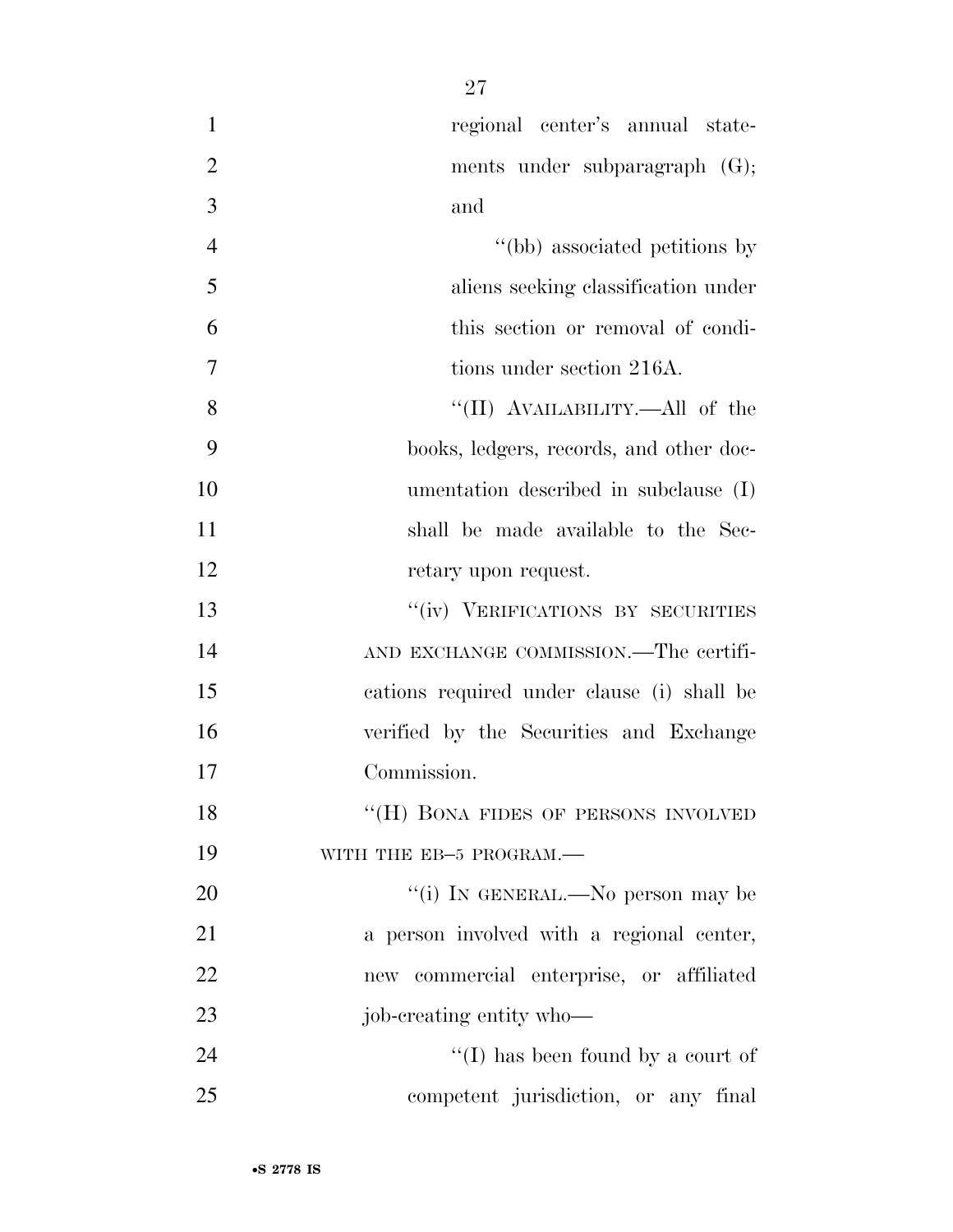| $\mathbf{1}$   | order of the Securities and Exchange               |
|----------------|----------------------------------------------------|
| $\overline{2}$ | Commission, or a State securities reg-             |
| $\mathfrak{Z}$ | ulator to have committed—                          |
| $\overline{4}$ | "(aa) a criminal or civil of-                      |
| $\mathfrak{S}$ | fense involving fraud or deceit                    |
| 6              | within the previous 10 years;                      |
| $\tau$         | "(bb) a civil offense involv-                      |
| 8              | ing fraud or deceit that resulted                  |
| 9              | a liability in excess<br>οf<br>$\operatorname{in}$ |
| 10             | $$1,000,000;$ or                                   |
| 11             | $f''(ce)$ a crime for which the                    |
| 12             | person was convicted and was                       |
| 13             | sentenced to a term of imprison-                   |
| 14             | ment of more than 1 year;                          |
| 15             | $\lq\lq$ (II) is subject to a final order,         |
| 16             | for the duration of any penalty im-                |
| 17             | posed by such order, of a State securi-            |
| 18             | ties commission (or an agency or offi-             |
| 19             | cer of a State who performs similar                |
| 20             | functions), a State authority that su-             |
| 21             | pervises or examines banks, savings                |
| 22             | associations, or credit unions, a State            |
| 23             | insurance commission (or an agency                 |
| 24             | of or officer of a State who performs              |
| 25             | similar functions), an appropriate                 |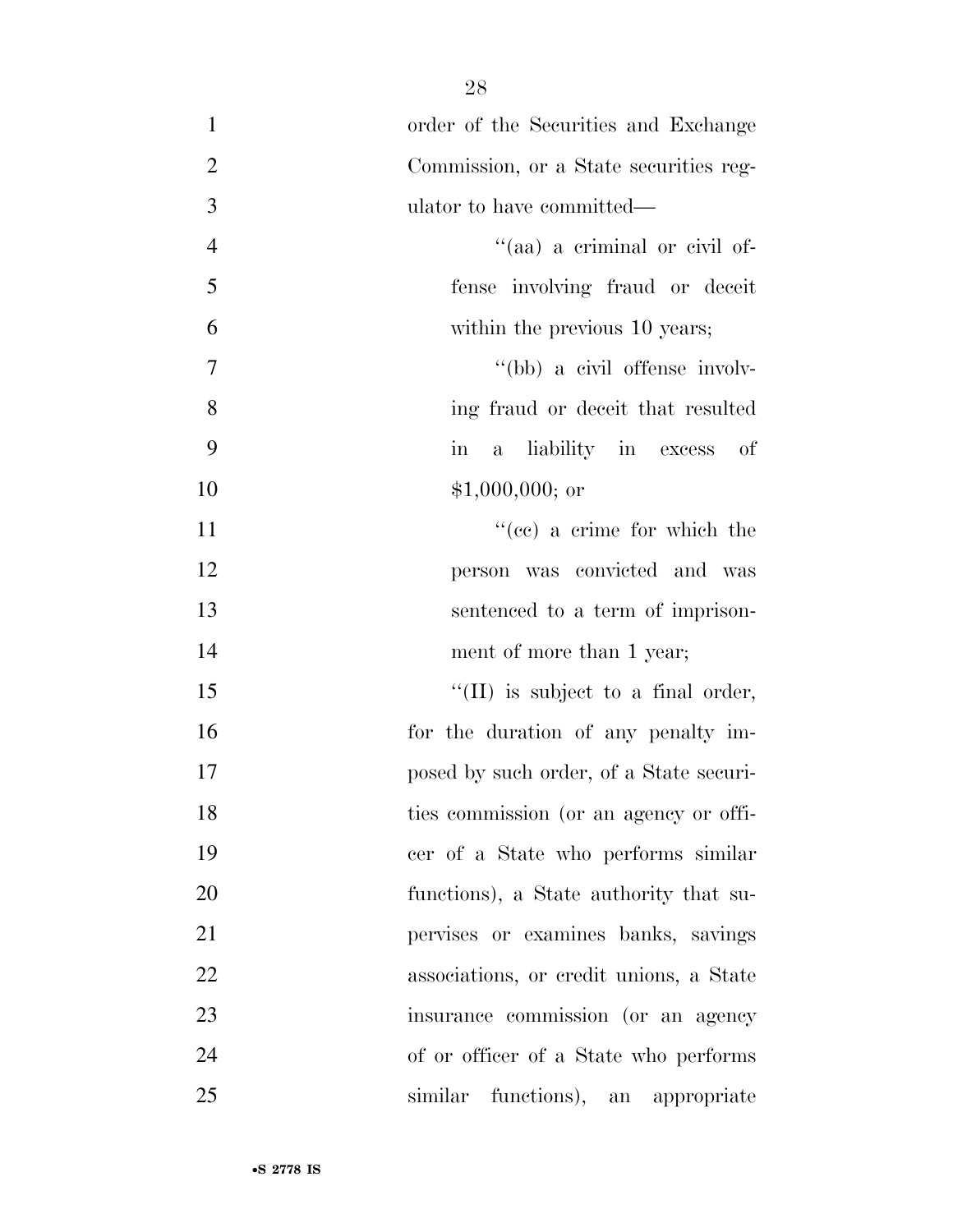| $\mathbf{1}$   | Federal banking agency, the Com-        |
|----------------|-----------------------------------------|
| $\overline{2}$ | modity Futures Trading Commission,      |
| 3              | the Securities and Exchange Commis-     |
| $\overline{4}$ | sion, a financial self-regulatory orga- |
| 5              | nization recognized by the Securities   |
| 6              | and Exchange Commission, or the         |
| $\tau$         | National Credit Union Administra-       |
| 8              | tion, which is based on a violation of  |
| 9              | any law or regulation that—             |
| 10             | "(aa) prohibits fraudulent,             |
| 11             | manipulative, deceptive, or neg-        |
| 12             | ligent conduct; or                      |
| 13             | "(bb) bars the person                   |
| 14             | $from-$                                 |
| 15             | $\lq\lq$ (AA) association with          |
| 16             | an entity regulated by such             |
| 17             | commission, authority, agen-            |
| 18             | cy, or officer;                         |
| 19             | $\lq\lq$ (BB) appearing before          |
| 20             | such commission, authority,             |
| 21             | agency, or officer;                     |
| 22             | $\lq\lq$ (CC) engaging in the           |
| 23             | business of securities, insur-          |
| 24             | ance, or banking; or                    |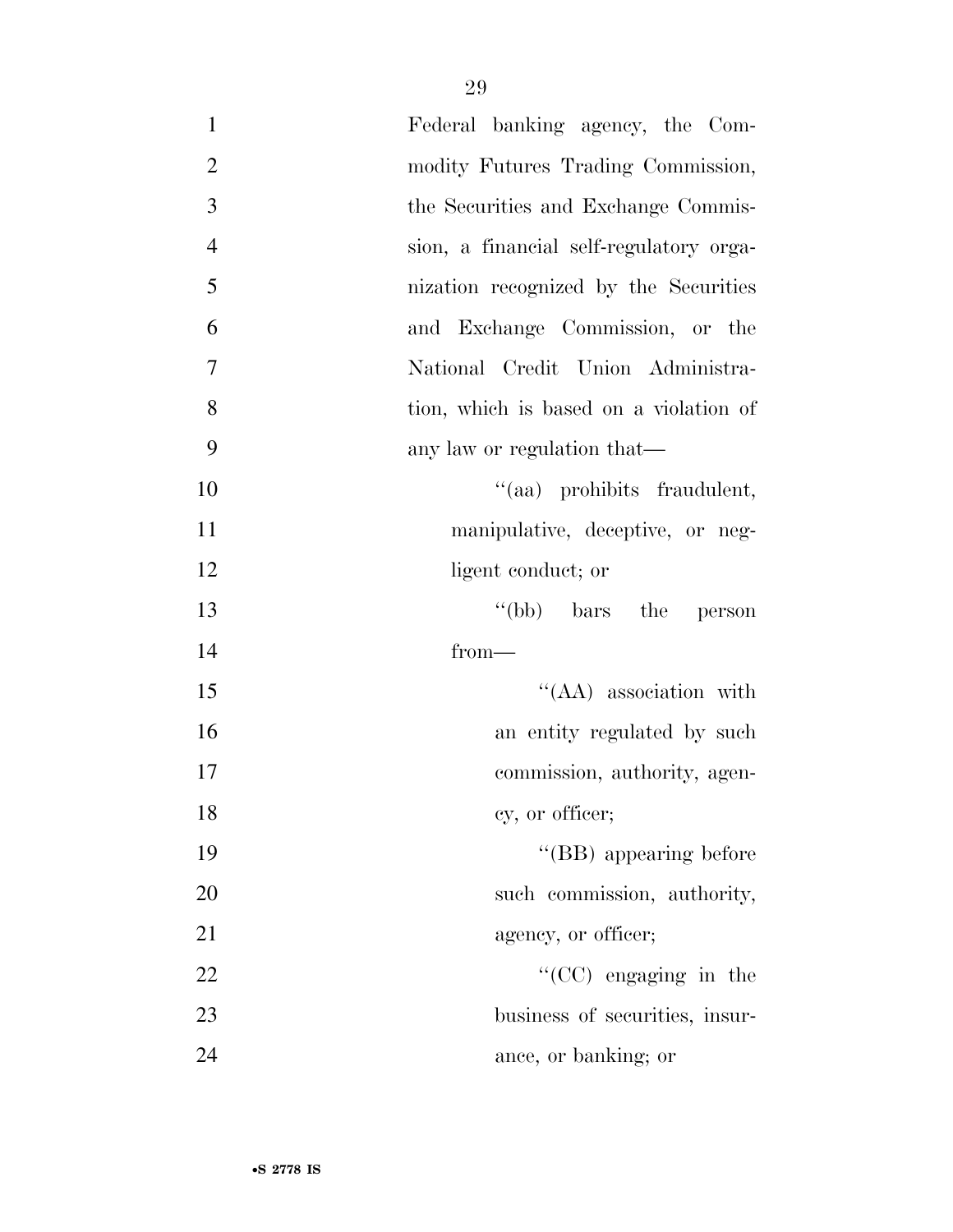| $\mathbf{1}$   | "(DD) engaging in sav-              |
|----------------|-------------------------------------|
| $\mathbf{2}$   | ings association or credit          |
| 3              | union activities;                   |
|                |                                     |
| $\overline{4}$ | "(III) is engaged in, has ever      |
| 5              | been engaged in, or seeks to engage |
| 6              | $in-$                               |
| 7              | "(aa) any illicit trafficking       |
| 8              | in any controlled substance or in   |
| 9              | any listed chemical (as defined in  |
| 10             | section 102 of the Controlled       |
| 11             | Substances Act (21 U.S.C. 802));    |
| 12             | "(bb) any activity relating to      |
| 13             | espionage, sabotage, or theft of    |
| 14             | intellectual property;              |
| 15             | "(cc) any activity related to       |
| 16             | money laundering (as described      |
| 17             | in section 1956 or 1957 of title    |
| 18             | 18, United States Code);            |
| 19             | "(dd) any terrorist activity;       |
| 20             | "(ee) any activity consti-          |
| 21             | tuting or facilitating human traf-  |
| 22             | ficking or a human rights of-       |
| 23             | fense;                              |
| 24             | "(ff) any activity described        |
| 25             | in section $212(a)(3)(E)$ ; or      |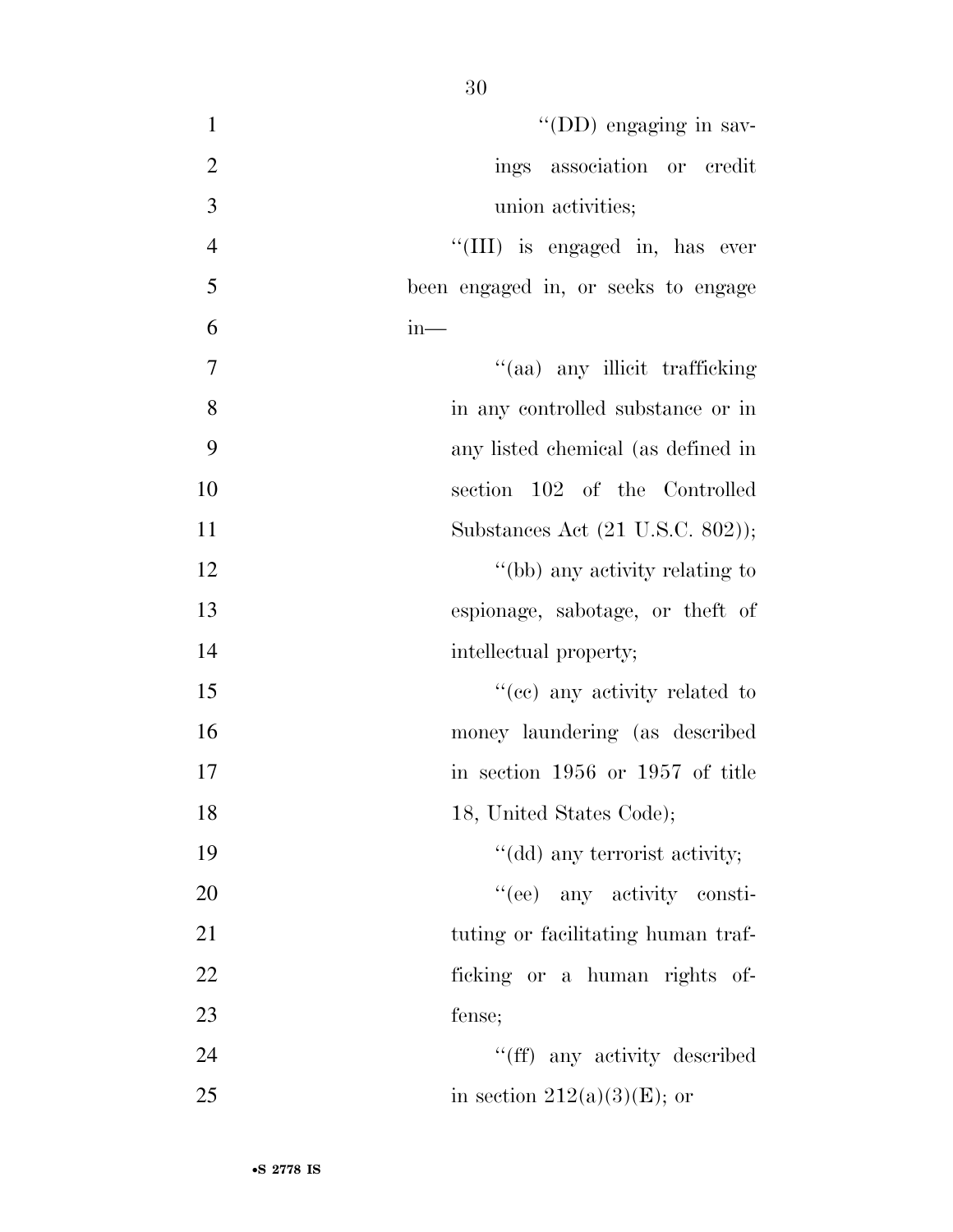| $\mathbf{1}$   | "(gg) the violation of any              |
|----------------|-----------------------------------------|
| $\overline{2}$ | statute, regulation, or Executive       |
| 3              | order regarding foreign financial       |
| $\overline{4}$ | transactions or foreign asset con-      |
| 5              | trol; or                                |
| 6              | $``(IV)(aa)$ is, or during the pre-     |
| $\overline{7}$ | ceding 10 years has been, included on   |
| 8              | the Department of Justice's List of     |
| 9              | Currently Disciplined Practitioners; or |
| 10             | $\degree$ (bb) during the preceding 10  |
| 11             | years, has received a reprimand or      |
| 12             | otherwise been publicly disciplined for |
| 13             | conduct related to fraud or deceit by   |
| 14             | any bar association or other self-regu- |
| 15             | lating professional association<br>of   |
| 16             | which the person is or was a member;    |
| 17             | or                                      |
| 18             | $\lq\lq(V)$ is debarred from participa- |
| 19             | tion in the program under this para-    |
| 20             | graph pursuant to subparagraph (S).     |
| 21             | "(ii) FOREIGN INVOLVEMENT IN THE        |
| 22             | EB-5 PROGRAM.                           |
| 23             | ``(I)<br>LAWFUL STATUS<br>$RE-$         |
| 24             | QUIRED.—An individual may not be        |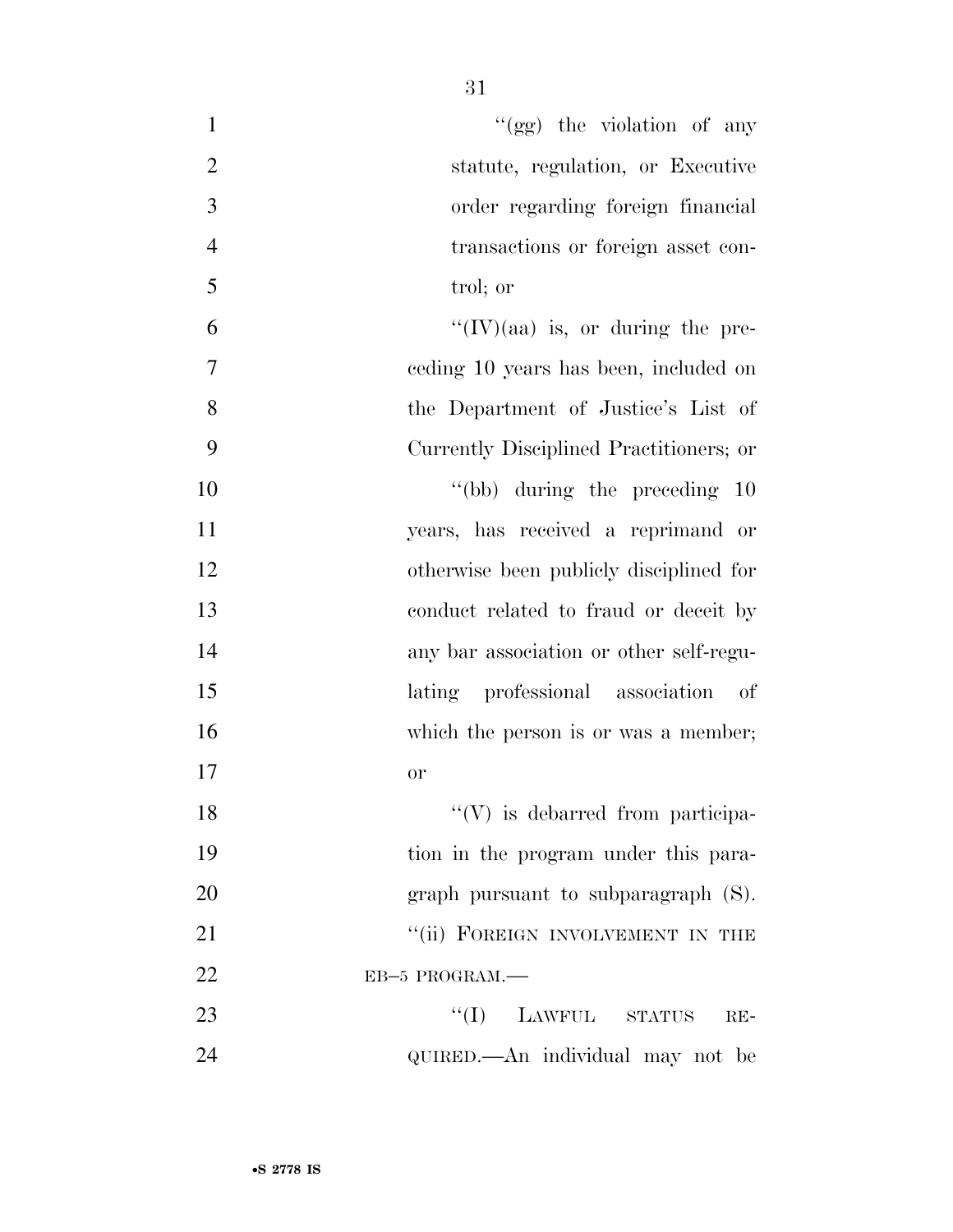| $\mathbf{1}$   | involved with a regional center unless |
|----------------|----------------------------------------|
| $\overline{2}$ | the individual—                        |
| 3              | "(aa) is a national of the             |
| $\overline{4}$ | United States; or                      |
| 5              | "(bb) has been lawfully ad-            |
| 6              | mitted for permanent residence         |
| $\overline{7}$ | and is not the subject of removal      |
| 8              | proceedings.                           |
| 9              | "(II) FOREIGN GOVERNMENTS.-            |
| 10             | "(aa) IN GENERAL.—Except               |
| 11             | provided in item (bb), no<br>as        |
| 12             | agency, official, or other similar     |
| 13             | entity or representative of a for-     |
| 14             | eign government may provide            |
| 15             | capital to, or be directly or indi-    |
| 16             | rectly involved with the owner-        |
| 17             | ship or administration of, a re-       |
| 18             | gional center, a new commercial        |
| 19             | enterprise, or affiliated job-cre-     |
| 20             | ating entity.                          |
| 21             | "(bb) EXCEPTION.— $A$ for-             |
| 22             | eign or domestic investment fund       |
| 23             | or other investment vehicle that       |
| 24             | is wholly or partially owned, di-      |
| 25             | rectly or indirectly, by a bona        |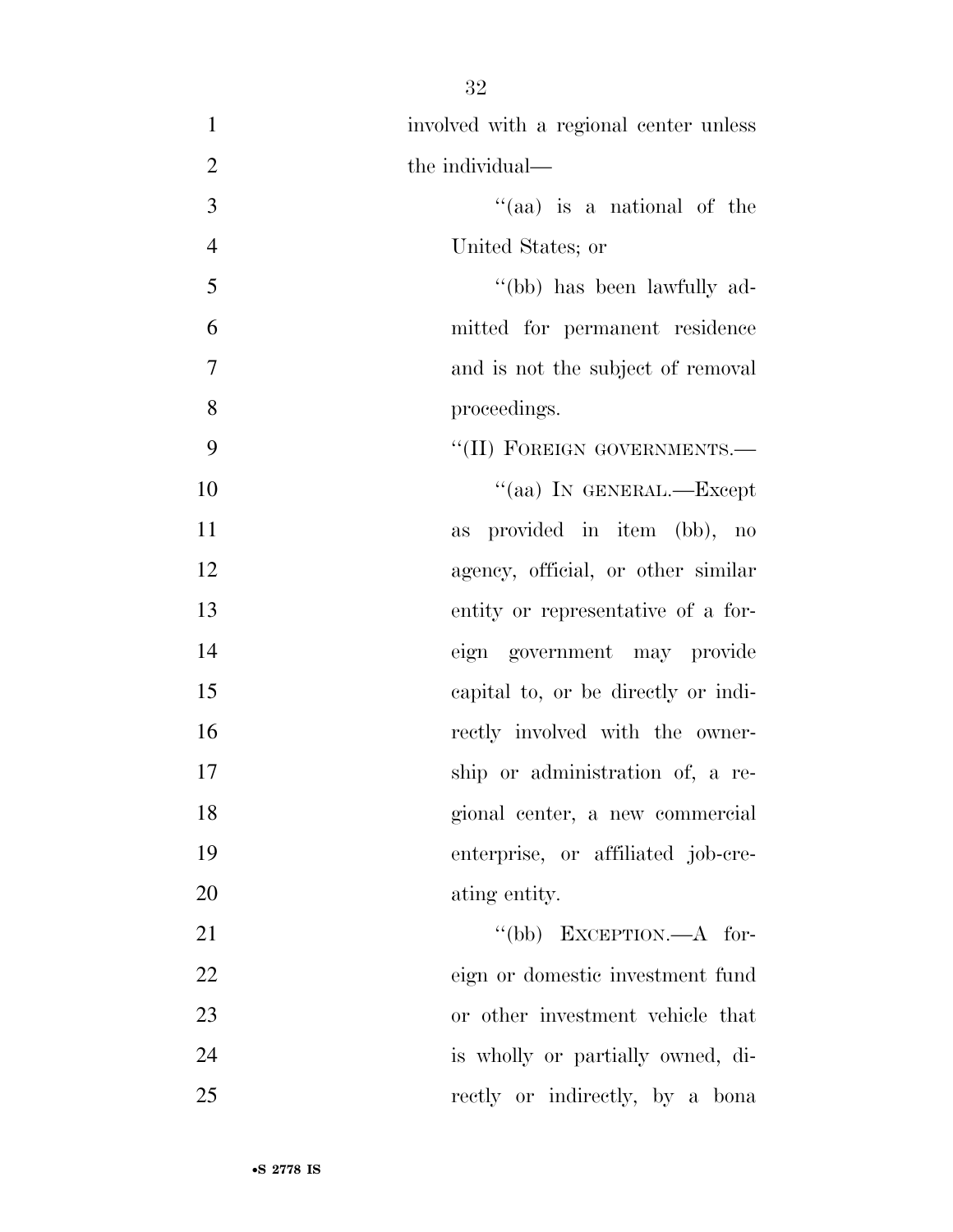| $\mathbf{1}$   | foreign sovereign wealth<br>fide           |
|----------------|--------------------------------------------|
| $\overline{2}$ | fund or a foreign state-owned en-          |
| 3              | terprise otherwise permitted to            |
| $\overline{4}$ | do business in the United States           |
| 5              | may be involved with the owner-            |
| 6              | ship, but not the administration,          |
| 7              | of a job-creating entity that is           |
| 8              | not an affiliated job-creating en-         |
| 9              | tity.                                      |
| 10             | $``(III)$ REVIEW OF<br>TRANS-              |
| 11             | ACTIONS.—Any transaction involving         |
| 12             | a regional center, new commercial en-      |
| 13             | terprise, or affiliated job-creating enti- |
| 14             | ty that is a 'covered transaction' (as     |
| 15             | defined in section $721(a)(4)$ of the      |
| 16             | Defense Production Act of 1950 (50         |
| 17             | U.S.C. $4565(a)(4))$ is subject to re-     |
| 18             | view by the Committee on Foreign In-       |
| 19             | vestment in the United States.             |
| 20             | "(IV) RULEMAKING.—Not later                |
| 21             | than 180 days after the date of the        |
| 22             | enactment of the Immigrant Investor        |
| 23             | Program Reform Act, the Secretary of       |
| 24             | Homeland Security, in consultation         |
| 25             | with the Secretary of the Treasury         |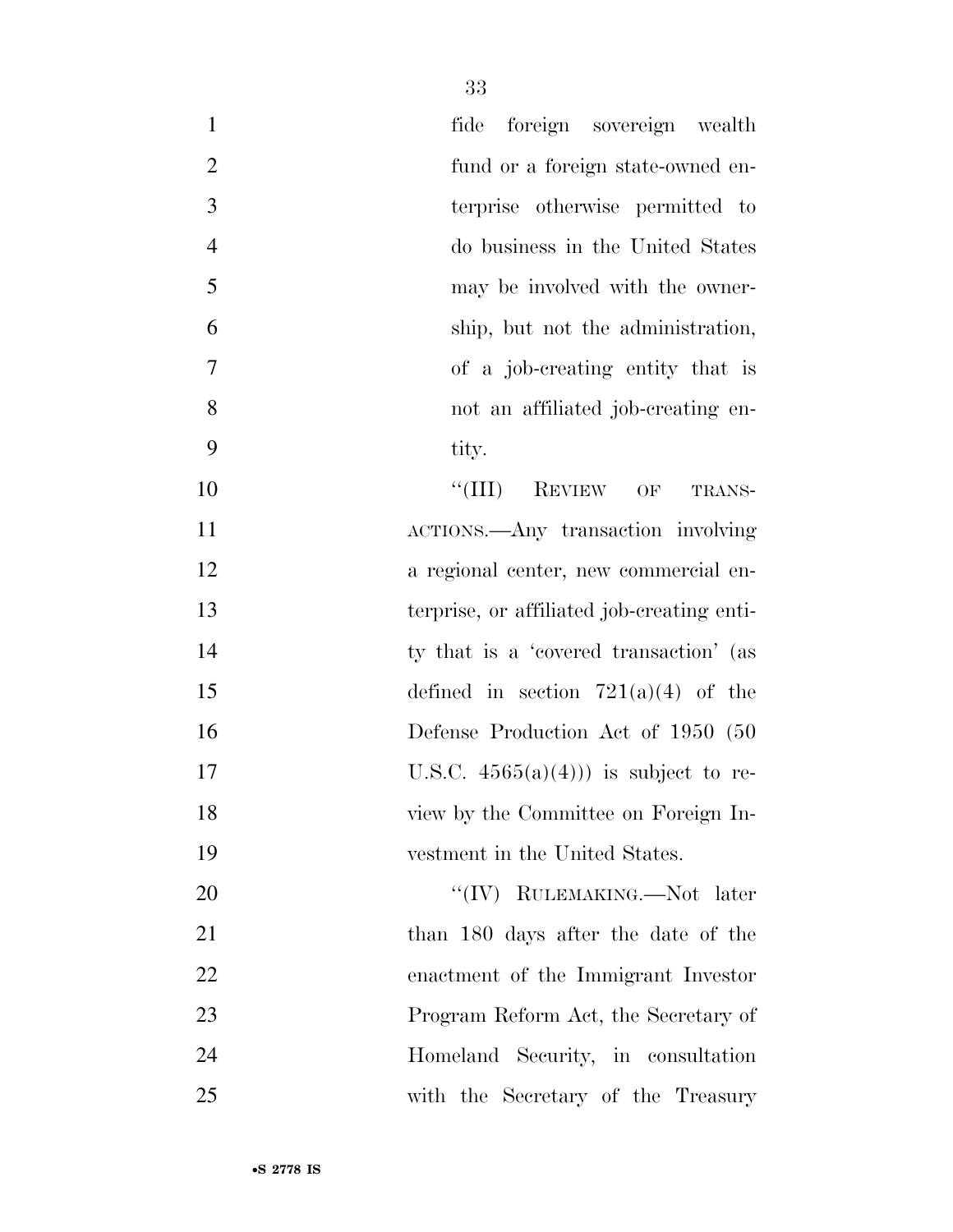and the Secretary of Commerce, shall issue regulations implementing sub- clauses (I) and (II).  $"$ (iii) INFORMATION REQUIRED.— ''(I) IN GENERAL.—Beginning on the date of the enactment of the Im- migrant Investor Program Reform 8 Act, the Secretary of Homeland Secu- rity shall require such attestations and information, including the sub- mission of fingerprints or other bio- metrics to the Federal Bureau of In- vestigation, and shall perform such criminal record checks and other background and database checks with respect to a regional center, new com- mercial enterprise, and any affiliated job-creating entity, and persons in- volved with such entities, to determine whether such entities are in compli-21 ance with clauses (i) and (ii). 22 "(II) EFFECT OF NONCOMPLI-

23 ANCE.—The Secretary, after the com- pletion of the background checks de-scribed in subclause (I), shall notify a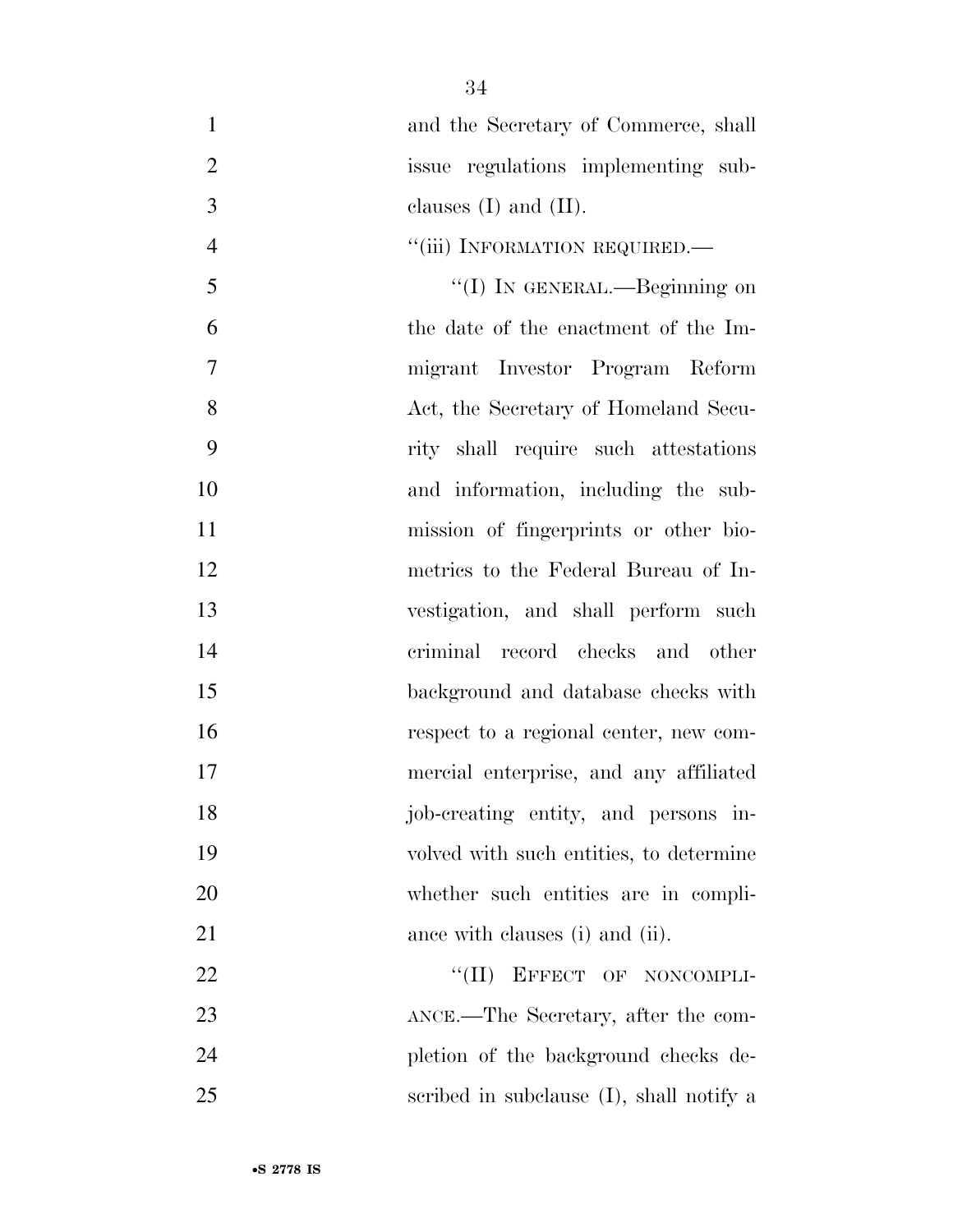| $\mathbf{1}$   | regional center, new commercial enter-        |
|----------------|-----------------------------------------------|
| $\overline{2}$ | prise, or affiliated job-creating entity      |
| 3              | whether any individual involved with          |
| $\overline{4}$ | such entities is not in compliance with       |
| 5              | clause (i) or (ii). If the regional cen-      |
| 6              | ter, new commercial enterprise, or af-        |
| 7              | filiated job-creating entity fails to dis-    |
| 8              | continue the prohibited individual's in-      |
| 9              | volvement with such entity within 30          |
| 10             | days after receiving a notification           |
| 11             | under this subclause, the regional cen-       |
| 12             | ter, new commercial enterprise, or af-        |
| 13             | filiated job-creating entity shall be         |
| 14             | deemed to have knowledge that such            |
| 15             | person is in violation of clause (i) or       |
| 16             | (ii).                                         |
| 17             | ``(I)<br>COMPLIANCE WITH<br><b>SECURITIES</b> |
| 18             | $\text{LANS.}$                                |
| 19             | "(i) JURISDICTION.—                           |
| 20             | "(I) IN GENERAL.—The United                   |
| 21             | States has jurisdiction, including sub-       |
| 22             | ject matter jurisdiction, over the pur-       |
| 23             | chase or sale of any security offered         |
| 24             | or sold by any regional center or any         |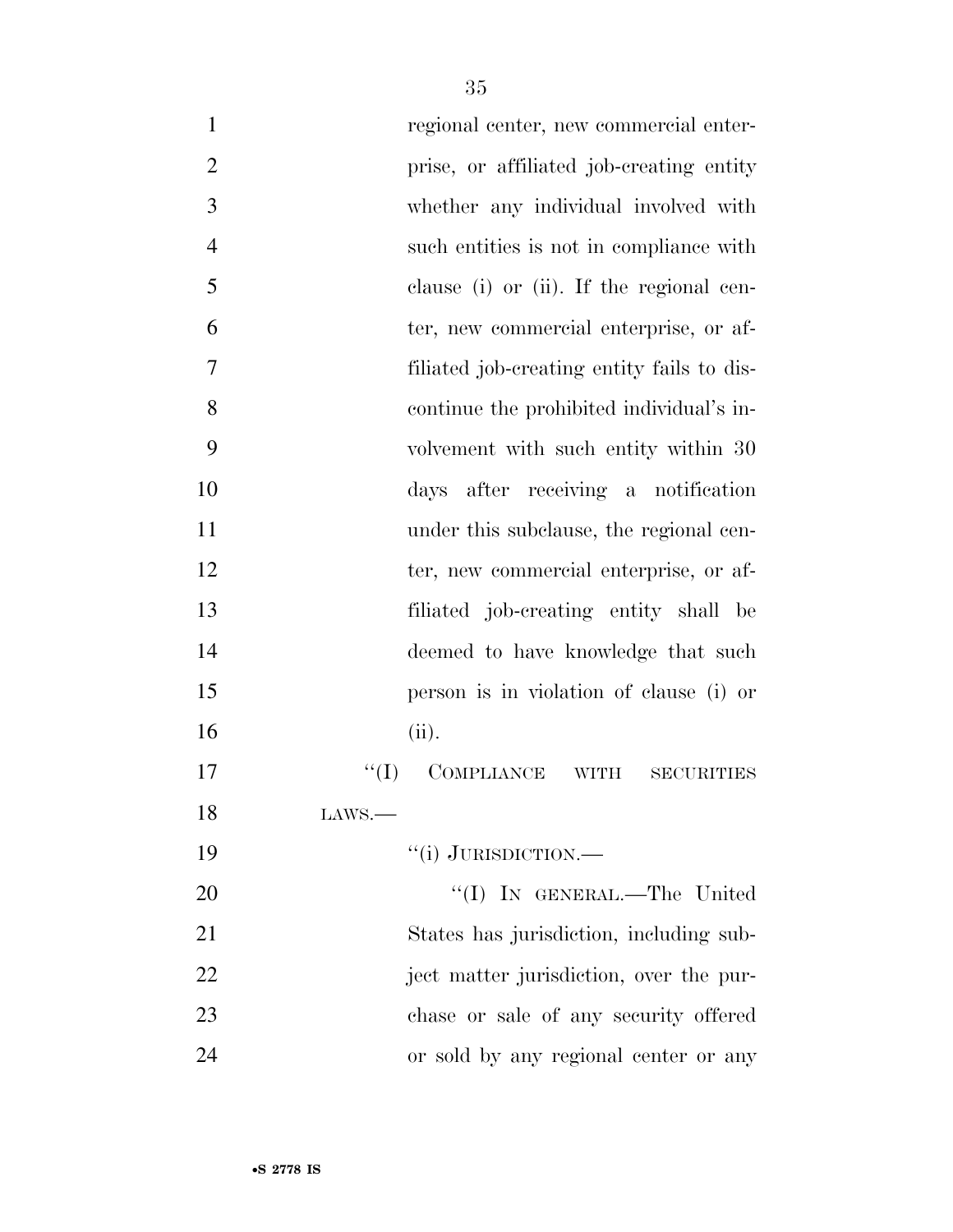| $\mathbf{1}$     | party associated with a regional cen-                    |
|------------------|----------------------------------------------------------|
| $\overline{2}$   | ter for purposes of the securities laws.                 |
| 3                | "(II) COMPLIANCE WITH REGU-                              |
| $\overline{4}$   | LATION $s$ . For purposes of section 5                   |
| 5                | of the Securities Act of 1933 (15                        |
| 6                | U.S.C. 77e), a regional center or any                    |
| $\boldsymbol{7}$ | party associated with a regional cen-                    |
| 8                | ter is not precluded from offering or                    |
| 9                | selling a security pursuant to Regula-                   |
| 10               | tion S $(17 \text{ C.F.R. } 230.901 \text{ et seq.})$ to |
| 11               | the extent that such offering or selling                 |
| 12               | otherwise complies with such regula-                     |
| 13               | tion. Subclause (I) may not be con-                      |
| 14               | strued to modify any existing regula-                    |
| 15               | tions or interpretations of the Securi-                  |
| 16               | ties and Exchange Commission related                     |
| 17               | to the application of section 15 of the                  |
| 18               | Securities Exchange Act of 1934 (15                      |
| 19               | U.S.C. 780) to foreign broker dealers.                   |
| 20               | $\lq(\mathrm{ii})$<br>REGIONAL CENTER<br>CERTIFI-        |
| 21               | CATIONS REQUIRED.-                                       |
| 22               | "(I) INITIAL CERTIFICATION.—                             |
| 23               | The Secretary of Homeland Security                       |
| 24               | may not approve an application for re-                   |
| 25               | gional center designation or a regional                  |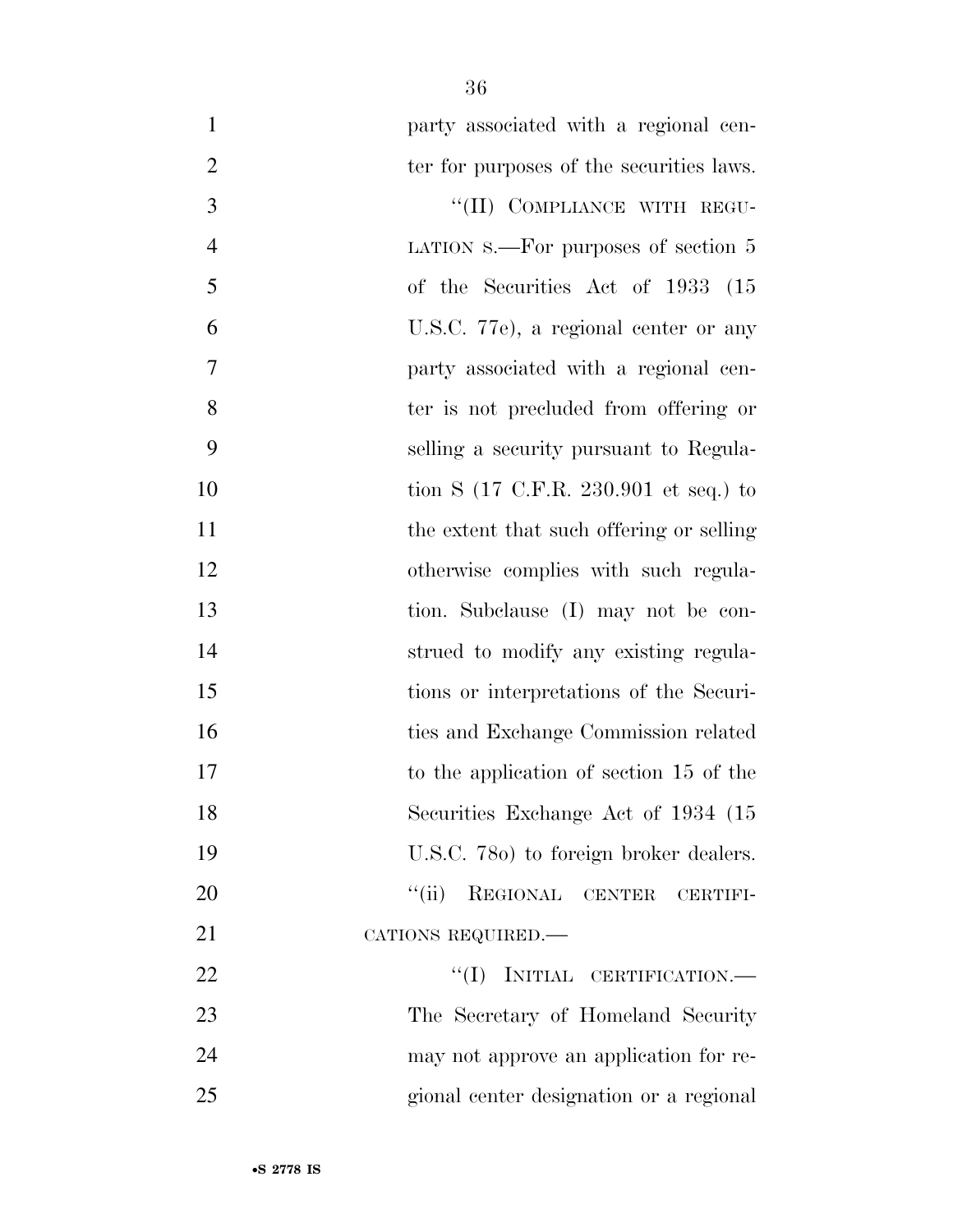| $\mathbf{1}$   | center amendment unless the regional     |
|----------------|------------------------------------------|
| $\overline{2}$ | center certifies that the regional cen-  |
| 3              | ter is in compliance with, and has       |
| $\overline{4}$ | policies and procedures (including       |
| 5              | those related to internal and external   |
| 6              | due diligence) reasonably designed to    |
| 7              | confirm, as applicable, that the re-     |
| 8              | gional center, any associated new        |
| 9              | commercial enterprises, any job-cre-     |
| 10             | ating entities, and all persons involved |
| 11             | with such entities are and will remain   |
| 12             | in compliance with the securities laws   |
| 13             | of the United States and of any State    |
| 14             | in which-                                |
| 15             | "(aa) the offer, purchase, or            |
| 16             | sale of securities was conducted;        |
| 17             | "(bb) the issuer of securities           |
| 18             | was located; or                          |
| 19             | "(cc) the investment advice              |
| 20             | was provided by the regional cen-        |
| 21             | ter, any associated new commer-          |
| 22             | cial enterprises, any job-creating       |
| 23             | entities, or persons involved with       |
| 24             | such entities.                           |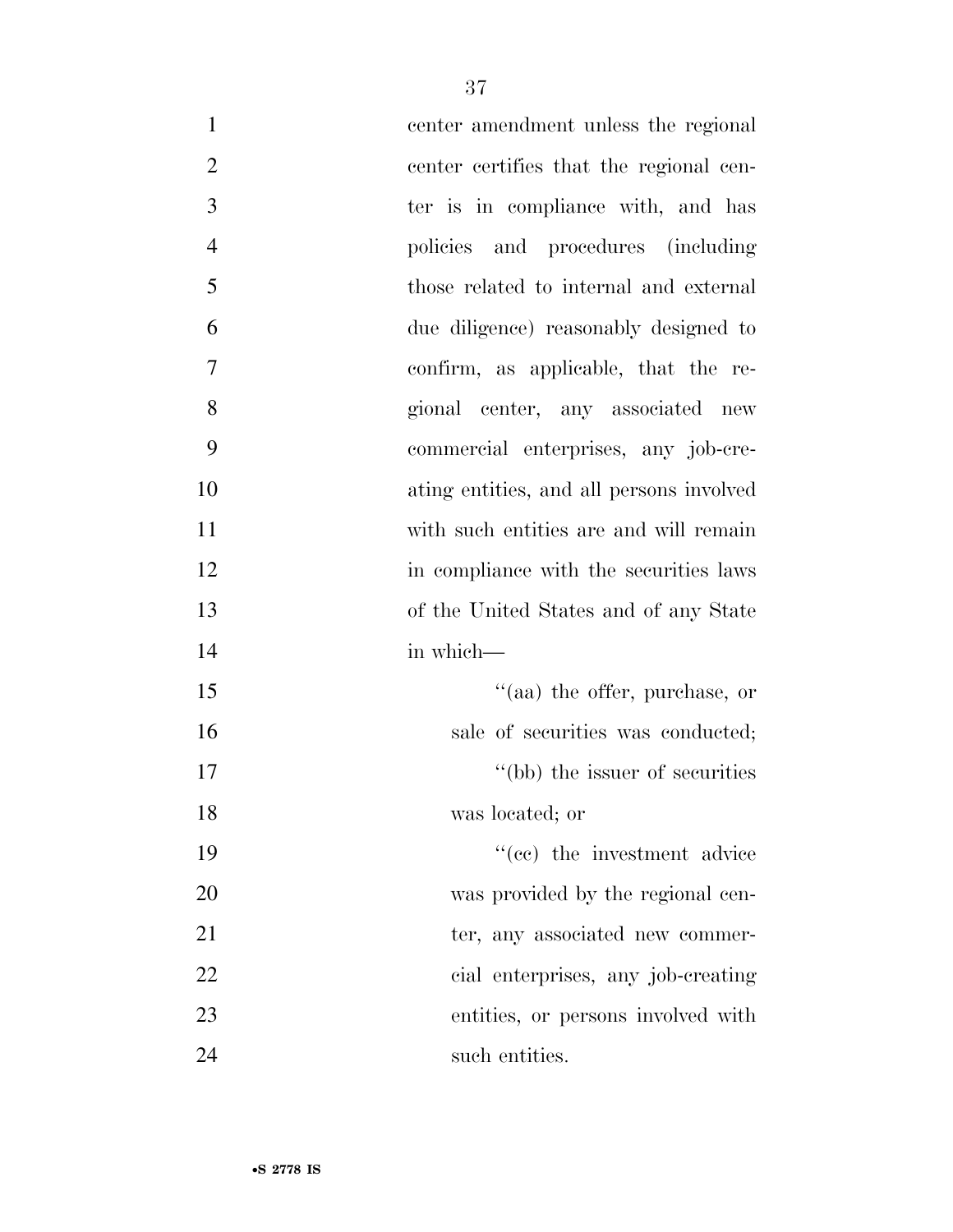| $\mathbf{1}$   | "(II) REISSUE.—A regional cen-          |
|----------------|-----------------------------------------|
| $\overline{2}$ | ter shall annually reissue a certifi-   |
| 3              | cation described in subclause (I), in   |
| $\overline{4}$ | accordance with subparagraph $(G)$ , to |
| 5              | certify compliance with clause (iii) by |
| 6              | stating that—                           |
| 7              | "(aa) the certifier is in a po-         |
| 8              | sition to have knowledge of the         |
| 9              | offers, purchases, and sales of se-     |
| 10             | curities or the provision of invest-    |
| 11             | ment advice by the regional cen-        |
| 12             | ter, any associated new commer-         |
| 13             | cial enterprises, any job-creating      |
| 14             | entities, and all persons involved      |
| 15             | with such entities;                     |
| 16             | "(bb) all such offers, pur-             |
| 17             | chases, and sales of securities or      |
| 18             | the provision of investment ad-         |
| 19             | vice complied with the securities       |
| 20             | laws of the United States and the       |
| 21             | securities laws of any State in         |
| 22             | which the offer, purchase, or sale      |
| 23             | of securities was conducted, the        |
| 24             | issuer of securities was located,       |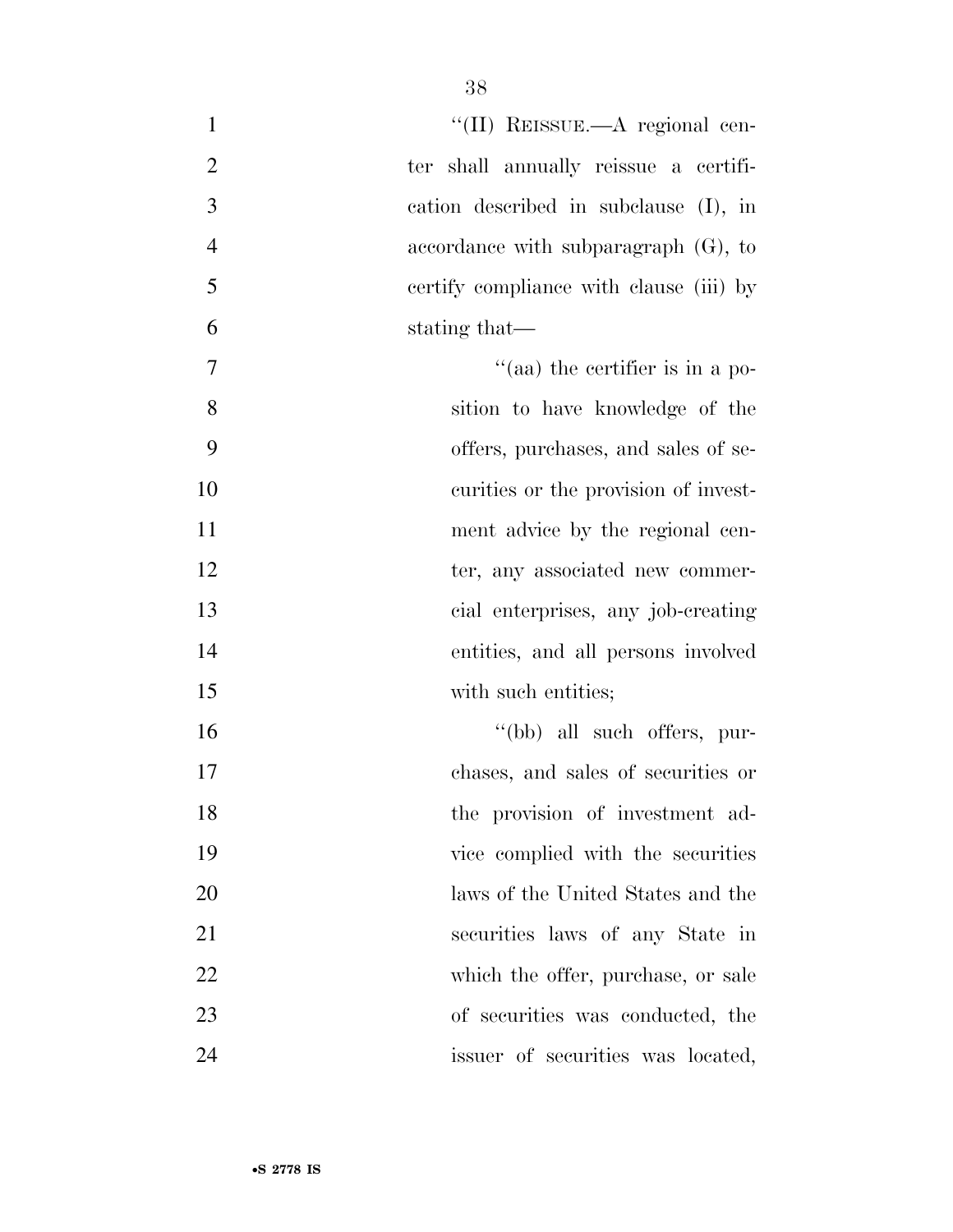| $\mathbf{1}$   | or the investment advice was pro-       |
|----------------|-----------------------------------------|
| $\overline{2}$ | vided; and                              |
| 3              | $``(ee)$ records, data, and in-         |
| $\overline{4}$ | formation related to such offers,       |
| 5              | purchases, and sales have been          |
| 6              | maintained.                             |
| 7              | "(III) EFFECT OF NONCOMPLI-             |
| 8              | ANCE.—If a regional center, through     |
| 9              | its due diligence, discovered, during   |
| 10             | the previous fiscal year, that the re-  |
| 11             | gional center or any party associated   |
| 12             | with the regional center was not in     |
| 13             | compliance with the securities laws of  |
| 14             | the United States or the securities     |
| 15             | laws of any State in which the securi-  |
| 16             | ties activities were conducted by any   |
| 17             | party associated with the regional cen- |
| 18             | ter, the certifier shall—               |
| 19             | "(aa) describe the activities           |
| 20             | that led to noncompliance;              |
| 21             | "(bb) describe the actions"             |
| 22             | taken to remedy the noncompli-          |
| 23             | ance; and                               |
| 24             | $\lq\lq$ (ce) certify that the re-      |
| 25             | gional center, any associated new       |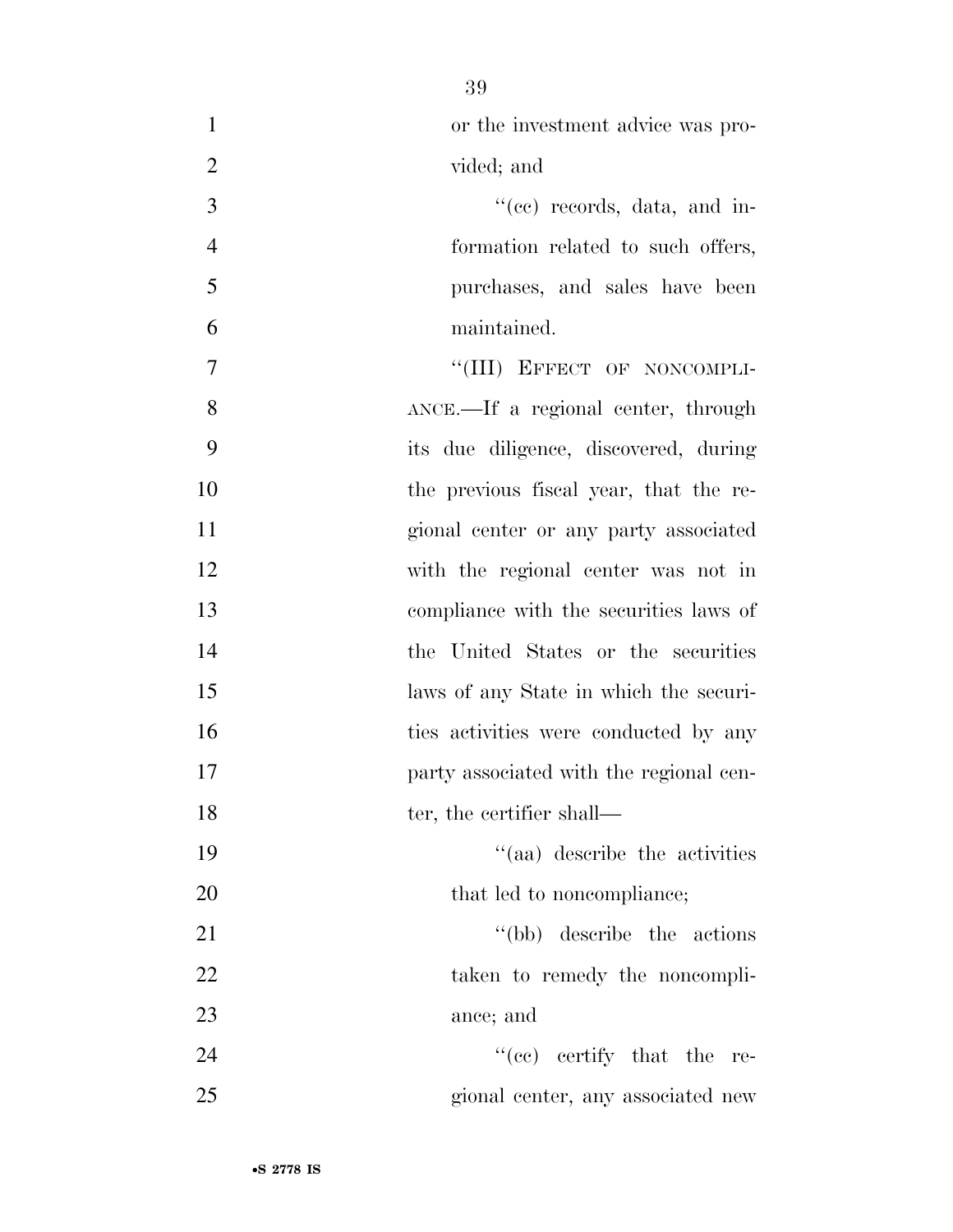| $\mathbf{1}$   | commercial enterprises, any job-         |
|----------------|------------------------------------------|
| $\overline{2}$ | creating entities, and all persons       |
| $\mathfrak{Z}$ | involved with such entities are          |
| $\overline{4}$ | currently in compliance.                 |
| 5              | "(IV) DUE DILIGENCE INVES-               |
| 6              | TIGATION.—Any certification provided     |
| $\tau$         | by a certifier under this clause with    |
| 8              | respect to an entity in which the cer-   |
| 9              | tifier is not in a position of sub-      |
| 10             | stantive authority shall be made to      |
| 11             | the best of the certifier's knowledge    |
| 12             | after due diligence investigation.       |
| 13             | "(iii) OVERSIGHT REQUIRED.—Each          |
| 14             | regional center shall—                   |
| 15             | "(I) monitor and supervise all of-       |
| 16             | fers, purchases, and sales of, and in-   |
| 17             | vestment advice relating to securities   |
| 18             | made by the regional center, any asso-   |
| 19             | ciated new commercial enterprises,       |
| 20             | any job-creating entities, and all per-  |
| 21             | sons involved with such entities to      |
| 22             | confirm compliance with the securities   |
| 23             | laws of the United States;               |
| 24             | "(II) maintain records, data, and        |
| 25             | information relating to all such offers, |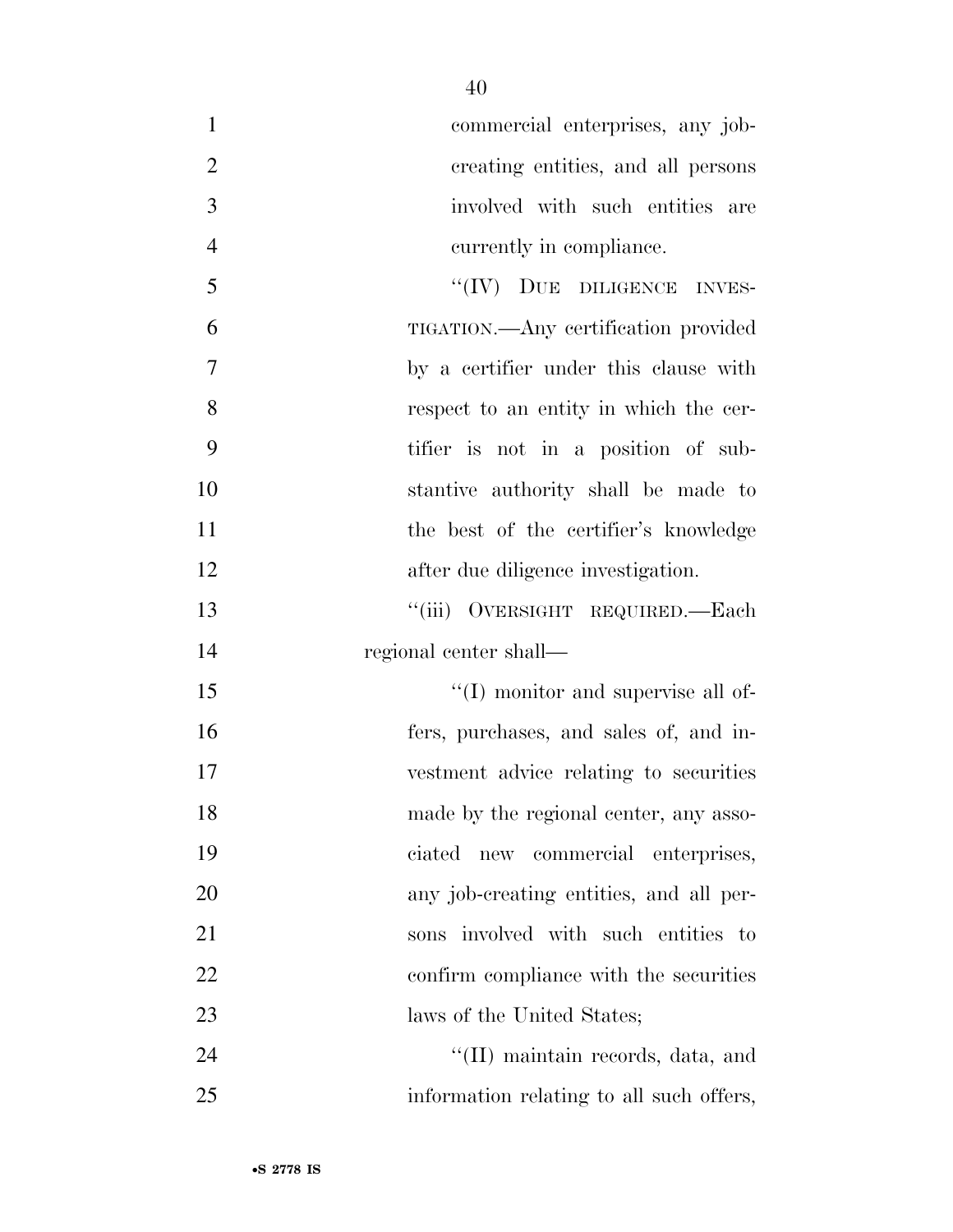| $\mathbf{1}$     | purchases, sales, and investment ad-            |
|------------------|-------------------------------------------------|
| $\overline{2}$   | vice during the 5-year period begin-            |
| 3                | ning on the date of creation of such            |
| $\overline{4}$   | records, data, or information, which            |
| 5                | shall be made available to the Sec-             |
| 6                | retary upon request; and                        |
| $\boldsymbol{7}$ | "(III) make the records, data,                  |
| 8                | and information described in sub-               |
| 9                | clause (II) available to the Secretary          |
| 10               | upon request.                                   |
| 11               | "(iv) SAVINGS PROVISION.—Nothing                |
| 12               | in this subparagraph may be construed to        |
| 13               | impair or limit the authority of the Securi-    |
| 14               | ties and Exchange Commission under the          |
| 15               | Federal securities laws or any State securi-    |
| 16               | ties regulator under State securities laws.     |
| 17               | "(J) EB-5 INTEGRITY FUND.—                      |
| 18               | "(i) ESTABLISHMENT.—There is<br>$\mathrm{es}$ - |
| 19               | tablished in the United States Treasury a       |
| 20               | special fund, which shall be known as the       |
| 21               | EB-5 Integrity Fund (referred to in this        |
| 22               | subparagraph as the 'Fund'). Amounts de-        |
| 23               | posited into the Fund shall be available to     |
| 24               | the Secretary of Homeland Security until        |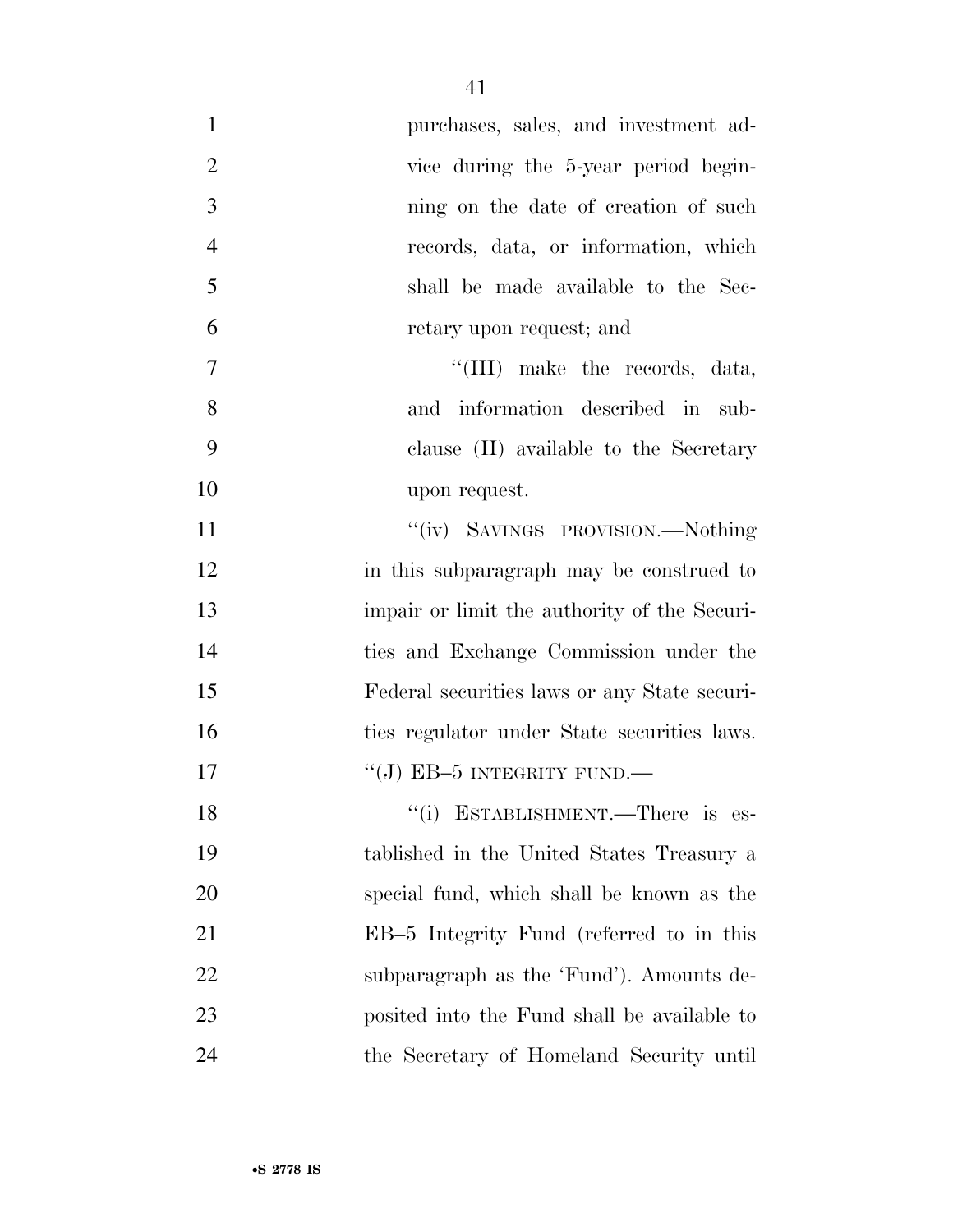expended for the purposes set forth in clause (iii). ''(ii) FEES.— 4 "(I) ANNUAL FEE.—On April 1, 2020, and on January 1 of each year thereafter, the Secretary of Homeland Security shall—  $"$ (aa) except as provided in item (bb), collect a fee of  $$20,000$  from each regional cen-11 ter designated under subpara-12 graph  $(E);$ 13 ''(bb) collect a fee of  $$10,000$  from each regional cen- ter designated under subpara- graph (E) that is a not-for-profit regional center, or has 20 or fewer total investors in the pre- ceding fiscal year in its new com- mercial enterprises; and 21 ''(cc) deposit the fees col- lected pursuant to items (aa) and 23 (bb) into the Fund.

24 ''(II) PETITION FEE.—Beginning 25 on April 1, 2020, the Secretary shall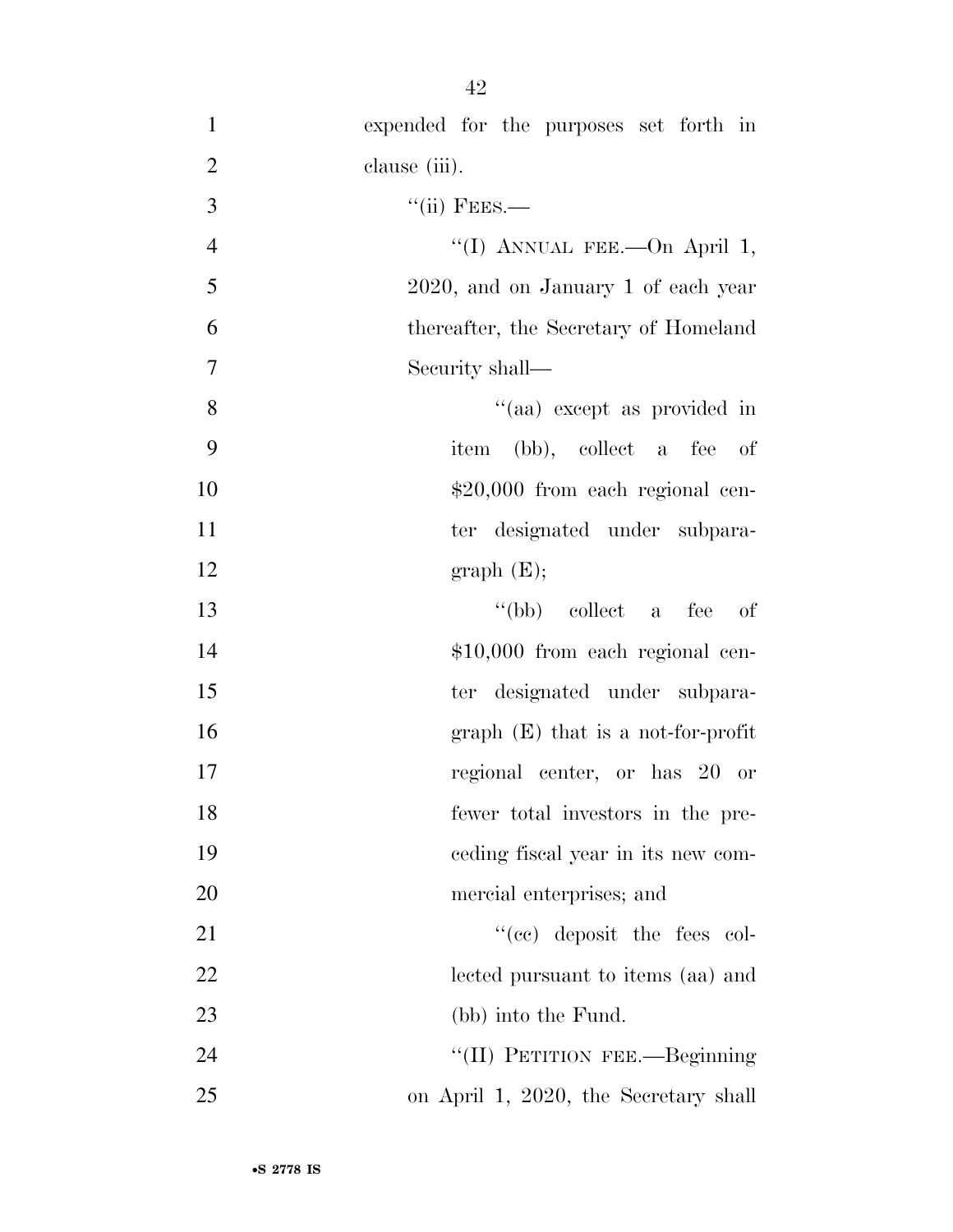| $\mathbf{1}$   | collect a fee of $$1,000$ with each peti-    |
|----------------|----------------------------------------------|
| $\overline{2}$ | tion filed under section $204(a)(1)(H)$      |
| 3              | for classification under subparagraph        |
| $\overline{4}$ | (E) and deposit each fee collected           |
| 5              | under this subclause into the Fund.          |
| 6              | "(III) INCREASES.—The Sec-                   |
| 7              | retary may prescribe such regulations        |
| 8              | as may be necessary to increase the          |
| 9              | dollar amounts under this clause to          |
| 10             | ensure that the Fund is sufficient to        |
| 11             | carry out the purposes set forth in          |
| 12             | clause (iii). Increases under this sub-      |
| 13             | clause may not exceed 100 percent in         |
| 14             | any 12-month period.                         |
| 15             | "(iii) PERMISSIBLE USES OF FUND.—            |
| 16             | Secretary of Homeland Security<br>The        |
| 17             | shall—                                       |
| 18             | "(I) use not less than $\frac{1}{3}$ of the  |
| 19             | amounts deposited into the Fund to           |
| 20             | conduct audits and site visits (with or      |
| 21             | without notice);                             |
| 22             | "(II) use not less than $\frac{1}{3}$ of the |
| 23             | amounts deposited into the Fund for          |
| 24             | investigations based outside of the          |
| 25             | United States, including—                    |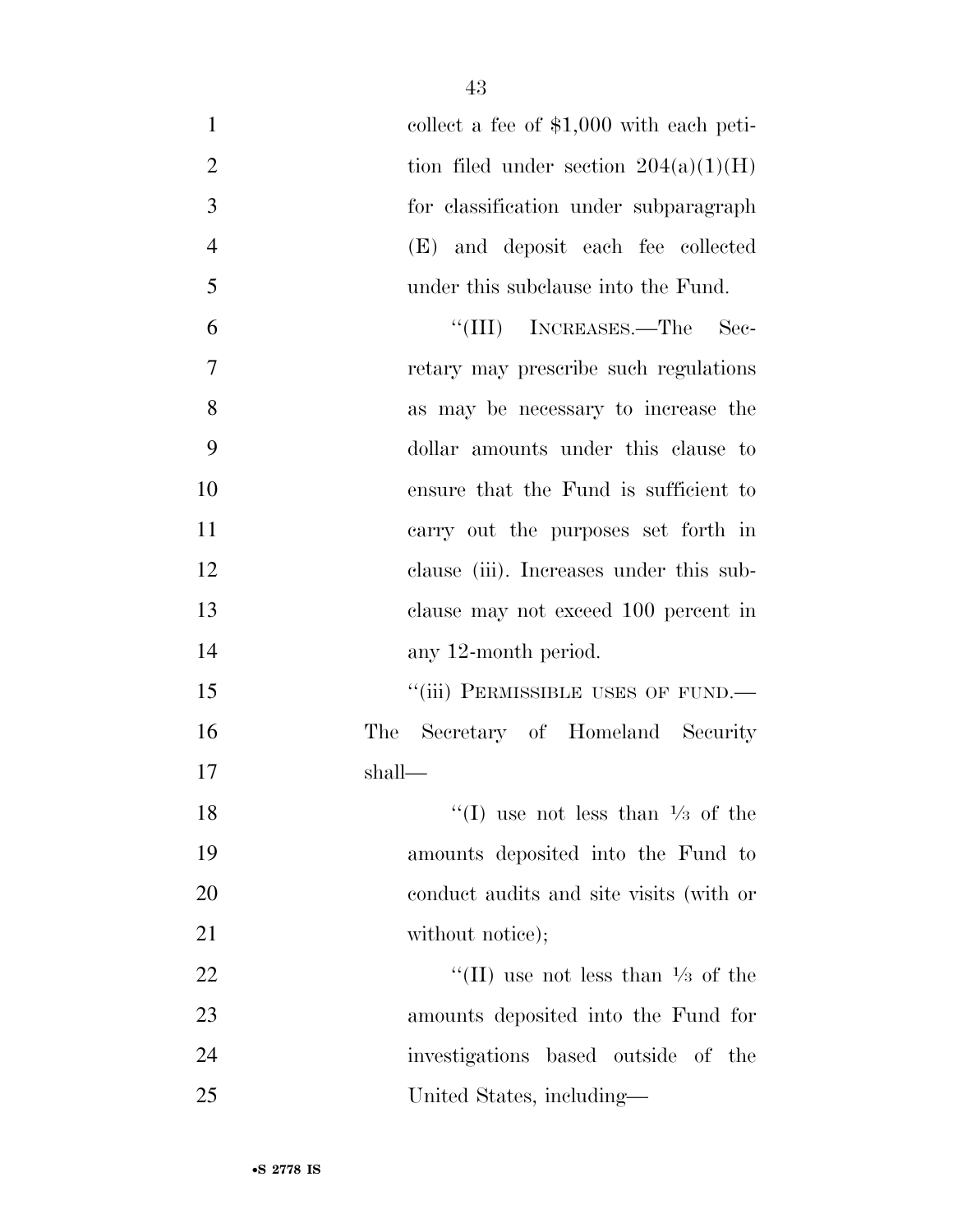| "(aa) monitoring and inves-<br>$\mathbf{1}$       |  |
|---------------------------------------------------|--|
| $\overline{2}$<br>tigating program-related events |  |
| $\overline{3}$<br>and promotional activities; and |  |
| $\overline{4}$<br>"(bb) ensuring the compli-      |  |
| 5<br>ance of alien investors with sub-            |  |
| 6<br>paragraph $(L)$ ;                            |  |
| "(III) use amounts deposited into<br>7            |  |
| 8<br>the Fund as the Secretary determines         |  |
| 9<br>to be necessary, including to monitor        |  |
| 10<br>compliance with the requirements            |  |
| 11<br>under this paragraph;                       |  |
| $\lq\lq$ (IV) use amounts deposited into<br>12    |  |
| 13<br>the Fund to conduct interviews of the       |  |
| 14<br>owners, officers, directors, managers,      |  |
| 15<br>partners, agents, employees, pro-           |  |
| 16<br>moters, and attorneys of regional cen-      |  |
| 17<br>ters, new commercial enterprises, and       |  |
| job-creating entities; and<br>18                  |  |
| $\lq\lq(V)$ use amounts deposited into<br>19      |  |
| 20<br>the Fund—                                   |  |
| "(aa) to detect and inves-<br>21                  |  |
| 22<br>tigate fraud or other crimes; and           |  |
| 23<br>"(bb) to determine whether                  |  |
| 24<br>regional centers, new commercial            |  |
| 25<br>enterprises, any job-creating enti-         |  |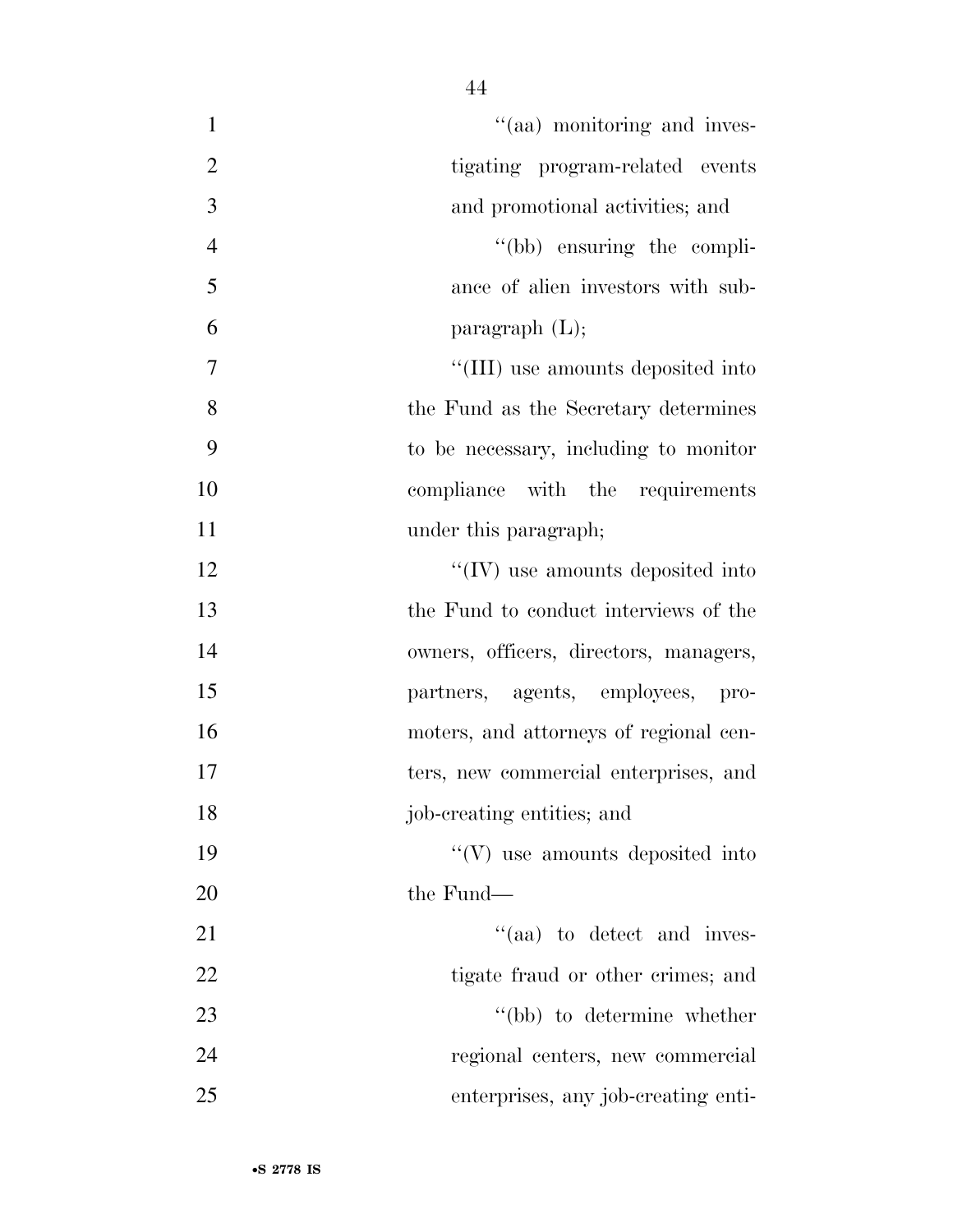| $\mathbf{1}$   | ties, and alien investors (and                |
|----------------|-----------------------------------------------|
| $\overline{2}$ | their alien spouses and alien chil-           |
| 3              | dren) comply with the immigra-                |
| $\overline{4}$ | tion laws.                                    |
| 5              | "(iv) REPORT.—The Secretary of                |
| 6              | Homeland Security shall submit an annual      |
| 7              | report to the Committee on the Judiciary      |
| 8              | of the Senate and the Committee on the        |
| 9              | Judiciary of the House of Representatives     |
| 10             | that describes how amounts in the Fund        |
| 11             | were expended during the previous fiscal      |
| 12             | year.                                         |
| 13             | "(K) DIRECT AND THIRD-PARTY PRO-              |
| 14             | MOTERS.-                                      |
| 15             | "(i) RULES AND STANDARDS.—Direct              |
| 16             | and third-party promoters of a regional       |
| 17             | center, any new commercial enterprise, or     |
| 18             | any affiliated job-creating entity shall com- |
| 19             | ply with the rules and standards prescribed   |
| 20             | by the Secretary of Homeland Security and     |
| 21             | any applicable Federal or State securities    |
| 22             | laws, to oversee promotion of any offering    |
| 23             | of securities related to the immigrant in-    |
| 24             | vestor program under this paragraph, in-      |
| 25             | cluding—                                      |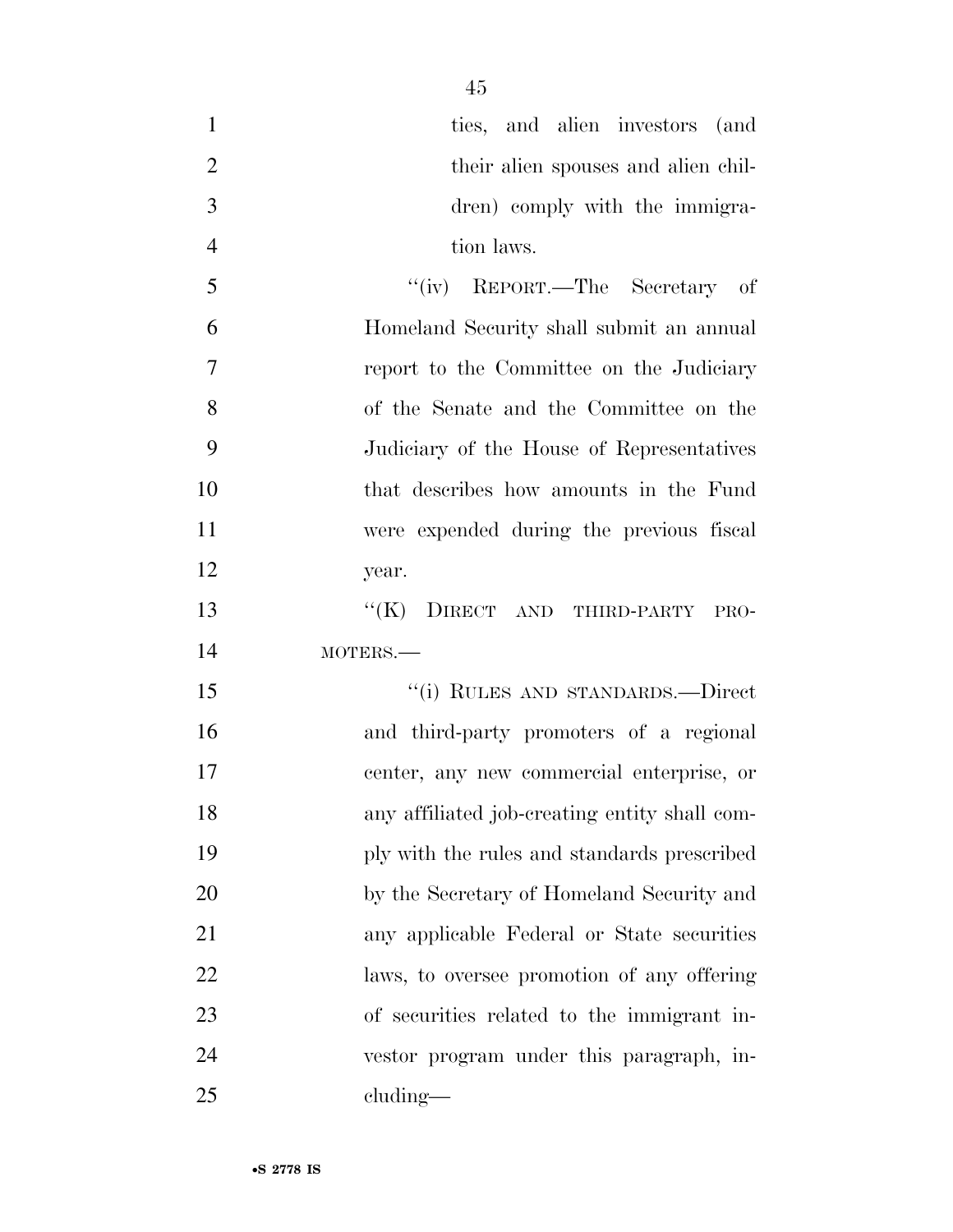| $\mathbf{1}$   | $\lq(1)$ registration with U.S. Citi-  |
|----------------|----------------------------------------|
| $\overline{2}$ | zenship and Immigration Services,      |
| 3              | which-                                 |
| $\overline{4}$ | "(aa) may be limited to                |
| 5              | identifying and contact informa-       |
| 6              | tion of such promoter and con-         |
| $\overline{7}$ | firmation of the existence of the      |
| 8              | written agreement required under       |
| 9              | clause (iii);                          |
| 10             | "(bb) may not include any              |
| 11             | requirement that U.S. Citizen-         |
| 12             | ship and Immigration Services          |
| 13             | approve the registration of such       |
| 14             | promoter; and                          |
| 15             | "(cc) may permit the list of           |
| 16             | such registered promoters to be        |
| 17             | made publicly available;               |
| 18             | "(II) certification by each pro-       |
| 19             | moter that such promoter is not ineli- |
| 20             | gible under subparagraph $(H)(i)$ ;    |
| 21             | "(III) guidelines for accurately       |
| 22             | representing the visa process to for-  |
| 23             | eign investors; and                    |
| 24             | $\lq\lq$ (IV) permissible fee arrange- |
| 25             | ments, if applicable.                  |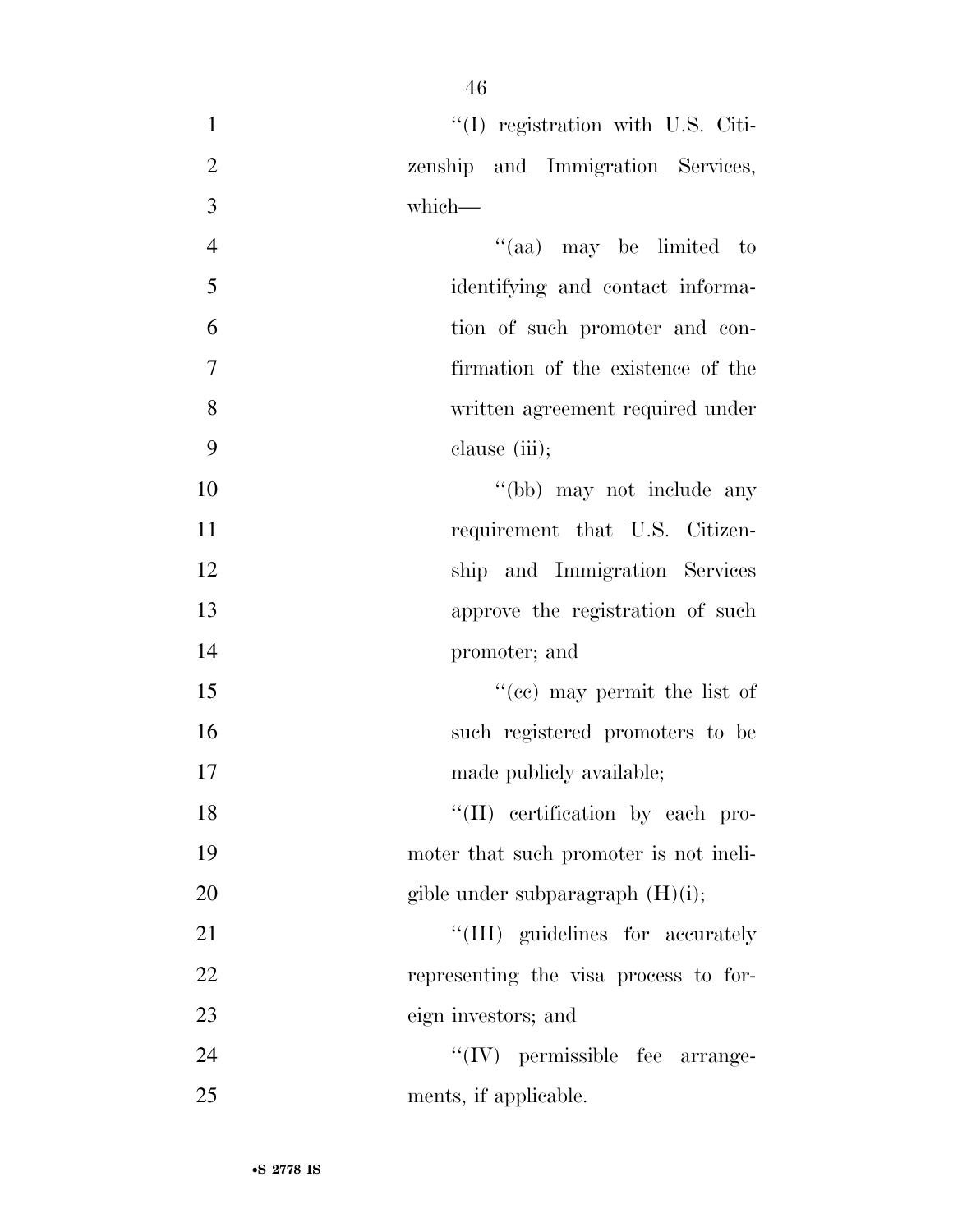| $\mathbf{1}$   | "(ii) COMPLIANCE.—Each regional                |
|----------------|------------------------------------------------|
| $\overline{2}$ | center, new commercial enterprise, and af-     |
| 3              | filiated job-creating entity shall maintain a  |
| $\overline{4}$ | written agreement between or among such        |
| 5              | entities and each direct or third-party pro-   |
| 6              | moter operating on behalf of such entities     |
| 7              | or associated issuer that outlines the rules   |
| 8              | and standards prescribed under clause (i).     |
| 9              | ``(iii)<br>DISCLOSURE.—Each petition           |
| 10             | filed under section $204(a)(1)(H)$ shall in-   |
| 11             | clude a disclosure by the regional center,     |
| 12             | new commercial enterprise, or affiliated       |
| 13             | job-creating entity, as applicable, acknowl-   |
| 14             | edged by the investor, that reflects all fees, |
| 15             | ongoing interest, and other compensation       |
| 16             | paid or to be paid to any person in connec-    |
| 17             | tion with the investment, including com-       |
| 18             | pensation to agents, finders, or broker        |
| 19             | dealers involved in the offering, to the ex-   |
| 20             | tent not already specifically identified in    |
| 21             | the business plan filed under subparagraph     |
| 22             | (F).                                           |
| 23             | "(L) SOURCE OF FUNDS.—                         |
| 24             | "(i) IN GENERAL.—An alien investor             |
| 25             | shall demonstrate that the capital required    |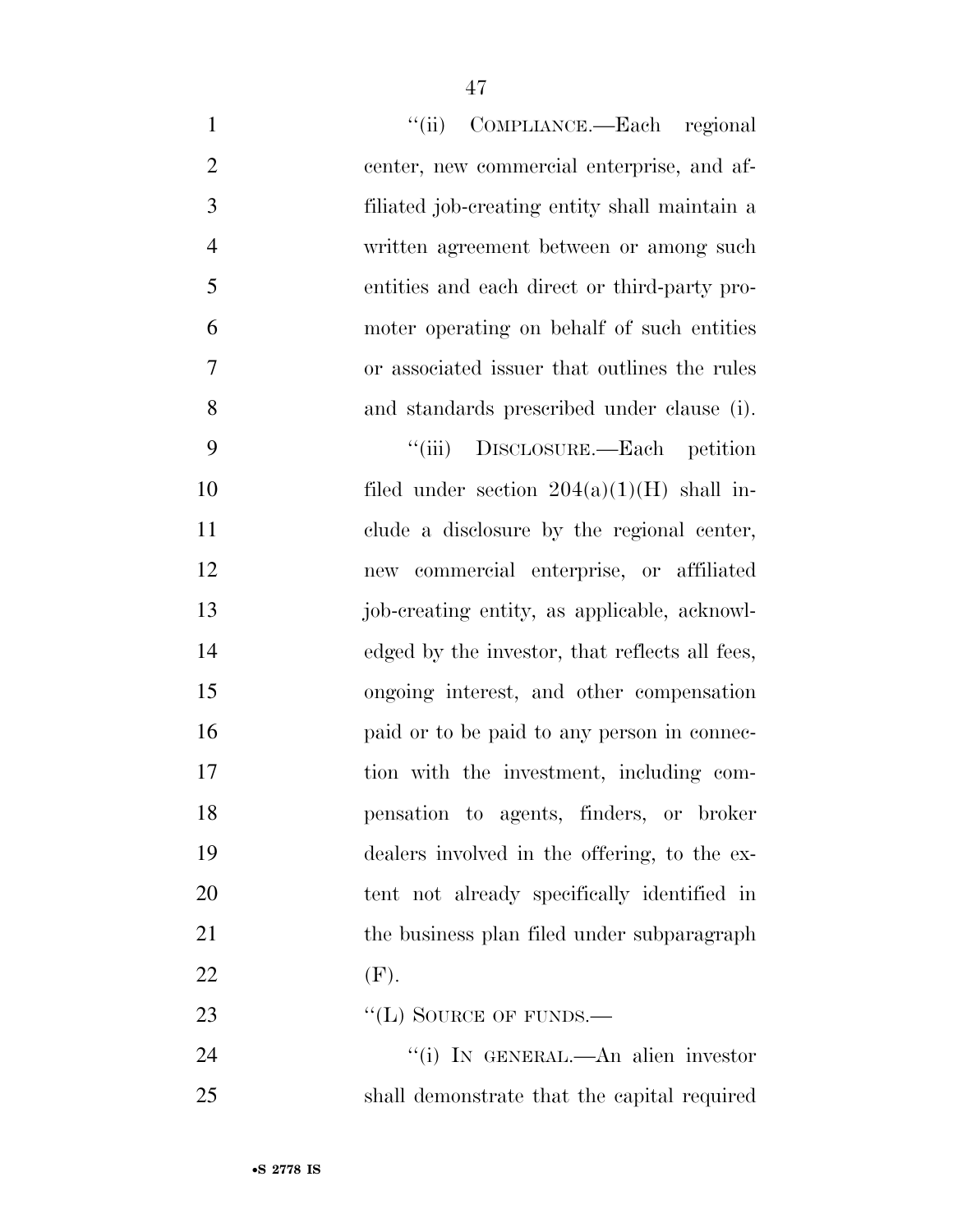| $\mathbf{1}$   | under subparagraph (A) and any amounts      |
|----------------|---------------------------------------------|
| $\overline{2}$ | used to pay administrative costs and fees   |
| 3              | associated with the alien's investment were |
| $\overline{4}$ | obtained from a lawful source and through   |
| 5              | lawful means.                               |
| 6              | "(ii) REQUIRED INFORMATION.—The             |
| $\tau$         | Secretary of Homeland Security shall re-    |
| 8              | quire that an alien investor's petition     |
| 9              | under this paragraph contain, as applica-   |
| 10             | $ble-$                                      |
| 11             | $\lq\lq$ (I) business and tax records, in-  |
| 12             | $cluding$ —                                 |
| 13             | "(aa) foreign business reg-                 |
| 14             | istration records, if applicable;           |
| 15             | "(bb) corporate or partner-                 |
| 16             | ship tax returns (or tax returns            |
| 17             | of any other entity in any form             |
| 18             | filed in any country or subdivi-            |
| 19             | sion of such country), and per-             |
| 20             | sonal tax returns including in-             |
| 21             | come, franchise, property (wheth-           |
| 22             | er real, personal, or intangible),          |
| 23             | or any other tax returns of any             |
| 24             | kind, filed during the past 7               |
| 25             | years, or another period to be de-          |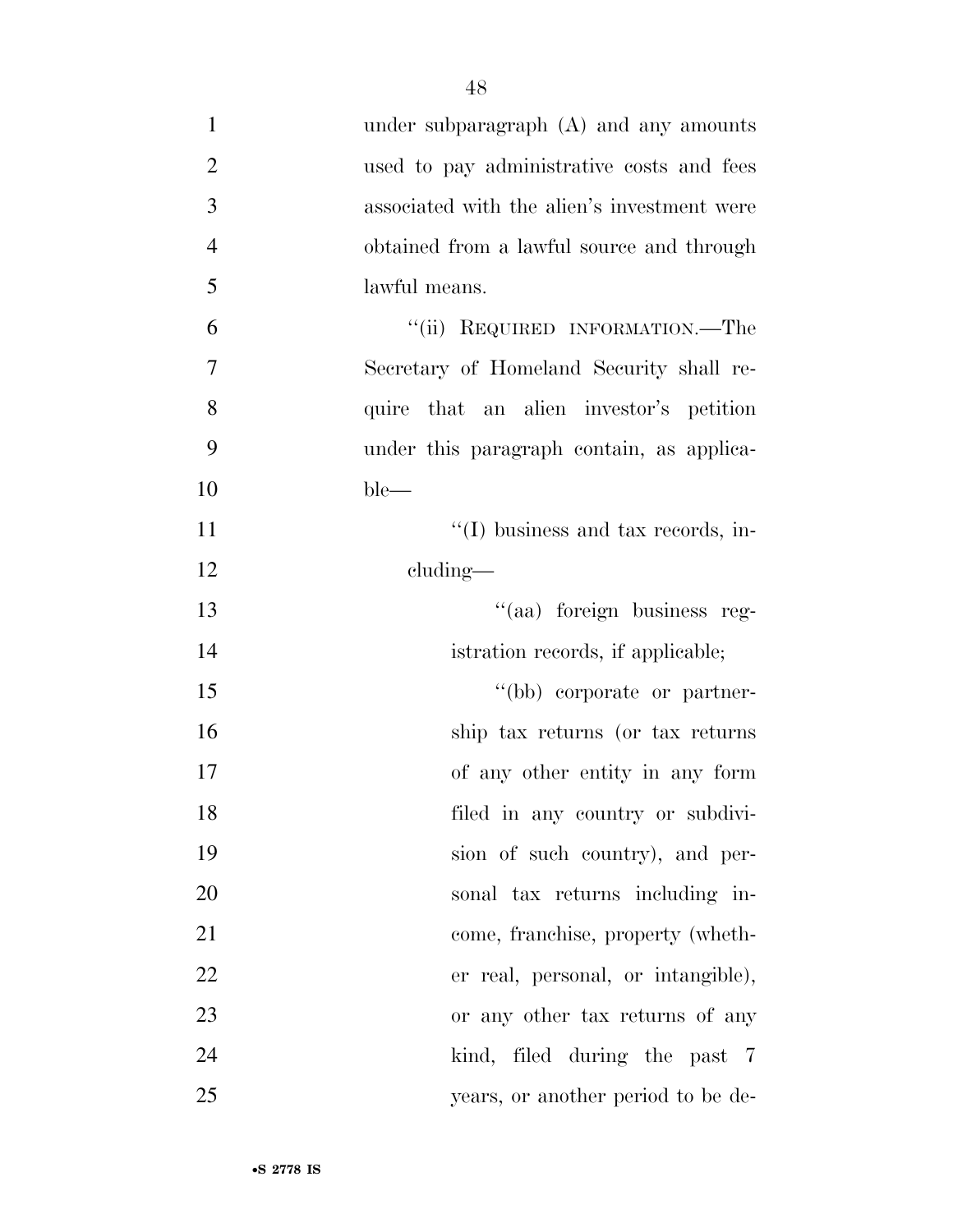| $\mathbf{1}$   | termined by the Secretary to en-        |
|----------------|-----------------------------------------|
| $\overline{2}$ | sure that the investment is ob-         |
| 3              | tained from a lawful source of          |
| $\overline{4}$ | funds, with any taxing jurisdic-        |
| 5              | tion in or outside the United           |
| 6              | States by or on behalf of the           |
| 7              | alien investor, if applicable; and      |
| 8              | "(cc) evidence identifying              |
| 9              | any other source of capital or ad-      |
| 10             | ministrative fees;                      |
| 11             | $\lq\lq$ (II) evidence related to mone- |
| 12             | tary judgments against the alien in-    |
| 13             | vestor, including certified copies of   |
| 14             | any judgments, and evidence of all      |
| 15             | pending governmental civil or criminal  |
| 16             | actions, governmental administrative    |
| 17             | proceedings, and any private civil ac-  |
| 18             | tions involving possible monetary       |
| 19             | judgments against the alien investor    |
| 20             | from any court in or outside the        |
| 21             | United States; and                      |
| 22             | "(III) the identity of all persons      |
| 23             | who transfer into the United States,    |
| 24             | on behalf of the investor—              |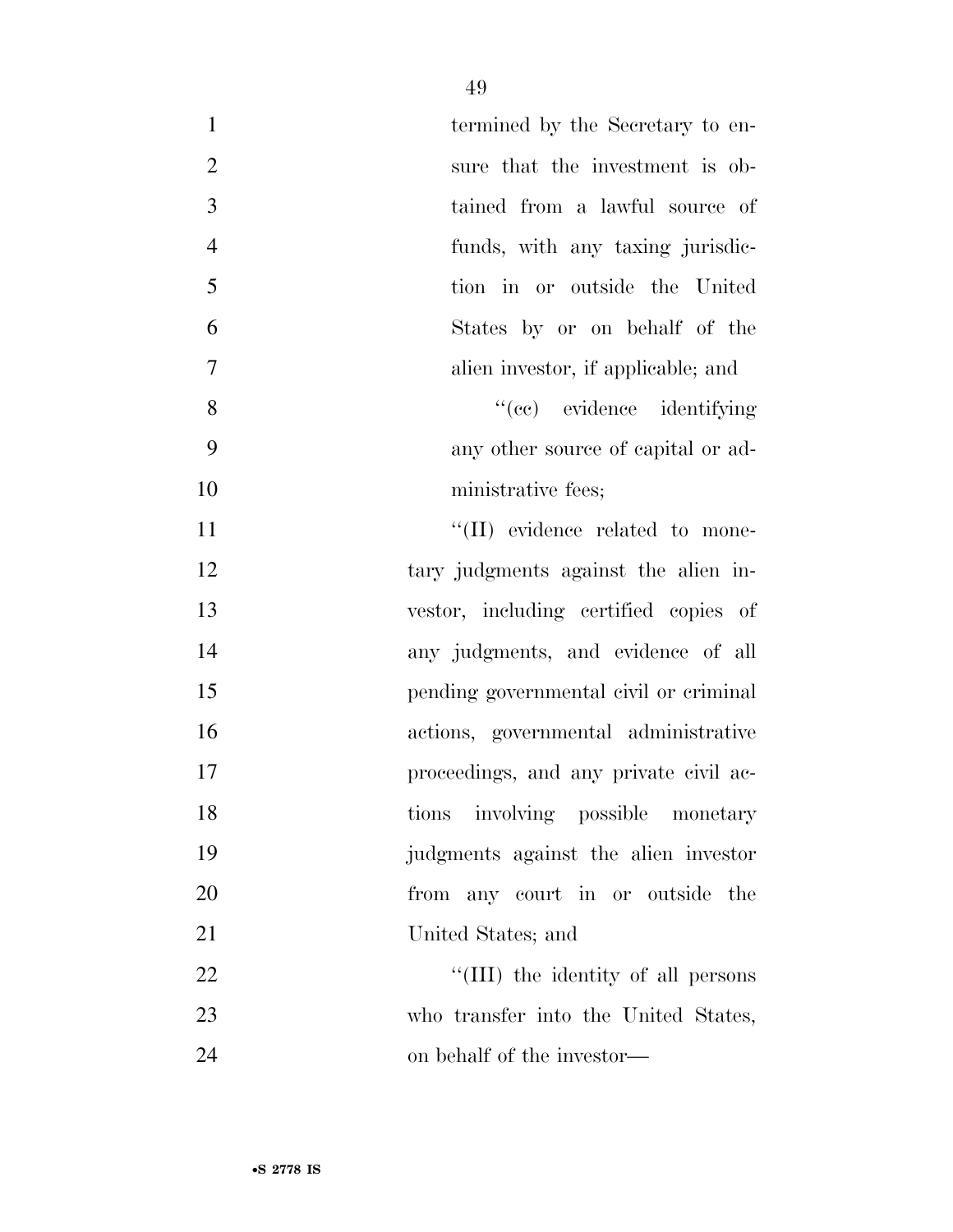| $\mathbf{1}$   | $\lq\lq$ (aa) any funds that are        |
|----------------|-----------------------------------------|
| $\overline{2}$ | used to meet the capital require-       |
| 3              | ment under subparagraph $(A)$ ;         |
| $\overline{4}$ | and                                     |
| 5              | "(bb) any funds that are                |
| 6              | used to pay administrative costs        |
| 7              | and fees associated with the            |
| 8              | alien's investment.                     |
| 9              | "(iii) GIFT AND LOAN RESTRIC-           |
| 10             | TIONS.-                                 |
| 11             | "(I) IN GENERAL.—Gifted and             |
| 12             | borrowed funds may not be counted       |
| 13             | toward the minimum capital invest-      |
| 14             | ment requirement under subpara-         |
| 15             | $graph (C)$ unless such funds—          |
| 16             | "(aa) were gifted or loaned             |
| 17             | to the alien investor in good           |
| 18             | faith; and                              |
| 19             | "(bb) were not gifted or                |
| 20             | loaned to circumvent any limita-        |
| 21             | imposed on permissible<br>tions         |
| 22             | sources of capital under this sub-      |
| 23             | paragraph.                              |
| 24             | "(II) RECORDS REQUIREMENT.-             |
| 25             | If a significant portion of the capital |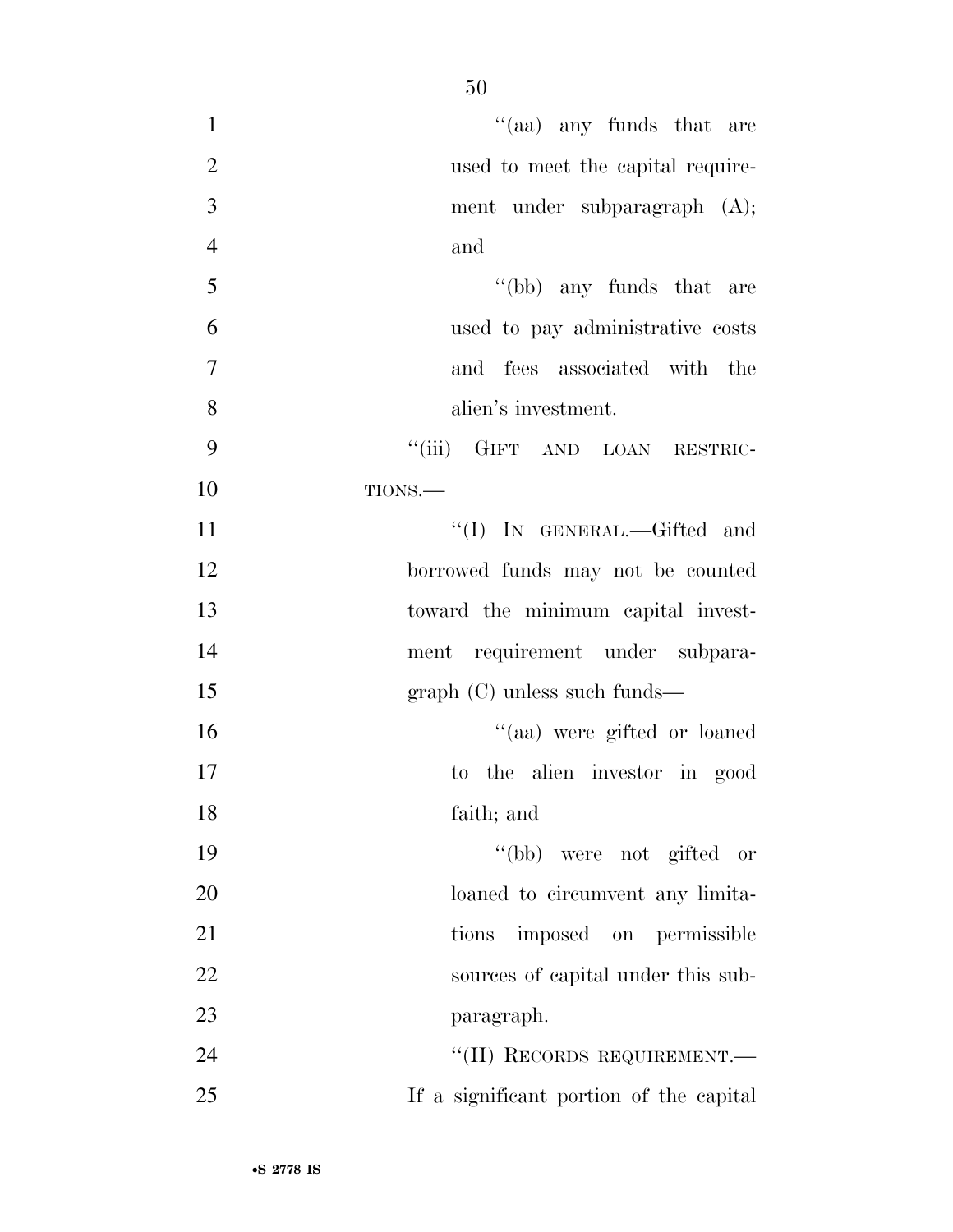| $\mathbf{1}$   | invested under subparagraph (A) was           |
|----------------|-----------------------------------------------|
| $\overline{2}$ | gifted or loaned to the alien investor,       |
| $\mathfrak{Z}$ | the Secretary shall require that the          |
| $\overline{4}$ | alien investor's petition under this          |
| 5              | paragraph includes the records de-            |
| 6              | scribed in subclauses $(I)$ and $(II)$ of     |
| $\tau$         | clause (ii) from the donor or, if other       |
| 8              | than a bank, the lender.                      |
| 9              | "(M) PETITION FOR CLASSIFICATION AS           |
| 10             | AN IMMIGRANT INVESTOR.-                       |
| 11             | "(i) FILING.—An alien seeking classi-         |
| 12             | fication as an immigrant investor under       |
| 13             | this paragraph shall file a petition with the |
| 14             | Secretary of Homeland Security, with the      |
| 15             | appropriate filing fees (including the EB-    |
| 16             | 5 Fraud Prevention and Detection Fee re-      |
| 17             | quired under section $286(w)(3)$ , and with   |
| 18             | such evidence as the Secretary shall pre-     |
| 19             | scribe. The approval of a petition for clas-  |
| 20             | sification as an immigrant investor under     |
| 21             | this paragraph does not, by itself, establish |
| 22             | that the alien is entitled to immigrant sta-  |
| 23             | tus.                                          |
| 24             | TREATMENT OF CHILDREN.- A<br>``(ii)           |
| 25             | child of an alien investor on the date on     |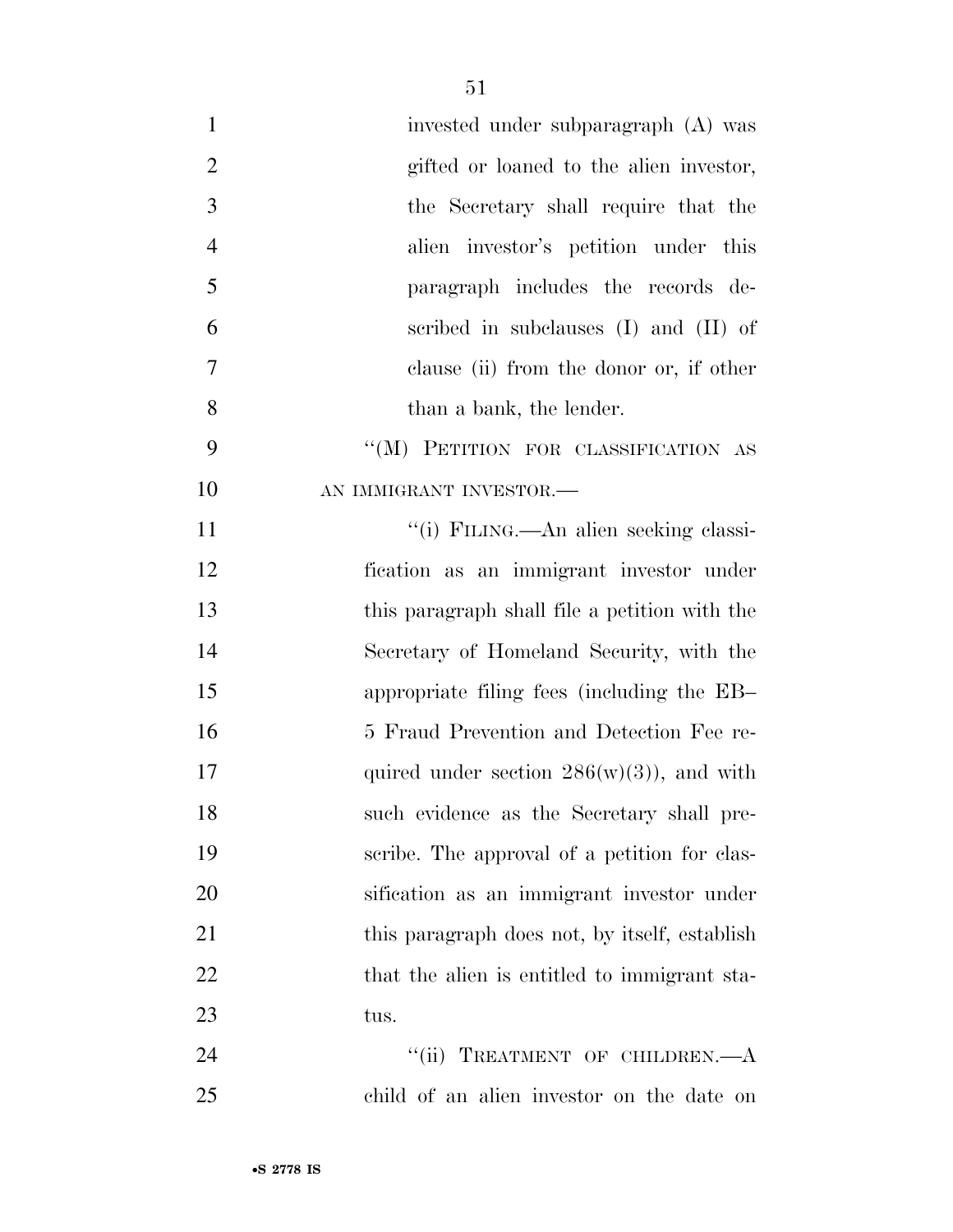| $\mathbf{1}$   | which a petition is filed under clause (i) |
|----------------|--------------------------------------------|
| $\overline{2}$ | shall continue to be considered a child    |
| 3              | until the removal of the conditional basis |
| $\overline{4}$ | of the child's lawful permanent resident   |
| 5              | status unless—                             |
| 6              | $\lq\lq$ the petition on which the         |
| $\overline{7}$ | child's status is based is revoked; or     |
| 8              | $\lq\lq$ (II) the child's lawful perma-    |
| 9              | nent resident status is otherwise ter-     |
| 10             | minated.                                   |
| 11             | "(iii) DECISIONS.-                         |
| 12             | "(I) WITHHOLDING ADJUDICA-                 |
| 13             | TION.—The Secretary of Homeland            |
| 14             | Security may suspend adjudication of       |
| 15             | any petition for classification under      |
| 16             | this paragraph until all background        |
| 17             | and security checks and any national       |
| 18             | security or law enforcement investiga-     |
| 19             | tion relating to such application or the   |
| 20             | alien seeking classification is com-       |
| 21             | pleted.                                    |
| 22             | "(II) DENIALS AND REVOCA-                  |
| 23             | TIONS.-                                    |
| 24             | "(aa) NOTICE OF DENIAL                     |
| 25             | OR REVOCATION.—The Secretary               |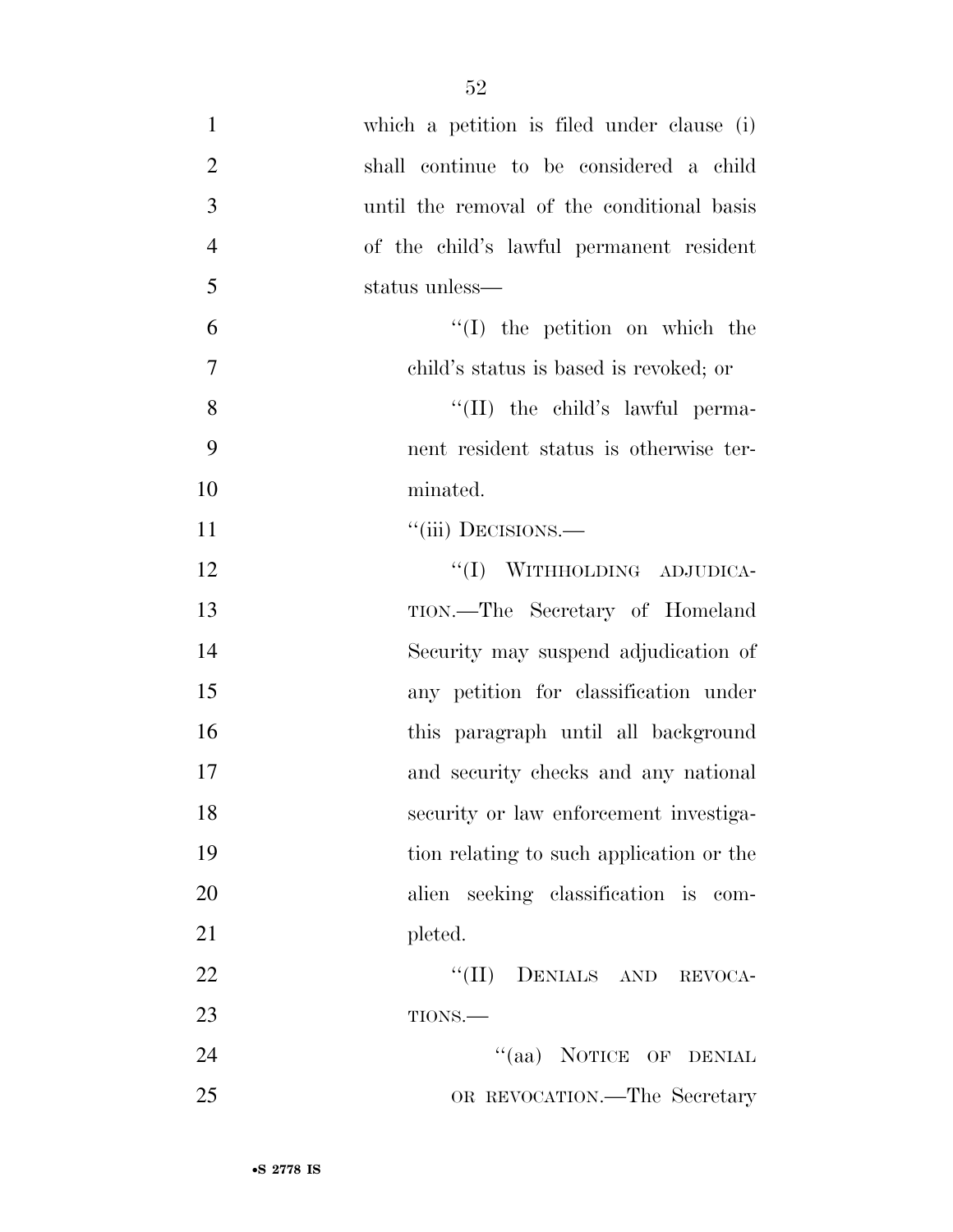|    | shall provide an alien investor    |
|----|------------------------------------|
| 2  | with a notice of the Secretary's   |
| 3  | denial of a petition or revocation |
|    | of an approved petition under      |
| -5 | this subparagraph.                 |
|    | (1, 1, 1)                          |

6 "(bb) DENIAL FOR FRAUD, MISREPRESENTATION, AND CRIMINAL MISUSE.—The Sec- retary shall deny a petition for classification of an alien as an 11 immigrant investor under this **paragraph** if the Secretary deter- mines that the petition was **predicated on or involved fraud,**  deceit, intentional material mis-16 representation, or criminal mis-use.

18 "(cc) NATIONAL SECURITY OR PUBLIC SAFETY.—The Sec- retary may deny a petition or re- voke an approved petition under 22 this section if the Secretary de- termines that approval of such a petition would be contrary to the national interests of the United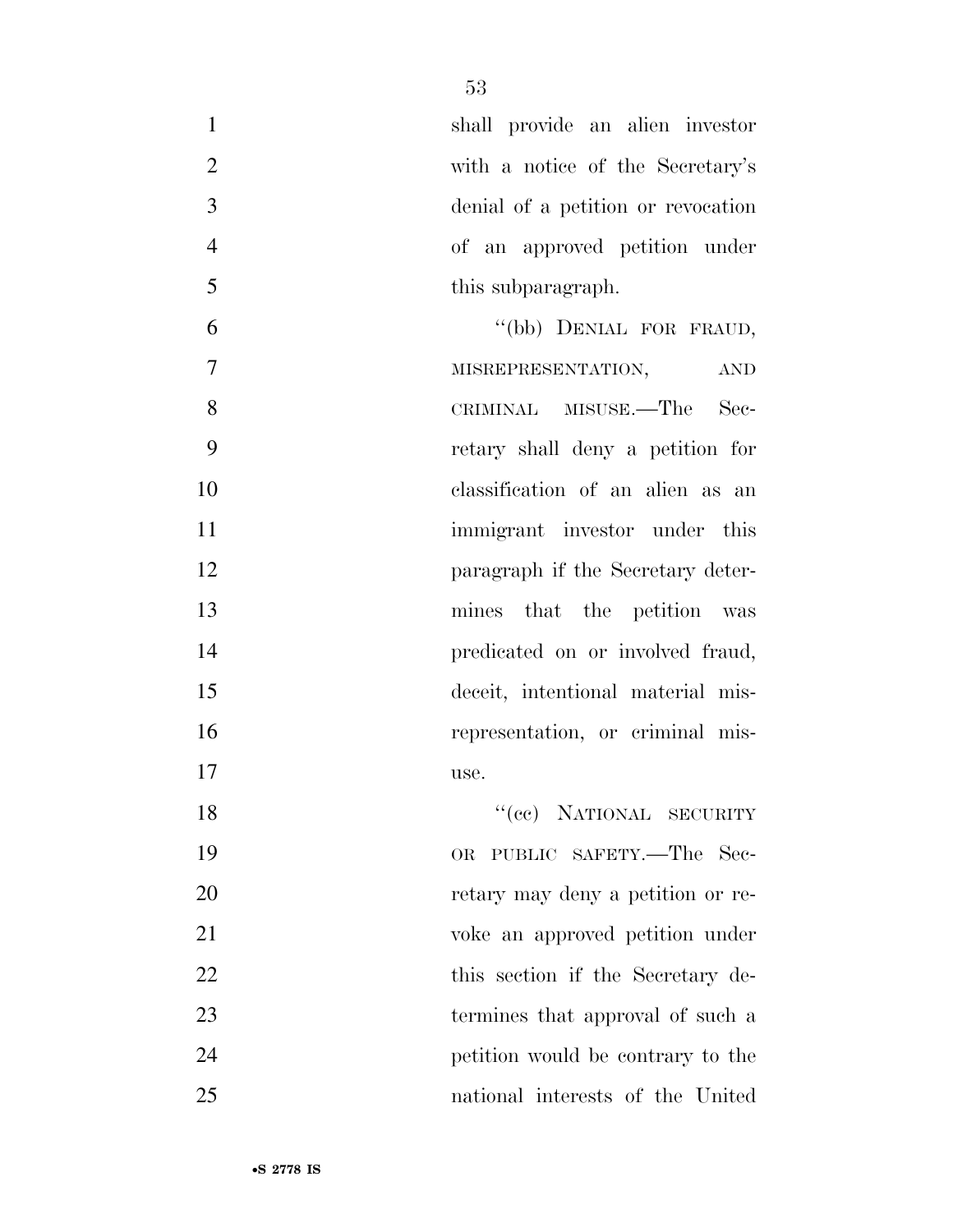| $\mathbf{1}$     | States for reasons relating to na-                |
|------------------|---------------------------------------------------|
| $\overline{2}$   | tional security or public safety.                 |
| 3                | "(III) JUDICIAL REVIEW.—Not-                      |
| $\overline{4}$   | withstanding any other provision of               |
| 5                | law (statutory or nonstatutory), in-              |
| 6                | cluding section $2241$ of title 28,               |
| $\boldsymbol{7}$ | United States Code, or any other ha-              |
| 8                | beas corpus provision, and sections               |
| 9                | 1361 and 1651 of such title, no court             |
| 10               | shall have jurisdiction to review a de-           |
| 11               | mial or revocation under this subpara-            |
| 12               | graph. Nothing in this clause may be              |
| 13               | construed as precluding review of con-            |
| 14               | stitutional claims or questions of law            |
| 15               | raised upon a petition for review filed           |
| 16               | with an appropriate court of appeals              |
| 17               | in accordance with section 242.                   |
| 18               | "(N) THREATS TO THE NATIONAL INTER-               |
| 19               | EST.—The Secretary of Homeland Security           |
| 20               | shall deny or revoke the approval of a petition,  |
| 21               | application, certification, or benefit under this |
| 22               | paragraph, including the documents described      |
| 23               | in subclause (II), if the Secretary determines,   |
| 24               | in the Secretary's unreviewable discretion, that  |
| 25               | the approval of such petition, application, or    |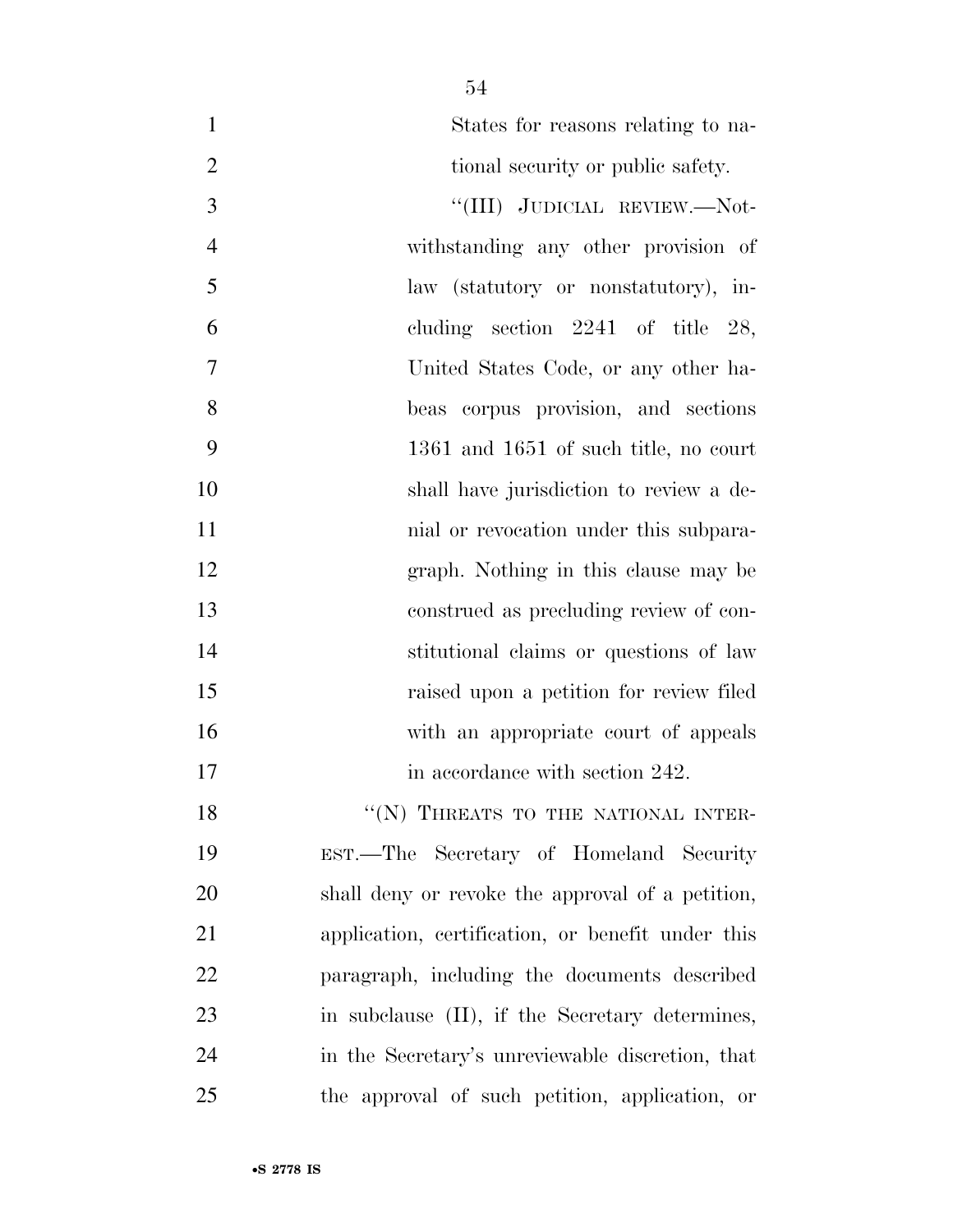| $\mathbf{1}$   | benefit is contrary to the national interest of |
|----------------|-------------------------------------------------|
| $\overline{2}$ | the United States for reasons relating to       |
| 3              | threats to public safety or national security.  |
| $\overline{4}$ | $``(0)$ ADMINISTRATIVE APPELLATE RE-            |
| 5              | VIEW.                                           |
| 6              | "(i) IN GENERAL.—The Director of                |
| $\overline{7}$ | U.S. Citizenship and Immigration Services       |
| 8              | shall provide an opportunity for an admin-      |
| 9              | istrative appellate review by the Adminis-      |
| 10             | trative Appeals Office of U.S. Citizenship      |
| 11             | and Immigration Services of any deter-          |
| 12             | mination made under this paragraph, in-         |
| 13             | cluding—                                        |
| 14             | "(I) an application for regional                |
| 15             | center designation or regional center           |
| 16             | amendment;                                      |
| 17             | "(II) an application for approval               |
| 18             | of a business plan under subpara-               |
| 19             | graph(F);                                       |
| 20             | "(III) a petition by an alien in-               |
| 21             | vestor for status as an immigrant               |
| 22             | under this paragraph;                           |
| 23             | $\lq\lq (IV)$ the termination or suspen-        |
| 24             | sion of any benefit accorded under              |
| 25             | this paragraph; and                             |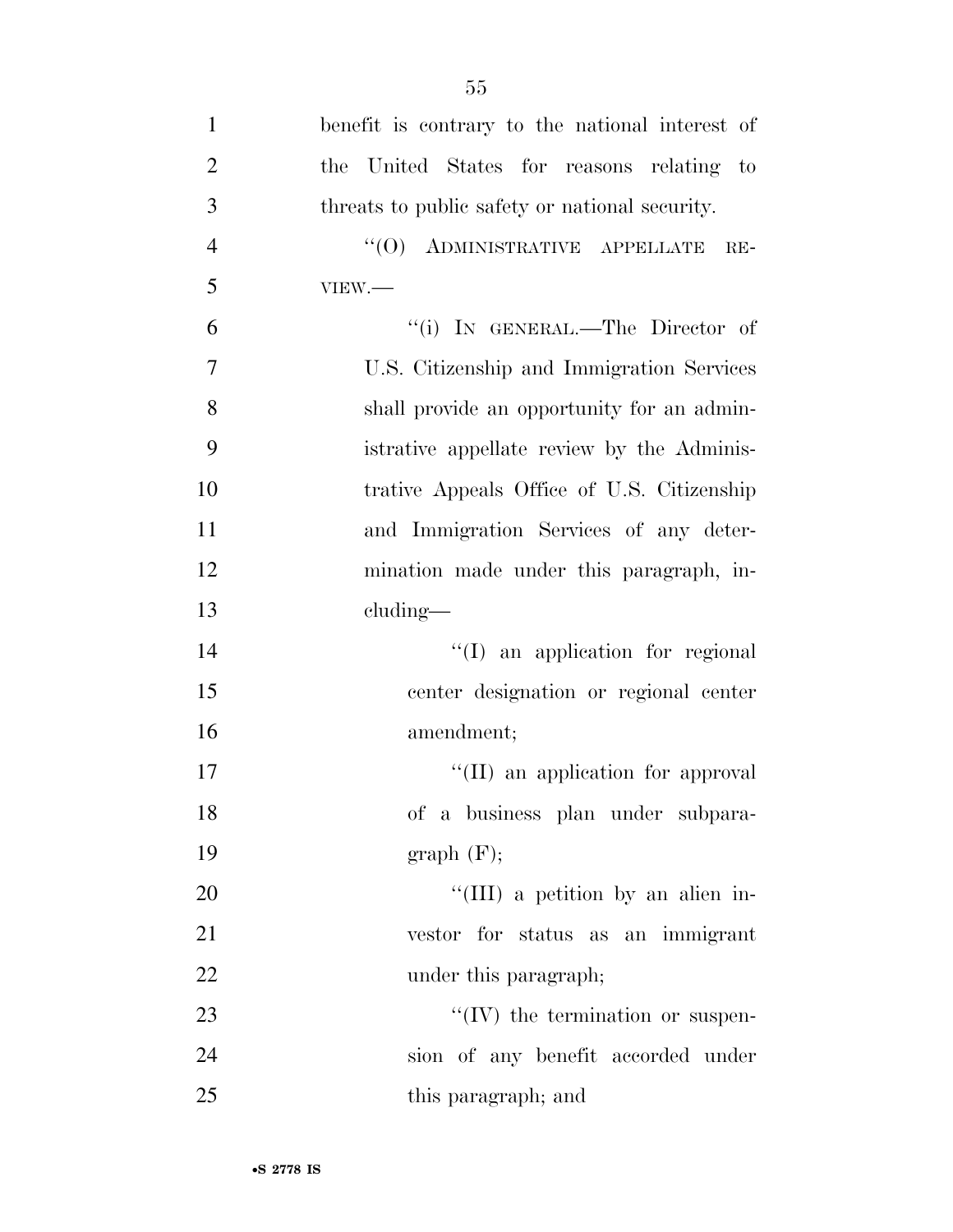- $\mathcal{C}(V)$  any sanction imposed by the Secretary of Homeland Security under this paragraph. ''(ii) JUDICIAL REVIEW.—Subject to 5 section  $242(a)(2)$ , and notwithstanding any other provision of law (statutory or non- statutory), including section 2241 of title 28, United States Code, any other habeas
- corpus provision, and sections 1361 and 1651 of such title, no court shall have ju- risdiction to review a determination under 12 this subparagraph  $(O)(i)(III)$  until the re- gional center, its associated entities, or the alien investor has exhausted all administra-15 tive appeals.

16 "(P) TREATMENT OF INVESTORS IF A RE-GIONAL CENTER HAS BEEN TERMINATED.—

18 "(i) In GENERAL.—Upon termination or debarment, as applicable, from the pro- gram under this paragraph of a regional center, new commercial enterprise, or af- filiated job-creating entity under this para- graph, and except as provided in clauses 24 (iii) and (vi) of subparagraph (S), the con-ditional permanent residence of an alien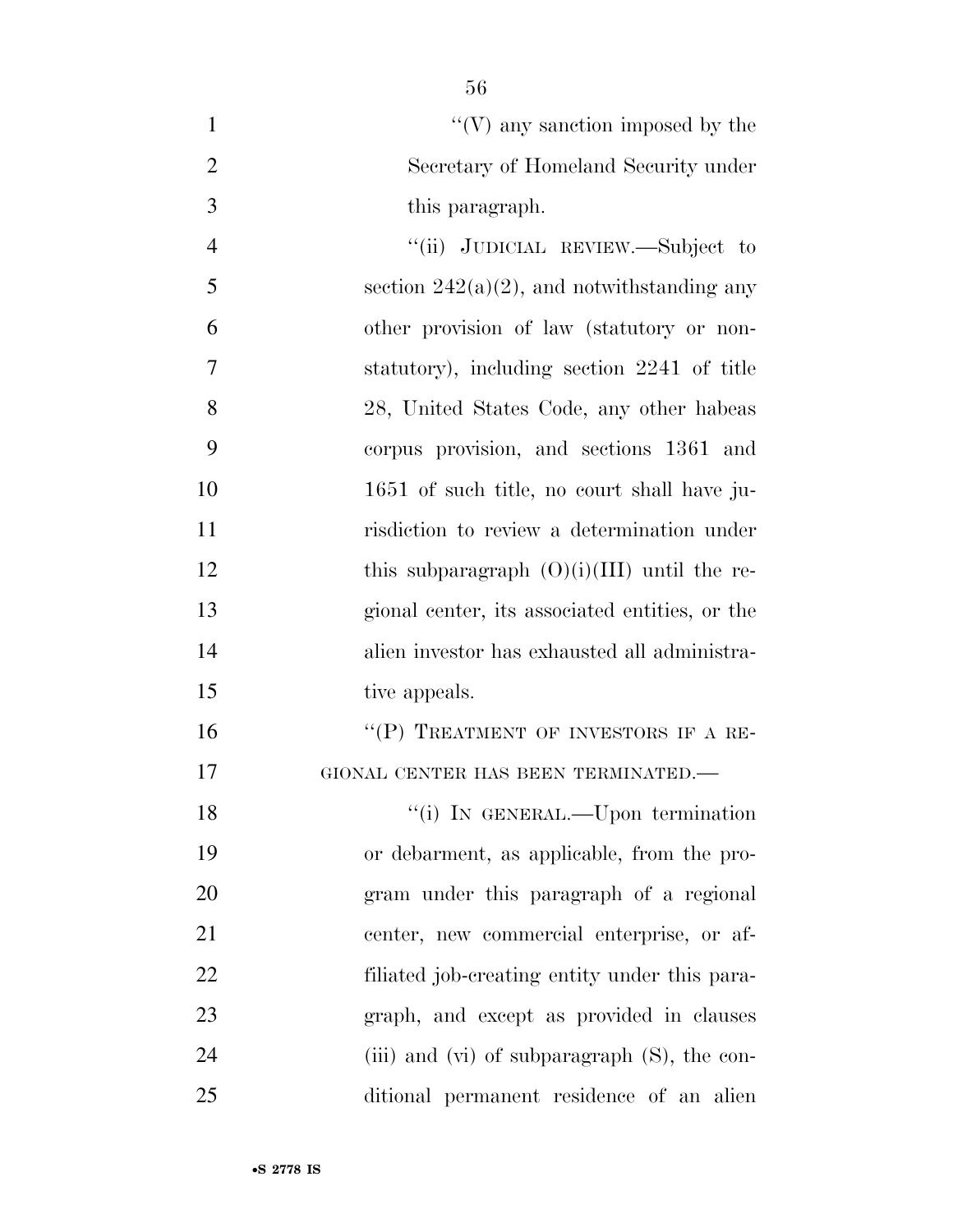| $\mathbf{1}$   | who has been admitted to the United         |
|----------------|---------------------------------------------|
| $\overline{2}$ | States pursuant to section $216A(a)(1)$     |
| 3              | based on an investment in a terminated re-  |
| $\overline{4}$ | gional center, new commercial enterprise,   |
| 5              | or affiliated job-creating entity shall re- |
| 6              | main valid or continue to be authorized, as |
| $\overline{7}$ | applicable, in accordance with this sub-    |
| 8              | paragraph.                                  |
| 9              | "(ii) NEW REGIONAL CENTER OR IN-            |
| 10             | VESTMENT.—The conditional permanent         |
| 11             | resident status of an alien described in    |
| 12             | clause (i) shall be terminated on the date  |
| 13             | that is 180 days after the termination      |
| 14             | from the program under this paragraph of    |
| 15             | a regional center, a new commercial enter-  |
| 16             | prise, or a job-creating entity unless—     |
| 17             | "(I) if a regional center was ter-          |
| 18             | minated—                                    |
| 19             | "(aa) the new commercial                    |
| 20             | enterprise is associated with an            |
| 21             | approved regional center;                   |
| 22             | $\lq\lq(bb)$ the alien makes a              |
| 23             | qualifying investment in another            |
| 24             | commercial enterprise associated            |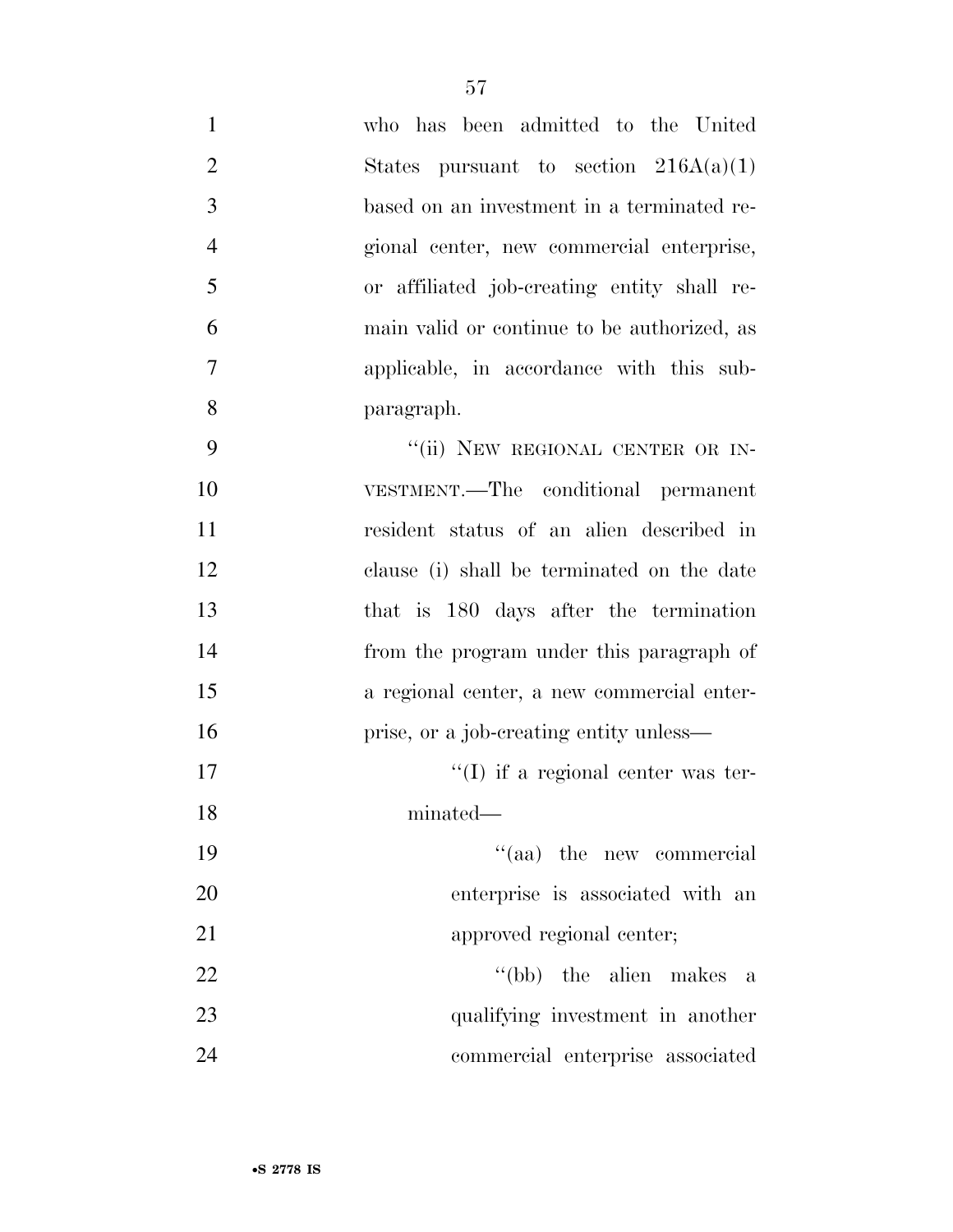| $\mathbf{1}$   | with an approved regional center;                   |
|----------------|-----------------------------------------------------|
| $\overline{2}$ | <b>or</b>                                           |
| 3              | $f'(ce)$ the alien makes a                          |
| $\overline{4}$ | qualifying investment in another                    |
| 5              | commercial enterprise under this                    |
| 6              | paragraph not associated with a                     |
| 7              | regional center; or                                 |
| $8\,$          | "(II) if a new commercial enter-                    |
| 9              | prise or affiliated job-creating entity             |
| 10             | was debarred, the alien invests in an-              |
| 11             | other commercial enterprise associated              |
| 12             | with an approved regional center.                   |
| 13             | "(iii) REMOVAL OF CONDITIONS.-                      |
| 14             | described in subclause<br>Aliens<br>(I)(bb),        |
| 15             | $(I)(ce)$ , or $(II)$ of clause $(ii)$ who have ob- |
| 16             | tained conditional permanent residence be-          |
| 17             | fore making the subsequent investment               |
| 18             | shall be eligible to have their conditions re-      |
| 19             | moved pursuant to section 216A beginning            |
| 20             | on the date that is 2 years after the date          |
| 21             | of the subsequent investment.                       |
| 22             | "(Q) FRAUD, MISREPRESENTATION, AND                  |
| 23             | CRIMINAL MISUSE.-                                   |
| 24             | ``(i)<br>DENIAL OR REVOCATION.-The                  |
| 25             | Secretary of Homeland Security shall deny           |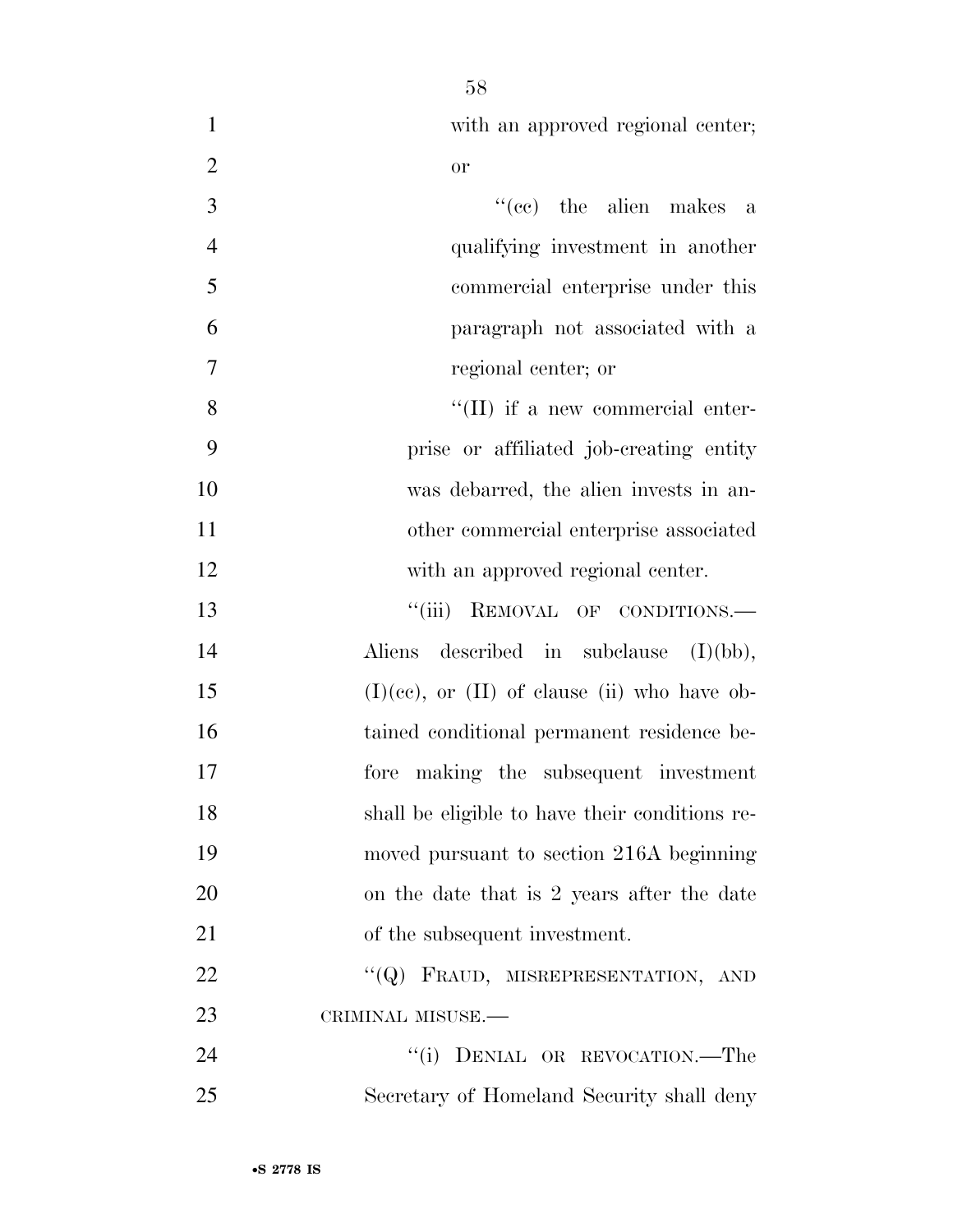| $\mathbf{1}$   | or revoke the approval of a petition, appli-  |
|----------------|-----------------------------------------------|
| $\overline{2}$ | cation, or benefit described in this para-    |
| 3              | graph, including the documents described      |
| $\overline{4}$ | in subparagraph $(M)(iv)(II)$ , if the Sec-   |
| 5              | retary determines that such petition, appli-  |
| 6              | cation, or benefit was predicated on or in-   |
| 7              | volved fraud, deceit, intentional material    |
| 8              | misrepresentation, or other criminal activ-   |
| 9              | ity.                                          |
| 10             | "(ii) NOTICE.—If the Secretary deter-         |
| 11             | mines that the approval of a petition, ap-    |
| 12             | plication, or benefit described in this para- |
| 13             | graph should be denied or revoked pursu-      |
| 14             | ant to clause (i), the Secretary shall—       |
| 15             | $\lq\lq$ notify the relevant indi-            |
| 16             | vidual, regional center, or commercial        |
| 17             | entity of such determination; and             |
| 18             | "(II) deny or revoke such peti-               |
| 19             | tion, application, or benefit or termi-       |
| 20             | nate the permanent resident status of         |
| 21             | the alien (and the alien spouse and           |
| 22             | alien children of such immigrant) as          |
| 23             | of the date of such determination.            |
| 24             | " $(R)$ DEBARMENT.—                           |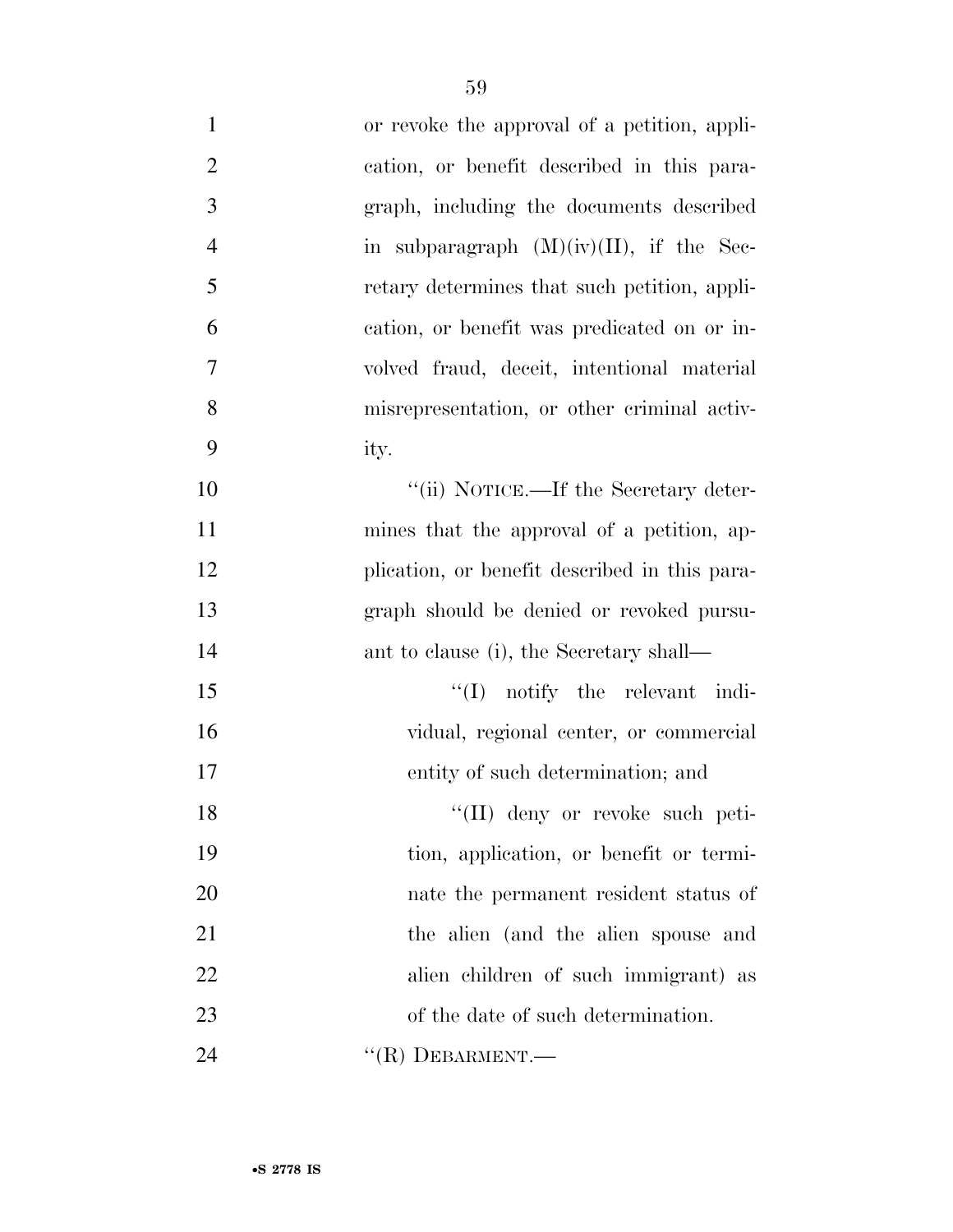| $\mathbf{1}$   | "(i) SUSPENSION OR TERMINATION.-                 |
|----------------|--------------------------------------------------|
| $\overline{2}$ | A regional center, new commercial enter-         |
| $\mathfrak{Z}$ | prise, affiliated job-creating entity or any     |
| $\overline{4}$ | person involved with any such entity may         |
| 5              | be suspended or terminated from partici-         |
| 6              | pating in the program under this para-           |
| $\tau$         | $graph$ —                                        |
| 8              | $\lq\lq$ (I) for failing to comply with          |
| 9              | subparagraphs $(G)$ , $(H)$ , $(I)$ , or $(J)$ ; |
| 10             | "(II) for fraud, intentional mate-               |
| 11             | rial misrepresentation, or criminal              |
| 12             | misuse;                                          |
| 13             | "(III) for reasons related to pub-               |
| 14             | lic safety or national security; or              |
| 15             | $\lq\lq$ (IV) for engaging in any activ-         |
| 16             | ity described in paragraph $(2)$ or $(3)$        |
| 17             | of section $212(a)$ .                            |
| 18             | "(ii) DIRECT OR THIRD-PARTY PRO-                 |
| 19             | MOTERS.—If the Secretary determines that         |
| 20             | a direct or third-party promoter has vio-        |
| 21             | lated subparagraph $(K)(i)$ , the Secretary      |
| 22             | shall suspend or permanently bar such in-        |
| 23             | dividual from participation in the immi-         |
| 24             | grant investor program under this para-          |
| 25             | graph.                                           |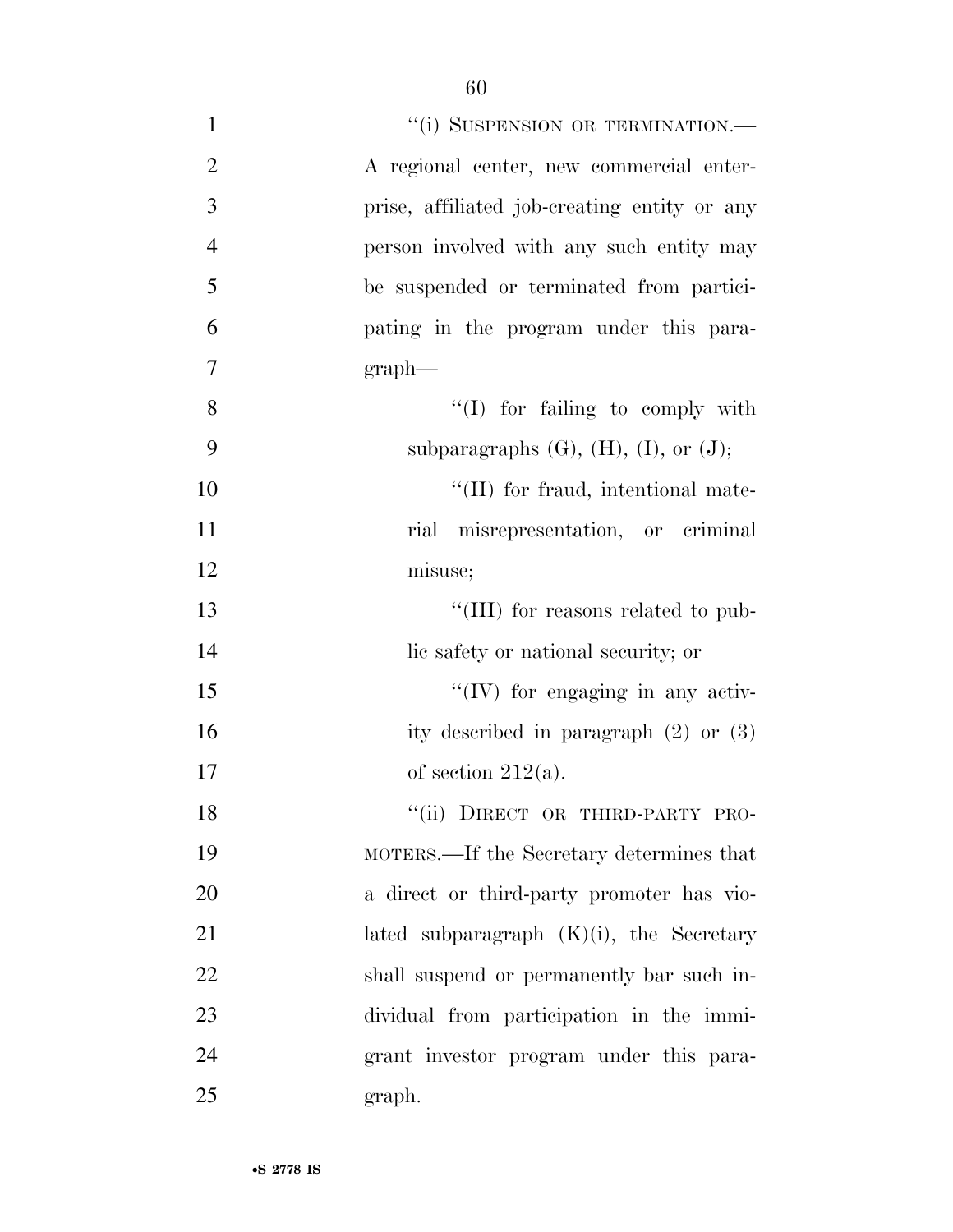| $\mathbf{1}$   | "(iii) TEMPORARY OR PERMANENT               |
|----------------|---------------------------------------------|
| $\overline{2}$ | BARS.—Any person, including an immi-        |
| 3              | grant investor, who the Secretary deter-    |
| $\overline{4}$ | mines, by a preponderance of the evidence,  |
| 5              | was a knowing or negligent participant in   |
| 6              | the conduct that led to the suspension or   |
| 7              | termination under clause (i) or (ii) may be |
| 8              | temporarily or permanently barred from      |
| 9              | future participation in the immigrant in-   |
| 10             | vestor program under this paragraph.        |
| 11             | "(iv) EFFECT OF DEBARMENT.-- A              |
| 12             | person who is suspended, terminated, or     |
| 13             | barred under this subparagraph—             |
| 14             | "(I) may not serve as a basis for           |
| 15             | eligibility for any application, petition,  |
| 16             | or other benefit request under this         |
| 17             | paragraph;                                  |
| 18             | "(II) may not file an application,          |
| 19             | petition, or other benefit request          |
| 20             | under this paragraph;                       |
| 21             | "(III) may not be involved with             |
|                |                                             |
| 22             | any regional center, new commercial         |
| 23             | enterprise or any affiliated job-cre-       |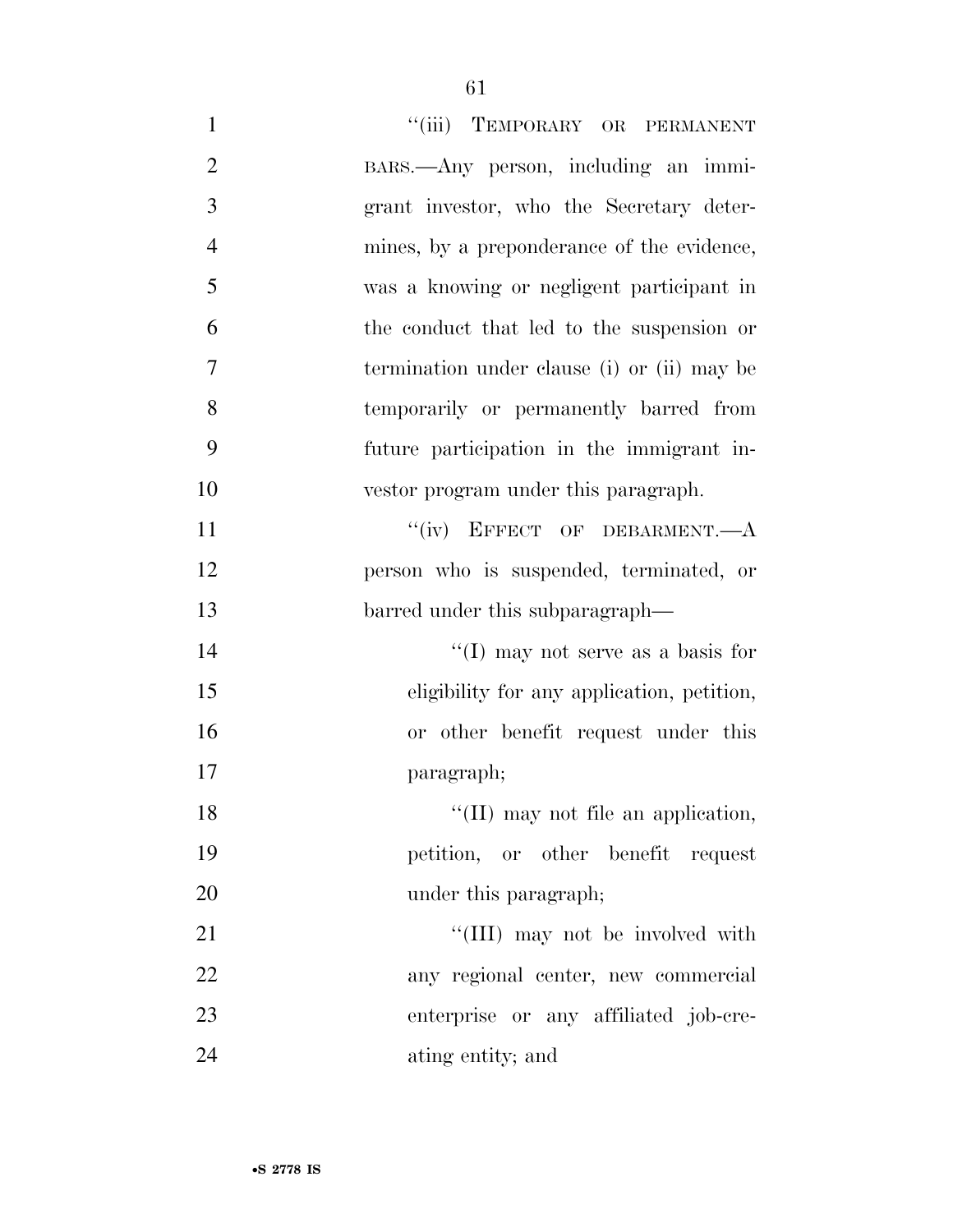| $\mathbf{1}$   | "(IV) may not have any author-               |
|----------------|----------------------------------------------|
| $\overline{2}$ | ity, connection, or other form of asso-      |
| 3              | ciation with the offer, sale, purchase       |
| $\overline{4}$ | or promotion of any securities offered       |
| 5              | by an entity described in subclause          |
| 6              | (III) in connection with the immigrant       |
| 7              | investor program under this para-            |
| 8              | graph.                                       |
| 9              | "(v) DENIAL OR REVOCATION.-Sub-              |
| 10             | ject to subparagraph (P), the Secretary      |
| 11             | may deny or revoke any pending or ap-        |
| 12             | proved application, petition, or other ben-  |
| 13             | efit request under this paragraph in con-    |
| 14             | nection with the suspension, termination,    |
| 15             | or bar of any person under this subpara-     |
| 16             | graph that was filed by the suspended, ter-  |
| 17             | minated, or barred person or relies on such  |
| 18             | person for eligibility.                      |
| 19             | "(vi) TERMINATION OF STATUS.-If              |
| 20             | the Secretary has reason to believe an alien |
| 21             | was a knowing participant in the conduct     |
| 22             | that led to a suspension or termination      |
| 23             | under this subparagraph, the Secretary       |
| 24             | shall-                                       |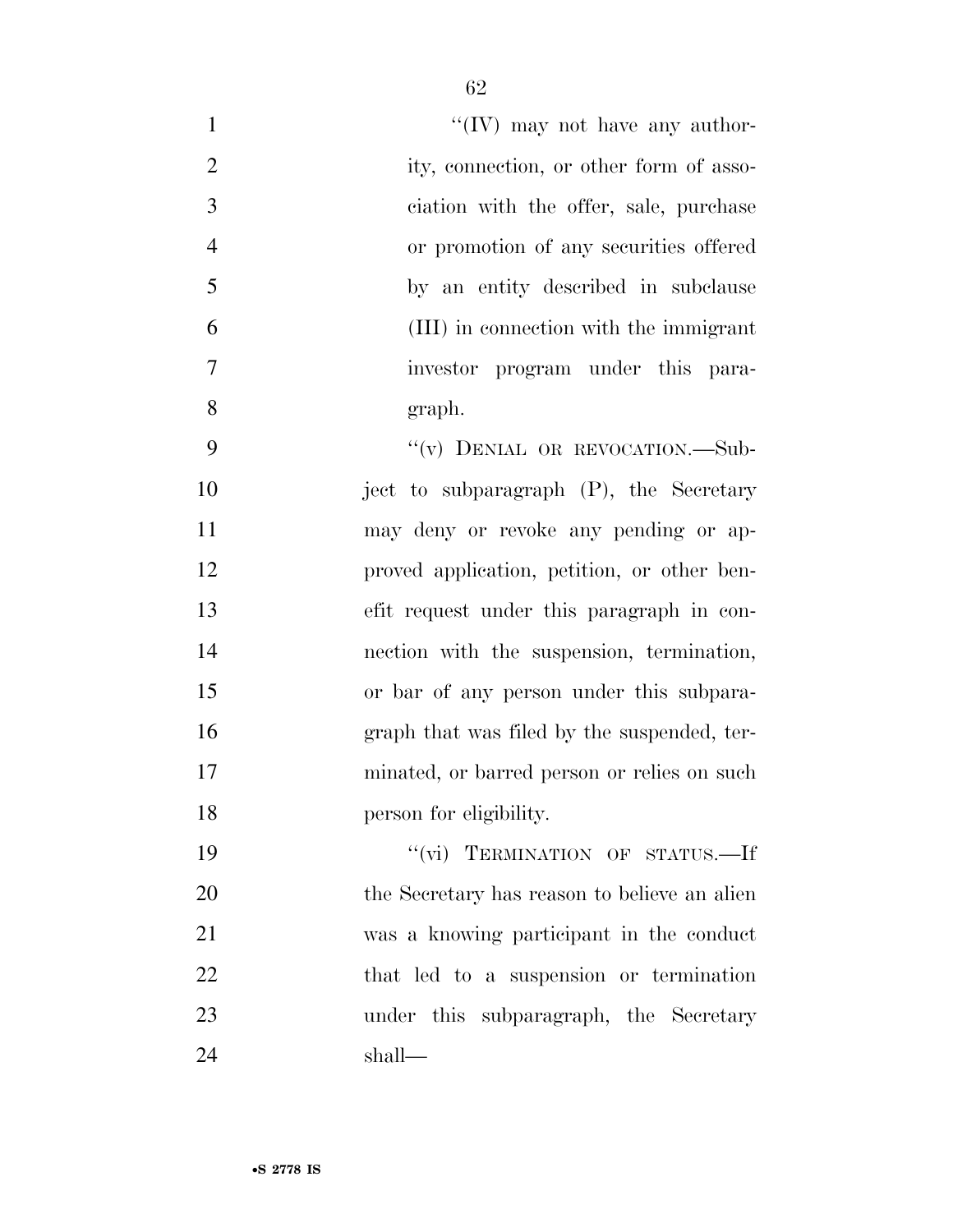| $\mathbf{1}$   | $\lq\lq$ (I) notify the alien of such be-      |
|----------------|------------------------------------------------|
| $\overline{2}$ | lief; and                                      |
| 3              | $\lq\lq$ (II) subject to section               |
| $\overline{4}$ | $216A(b)(2)$ , terminate the permanent         |
| 5              | resident status of the alien (and the          |
| 6              | alien's spouse and child) as of the            |
| $\tau$         | date of such determination.                    |
| 8              | "(S) CONFLICT OF INTEREST. An indi-            |
| 9              | vidual may not contract to provide services as |
| 10             | a loan monitor for a business or project with  |
| 11             | which the individual was associated while em-  |
| 12             | ployed by a regional center.                   |
| 13             | "(T) DEFINITIONS.—In this paragraph:           |
| 14             | "(i) AFFILIATED JOB-CREATING ENTI-             |
| 15             | TY.—The term 'affiliated job-creating enti-    |
| 16             | ty' means any organization that—               |
| 17             | $\lq\lq$ is formed in the United               |
| 18             | States for the ongoing conduct of law-         |
| 19             | ful business, including a partnership          |
| 20             | (whether limited or general), corpora-         |
| 21             | tion, limited liability company, or            |
| 22             | other entity that receives, or is estab-       |
| 23             | lished to receive, capital investment          |
| 24             | from alien investors or a new commer-          |
| 25             | cial enterprise under the regional cen-        |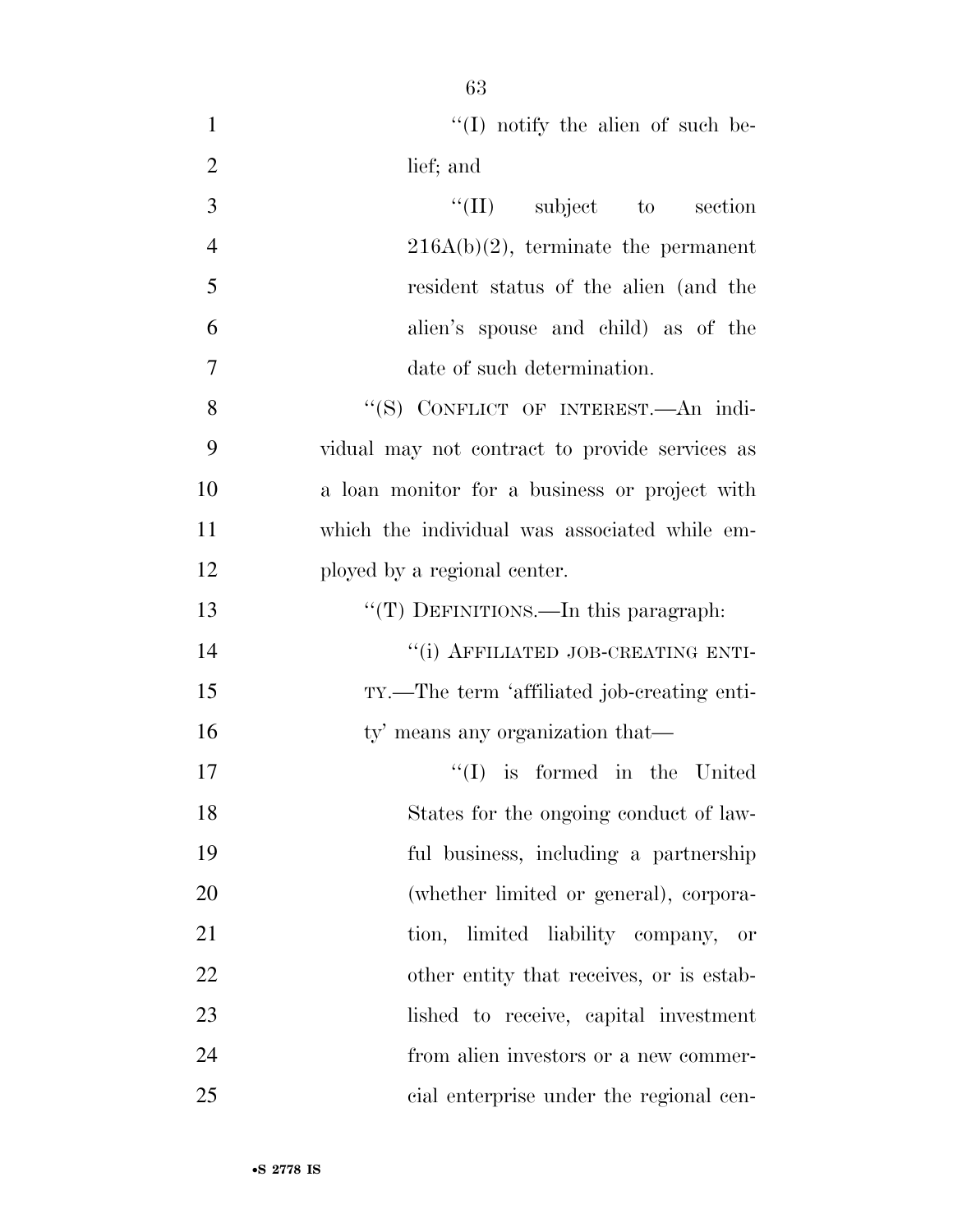| $\mathbf{1}$   | ter program described in subpara-       |
|----------------|-----------------------------------------|
| $\overline{2}$ | $graph(E);$ and                         |
| 3              | "(II) is responsible for the cre-       |
| $\overline{4}$ | ation of jobs to satisfy the require-   |
| 5              | ment under subparagraph $(A)(ii)$ .     |
| 6              | "(ii) CAPITAL.—The term 'capital'—      |
| $\overline{7}$ | $\lq\lq$ (I) means cash (including the  |
| 8              | cash proceeds of indebtedness that are  |
| 9              | fully secured by the petitioner's as-   |
| 10             | sets) and all real, personal, or mixed  |
| 11             | tangible assets owned and controlled    |
| 12             | by the alien investor, or held in trust |
| 13             | for the benefit of the alien and to     |
| 14             | which the alien has unrestricted ac-    |
| 15             | cess;                                   |
| 16             | "(II) shall be valued at fair mar-      |
| 17             | ket value in United States dollars, in  |
| 18             | accordance with Generally Accepted      |
| 19             | Accounting Principles or other stand-   |
| 20             | ard accounting practice adopted by      |
| 21             | the Securities and Exchange Commis-     |
| 22             | sion, at the time such capital is in-   |
| 23             | vested under this paragraph; and        |
| 24             | "(III) does not include assets di-      |
| 25             | rectly or indirectly acquired by unlaw- |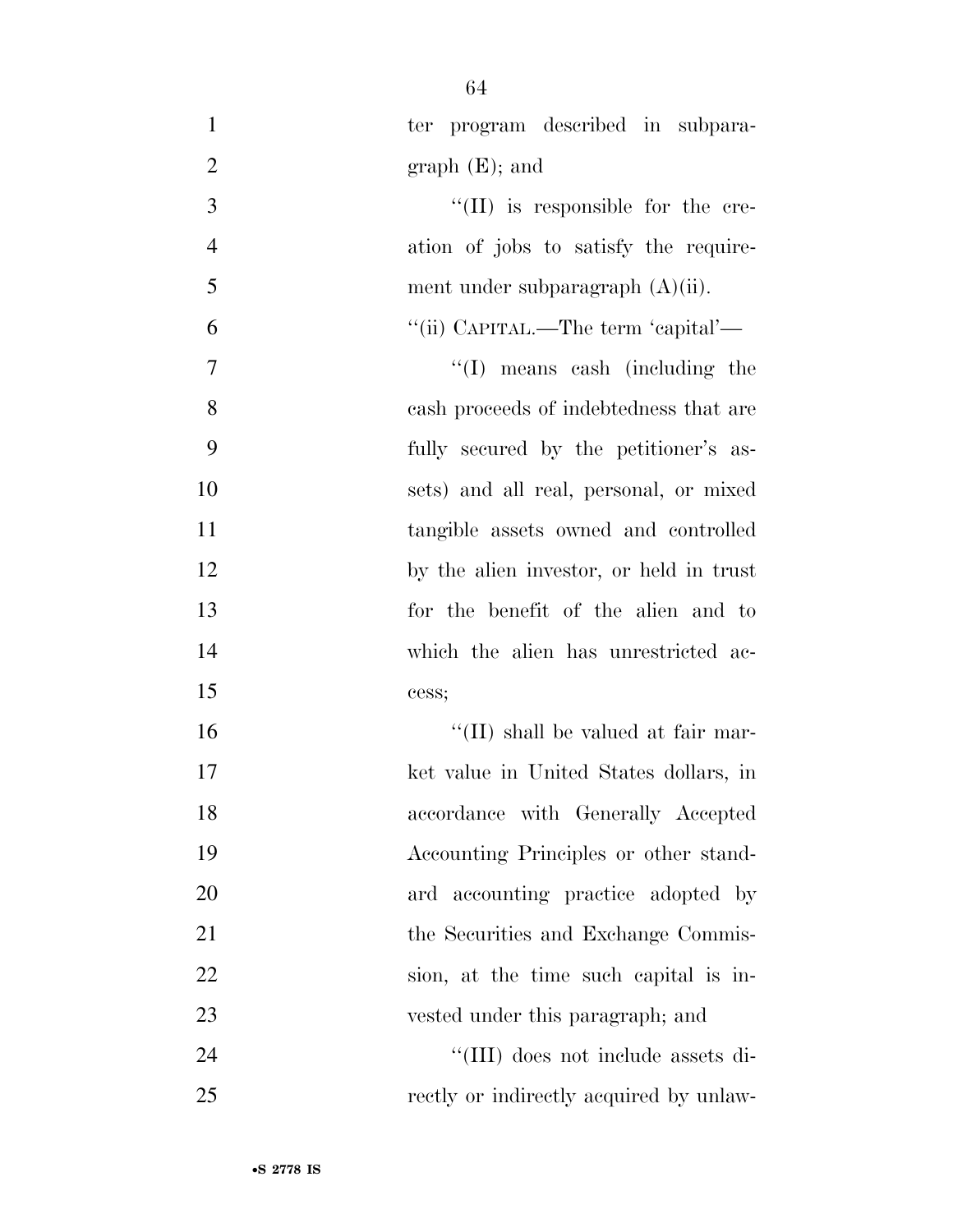ful means, including any cash pro- ceeds of indebtedness secured by such assets.

4 "(iii) CERTIFIER.—The term 'cer- tifier' means a person providing a certifi- cation for any entity under this paragraph who is in a position of substantive author- ity for the management or operations of the entity, including a principal executive officer or a principal financial officer, with knowledge of such entity's policies and pro- cedures related to compliance with the re-quirements under this paragraph.

14 ''(iv) FULL-TIME EMPLOYMENT.—The term 'full-time employment' means employ-16 ment in a position that requires at least 35 hours of service per week at any time, re-gardless of who fills the position.

 $''(v)$  NEW COMMERCIAL ENTER- PRISE.—The term 'new commercial enter- prise' means any for-profit organization formed in the United States within 5 years after the earlier of the application for ap- proval of an investment or the submission of a petition under this paragraph, for the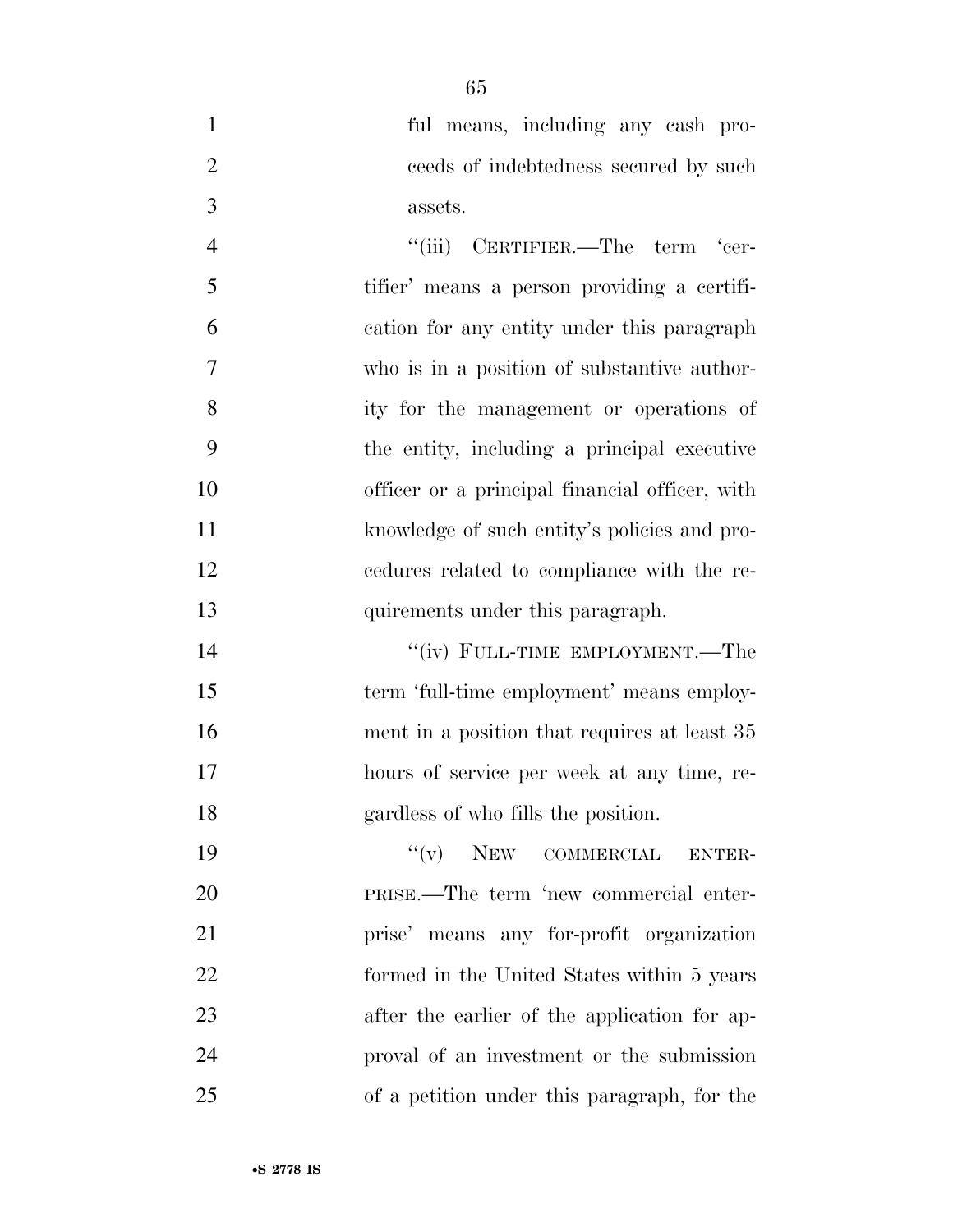| $\mathbf{1}$   | ongoing conduct of lawful business, includ-    |
|----------------|------------------------------------------------|
| $\overline{2}$ | ing a partnership (whether limited or gen-     |
| $\overline{3}$ | eral), corporation, limited liability com-     |
| $\overline{4}$ | pany, or other entity that receives, or is es- |
| 5              | tablished to receive, capital investment       |
| 6              | from investors under this paragraph.           |
| 7              | "(vi) PERSONS INVOLVED WITH A RE-              |
| 8              | GIONAL CENTER, NEW COMMERCIAL EN-              |
| 9              | TERPRISE, OR AFFILIATED JOB-CREATING           |
| 10             | ENTITY.—The term 'persons involved' with       |
| 11             | respect to a regional center, a new com-       |
| 12             | mercial enterprise, or any affiliated job-     |
| 13             | creating entity means a person directly or     |
| 14             | indirectly in a position of substantive au-    |
| 15             | thority to make operational or managerial      |
| 16             | decisions over or to legally bind such enti-   |
| 17             | ties. A person may be in a position of sub-    |
| 18             | stantive authority if the person serves as     |
| 19             | principal, representative, adminis-<br>the     |
| 20             | trator, owner, officer, board member, man-     |
| 21             | ager, executive, or general partner of the     |
| 22             | regional center, new commercial enterprise,    |
| 23             | or affiliated job-creating entity, respec-     |
| 24             | tively.                                        |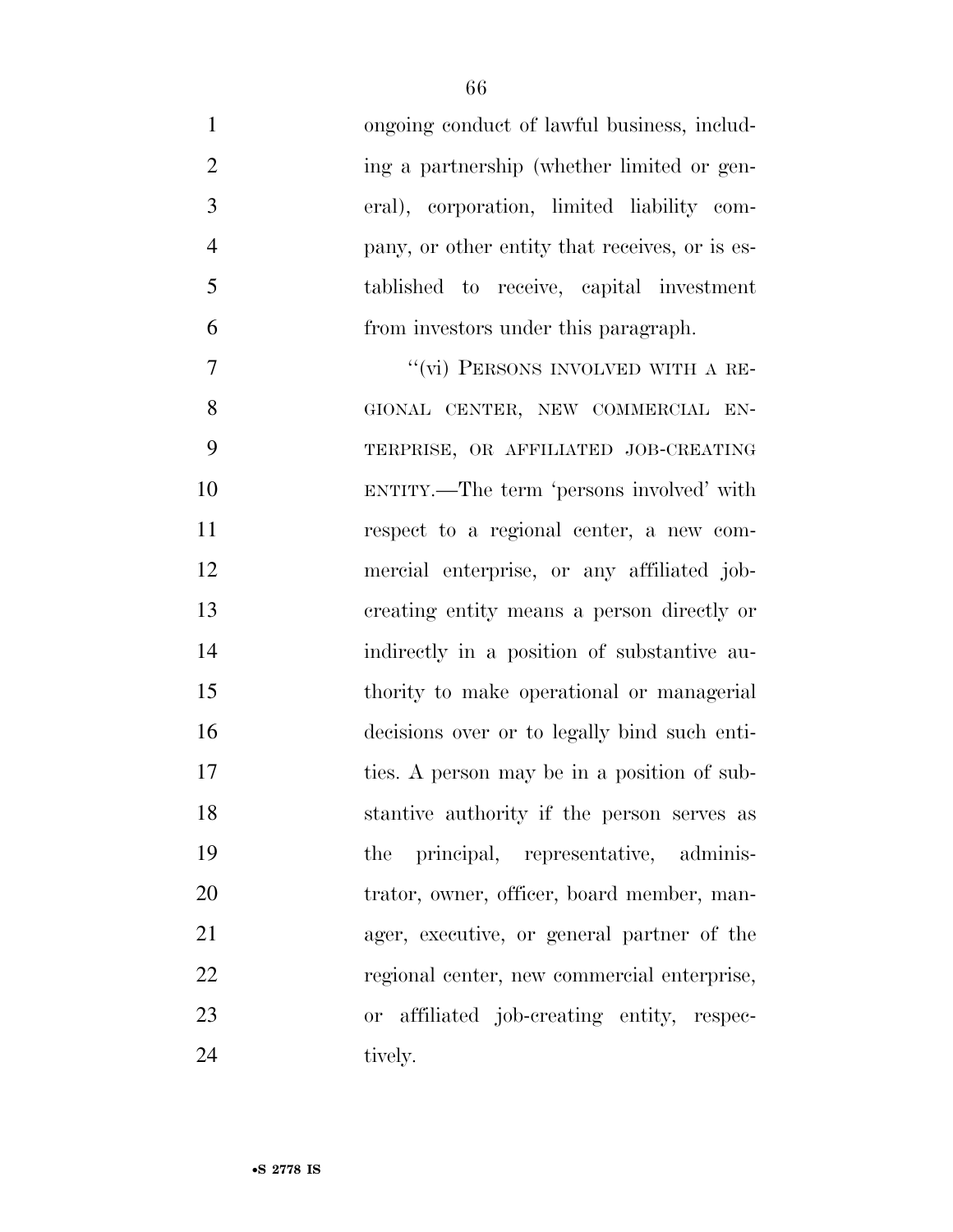| $\mathbf{1}$   | "(vii) RURAL AREA.—The term 'rural         |
|----------------|--------------------------------------------|
| $\overline{2}$ | area' means any area that, based on the    |
| 3              | most recent decennial census of the United |
| $\overline{4}$ | States—                                    |
| 5              | $\lq\lq$ (I) is outside of the boundary of |
| 6              | any city or town with a population of      |
| 7              | $20,000$ or more people; and               |
| 8              | $\lq\lq$ (II)(aa) is outside of a metro-   |
| 9              | politan statistical area; or               |
| 10             | "(bb) is within any census tract           |
| 11             | that is greater than 100 square miles      |
| 12             | in area and has a population density       |
| 13             | of fewer than 100 people per square        |
| 14             | mile.                                      |
| 15             | "(viii) TARGETED EMPLOYMENT                |
| 16             | AREA.—The term 'targeted employment        |
| 17             | area' means—                               |
| 18             | $\lq\lq$ a qualified opportunity zone      |
| 19             | (as designated under section $1400Z-1$     |
| 20             | of the Internal Revenue Code of 1986;      |
| 21             | "(II) a rural area; or                     |
| 22             | "(III) an area within the geo-             |
| 23             | graphic boundaries of any military in-     |
| 24             | stallation that was closed before the      |
| 25             | filing of an application for classifica-   |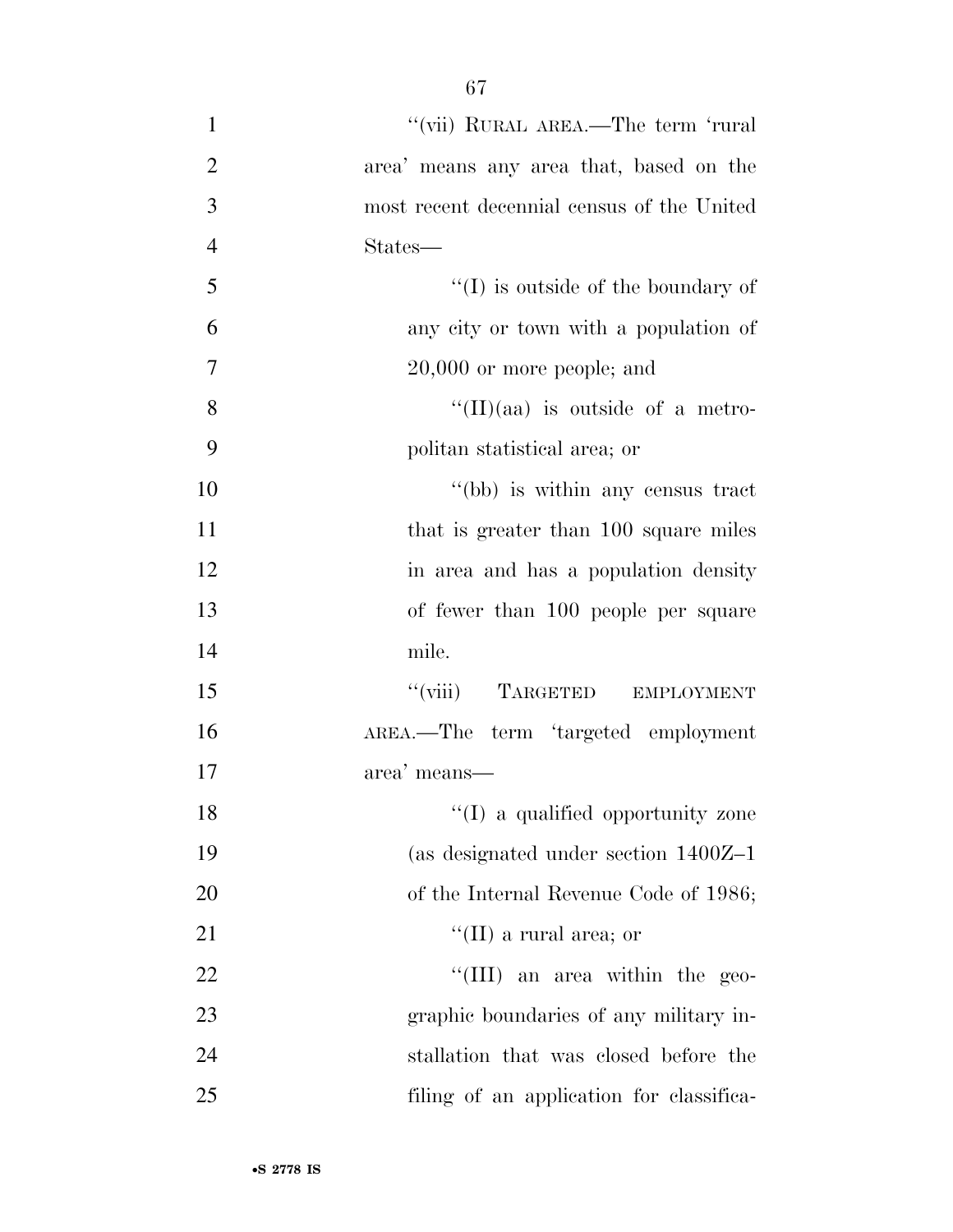| $\mathbf{1}$   | tion as an immigrant investor under                            |
|----------------|----------------------------------------------------------------|
| $\overline{2}$ | this paragraph, based upon a rec-                              |
| 3              | ommendation by a Defense Base Clo-                             |
| $\overline{4}$ | sure and Realignment Commission.".                             |
| 5              | (b) EFFECTIVE DATES.—                                          |
| 6              | (1) IN GENERAL.—Except as provided in para-                    |
| 7              | graph $(2)$ , the amendment made by subsection $(a)$ ,         |
| 8              | shall take effect on the date that is 90 days after            |
| 9              | the date of the enactment of this Act.                         |
| 10             | (2) EXCEPTIONS.—Subparagraphs $(E)(iv)$ and                    |
| 11             | (L) of section $203(b)(5)$ of the Immigration and Na-          |
| 12             | tionality Act $(8 \text{ U.S.C. } 1153(b)(5))$ shall not apply |
| 13             | to a petition that—                                            |
| 14             | (A) was filed by an alien investor under                       |
| 15             | such section $203(b)(5)$ before the date of the                |
| 16             | enactment of this Act; or                                      |
| 17             | (B) is filed under section 216A of such Act                    |
| 18             | (8 U.S.C. 1186b) if the underlying petition filed              |
| 19             | under section $203(b)(5)$ of such Act was filed                |
| 20             | before the date of the enactment of this Act.                  |
| 21             | (c) GAO REPORT.—Not later than December 31,                    |
| 22             | 2021, the Comptroller General of the United States shall       |
| 23             | submit a report to the Committee on the Judiciary of the       |
| 24             | Senate and the Committee on the Judiciary of the House         |
| 25             | of Representatives that describes—                             |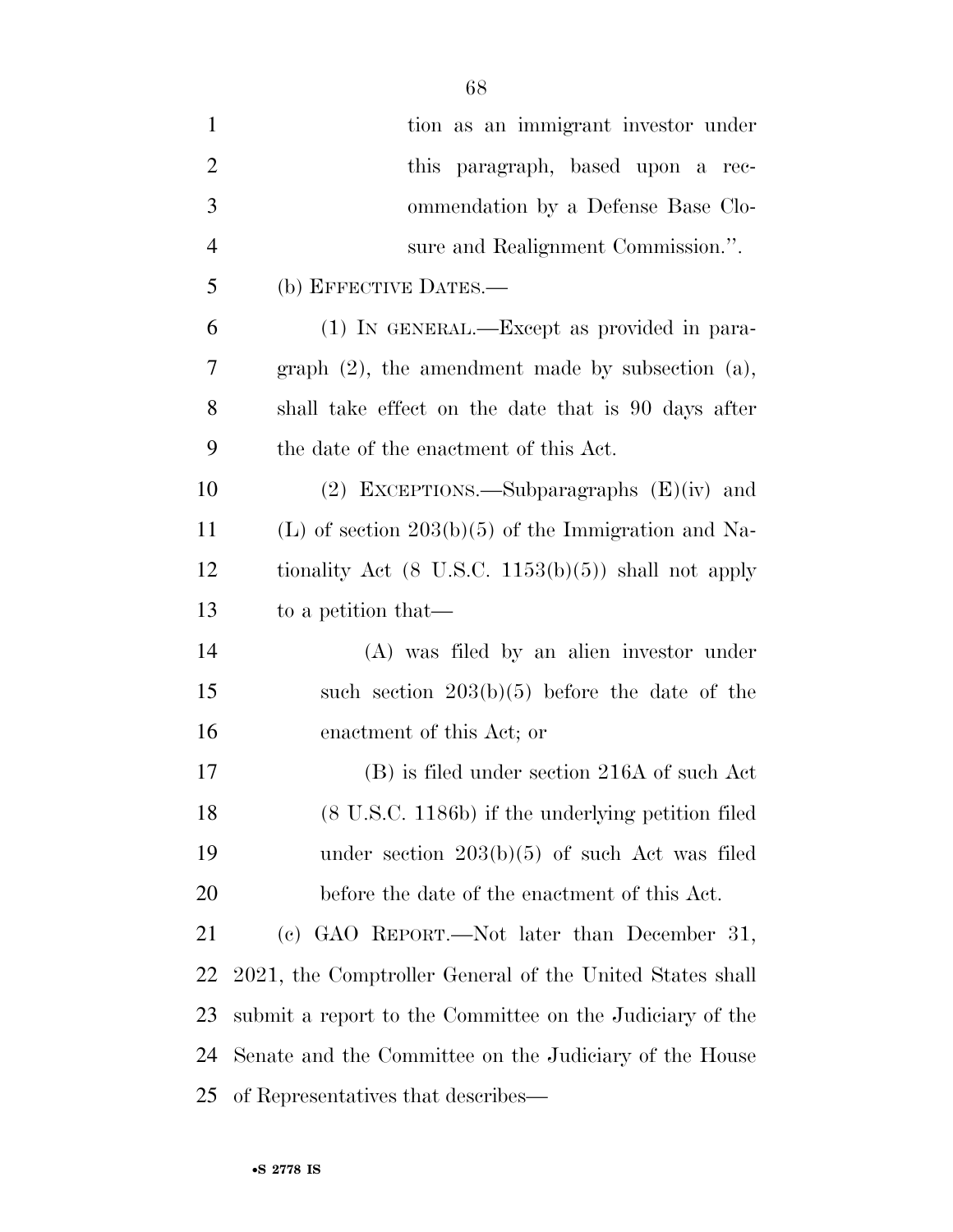(1) the economic benefits of the regional center program established under section 203(b)(5) of the Immigration and Nationality Act (8 U.S.C. 1153(b)(5)), including the steps taken by U.S. Citi- zenship and Immigration Services to verify job cre-ation;

 (2) the extent to which U.S. Citizenship and Immigration Services ensures compliance by regional center participants with their obligations under the immigrant investor program;

 (3) the extent to which U.S. Citizenship and Immigration Services has maintained records of re- gional centers and associated commercial enter- prises, including annual statements and certifi-cations;

 (4) the steps taken by U.S. Citizenship and Im- migration Services to verify the source of funds, as 18 required under section  $203(b)(5)(L)$  of the Immigra-tion and Nationality Act, as added by subsection (a);

 (5) the extent to which U.S. Citizenship and Immigration Services collaborates with other Federal and law enforcement agencies, particularly to detect illegal activity and threats to national security re-lated to the regional center program;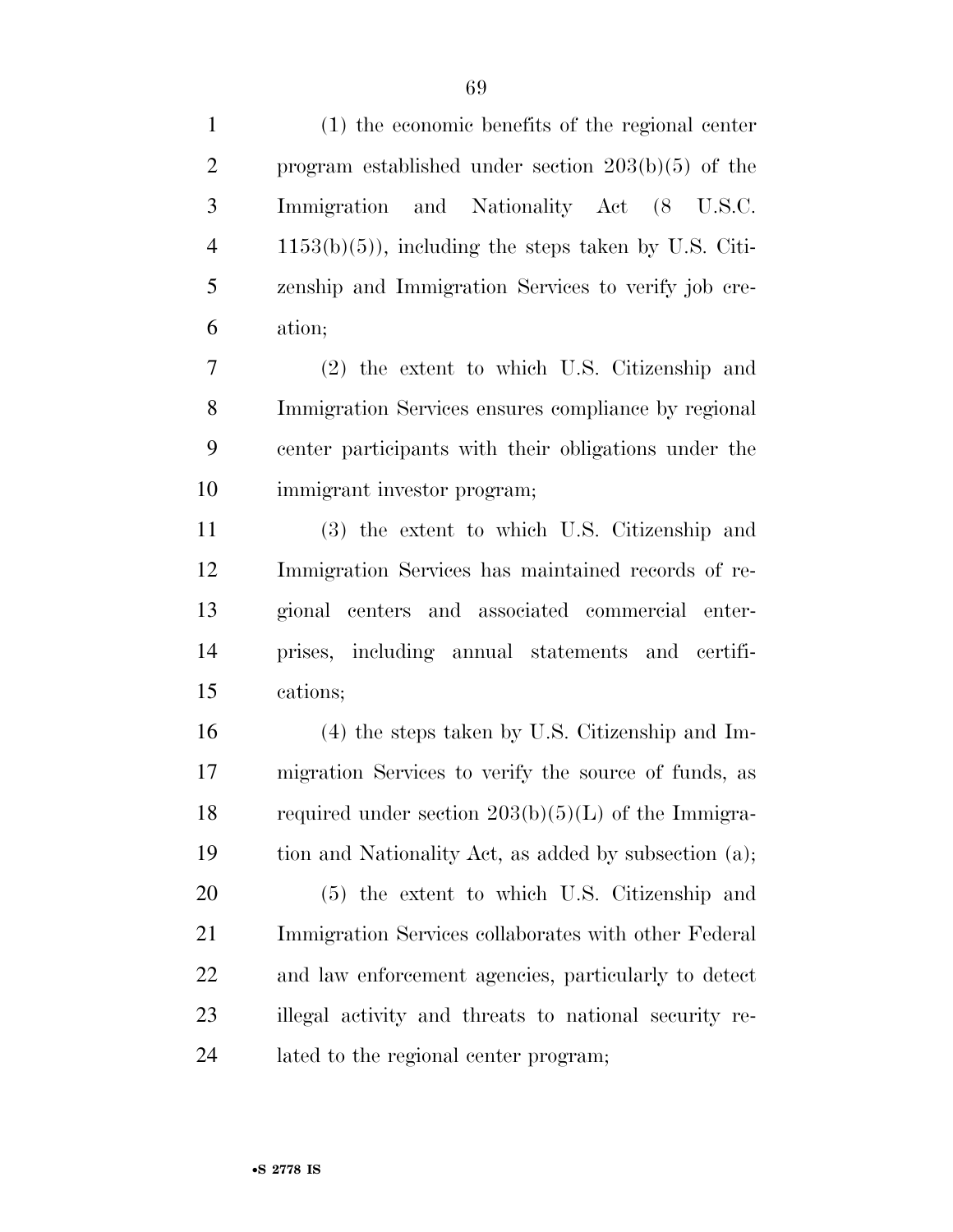| $\mathbf{1}$   | $(6)$ the extent to which U.S. Citizenship and         |
|----------------|--------------------------------------------------------|
| $\overline{2}$ | Immigration Services has prevented fraud and abuse     |
| 3              | in regional center activities, including the designa-  |
| $\overline{4}$ | tion of targeted employment areas in areas that oth-   |
| 5              | erwise have high employment;                           |
| 6              | (7) the extent to which U.S. Citizenship and           |
| 7              | Immigration Services has used its authority to sanc-   |
| 8              | tion, suspend, bar, or terminate regional centers or   |
| 9              | individuals affiliated with regional centers;          |
| 10             | (8) the steps taken to oversee direct and third-       |
| 11             | party promoters under section $203(b)(5)(K)$ of the    |
| 12             | Immigration and Nationality Act, as added by sub-      |
| 13             | section $(a)$ ;                                        |
| 14             | $(9)$ the extent to which employees of the De-         |
| 15             | partment of Homeland Security have complied with       |
| 16             | the ethical standards and transparency requirements    |
| 17             | set forth in section 3; and                            |
| 18             | $(10)$ the amounts expended from the EB-5 In-          |
| 19             | tegrity Fund established under section $203(b)(5)(J)$  |
| 20             | of the Immigration and Nationality Act, as added by    |
| 21             | subsection (a).                                        |
| 22             | (d) INSPECTOR GENERAL REPORT.—Not later than           |
| 23             | December 31, 2021, the Inspector General of the Intel- |
| 24             | ligence Community, in coordination with the Inspector  |
| 25             | General of the Department of Homeland Security and     |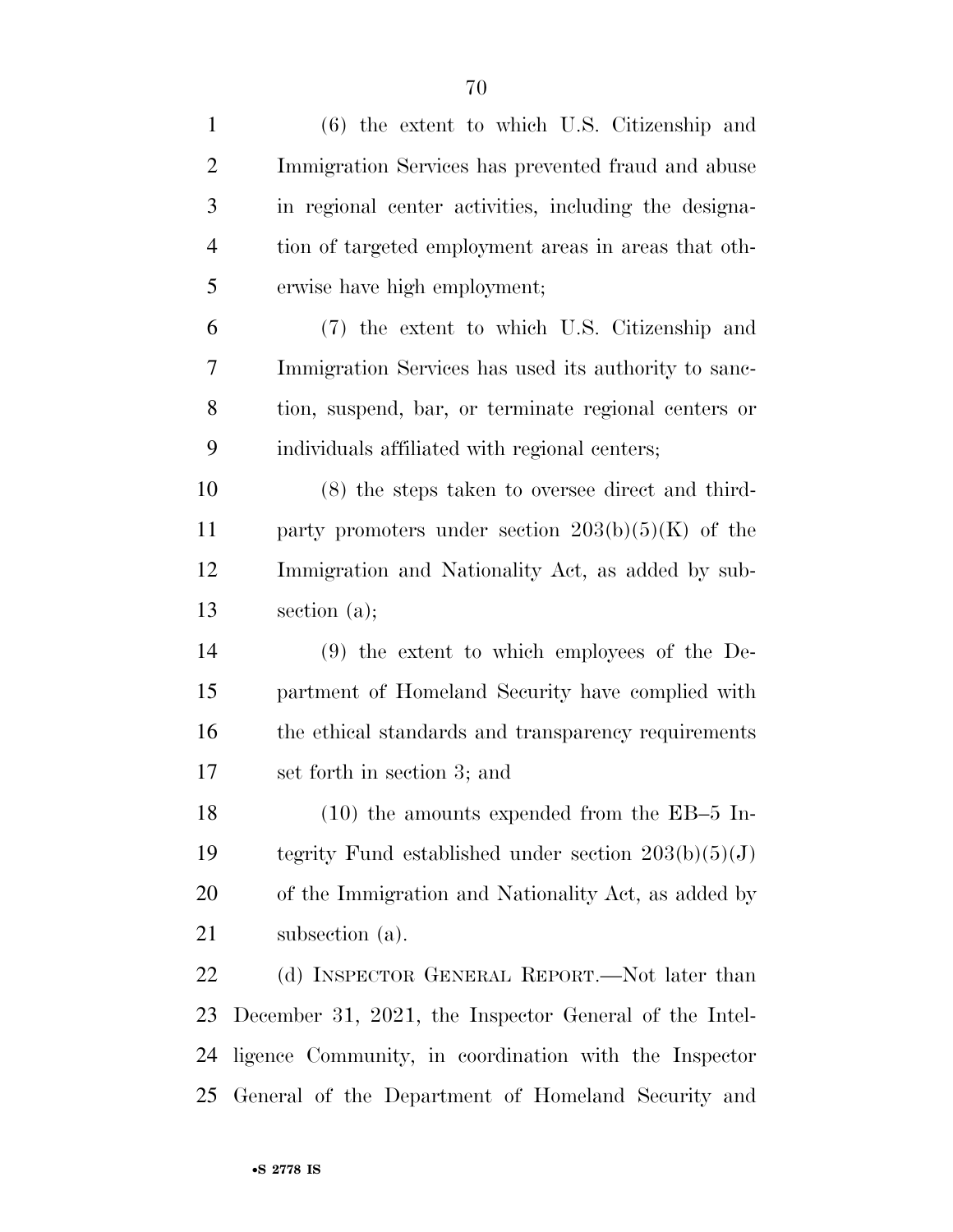| $\mathbf{1}$ | after consultation with relevant Federal agencies, includ-  |
|--------------|-------------------------------------------------------------|
| 2            | ing U.S. Immigration and Customs Enforcement, shall         |
| 3            | submit a report to the Committee on the Judiciary of the    |
| 4            | Senate and the Committee on the Judiciary of the House      |
| 5            | of Representatives regarding the immigrant visa program     |
| 6            | set forth in section $203(b)(5)$ of the Immigration and Na- |
| 7            | tionality Act, as amended by subsection (a) that de-        |
| 8            | scribes—                                                    |
| 9            | (1) the vulnerabilities within the program that             |
| 10           | may undermine the national security of the United           |
| 11           | States;                                                     |
| 12           | $(2)$ the actual or potential use of the program            |
| 13           | to facilitate export of sensitive technology;               |
| 14           | (3) the actual or potential use of the program              |
| 15           | to facilitate economic espionage;                           |
| 16           | (4) the actual or potential use of the program              |
| 17           | by foreign government agents; and                           |
| 18           | (5) the actual or potential use of the program              |
| 19           | to facilitate terrorist activity, including funding ter-    |
| 20           | rorist activity or laundering terrorist funds.              |
| 21           | (e) REVIEW OF JOB CREATION METHODOLOGIES.-                  |
| 22           | Not later than 1 year after the date of the enactment of    |
| 23           | this Act, the Secretary of Homeland Security, in consulta-  |
| 24           | tion with the Bureau of Economic Analysis of the Depart-    |
| 25           | ment of Commerce, or another component within the De-       |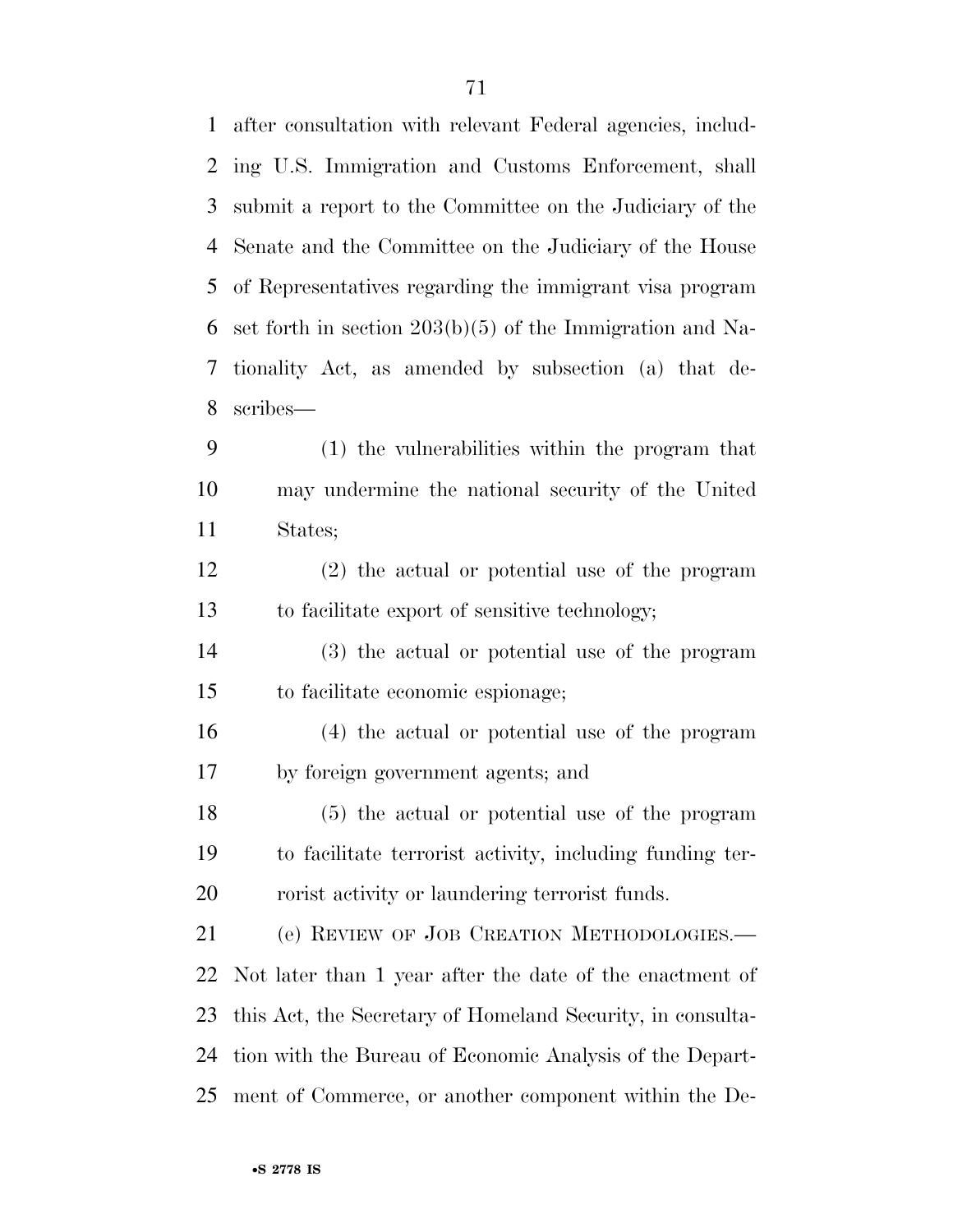partment of Commerce, as determined by the Secretary of Commerce, shall issue regulations to determine eco- nomically and statistically valid general economic meth-4 odologies that comply with section  $203(b)(5)(A)(ii)$  of the Immigration and Nationality Act, as amended by sub-section (a).

 (f) DEPARTMENT OF HOMELAND SECURITY RE- PORT.—Not later than 18 months after the date of the enactment of this Act, and annually thereafter, the Sec- retary of Homeland Security shall submit a report to Con-gress regarding—

 (1) the geographic location and types of com- pleted and pending capital investment projects with- in the scope of business plans (whether approved or waiting approval) submitted pursuant to section  $16 \qquad 203(b)(5)(F)$  of the Immigration and Nationality Act, as added by subsection (a); and

 (2) the amount of foreign investments raised and expected to be raised to finance projects re-ferred to in paragraph (1).

## **SEC. 3. TRANSPARENCY.**

 (a) IN GENERAL.—Employees of the Department of Homeland Security, including the Secretary of Homeland Security, the Secretary's counselors, the Assistant Sec-retary for the Private Sector, the Director of U.S. Citizen-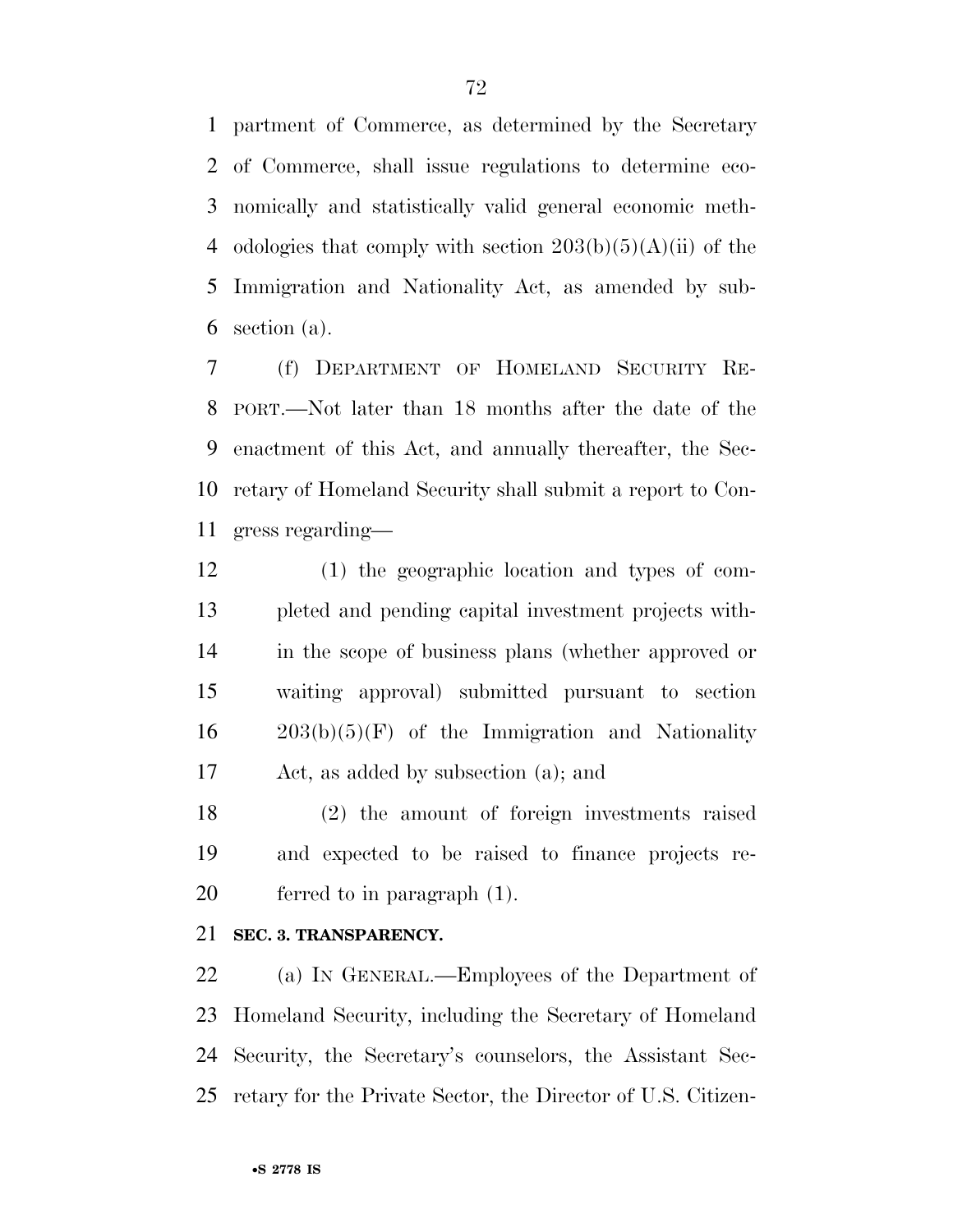ship and Immigration Services, counselors to such Direc- tor, and the Chief of Immigrant Investor Programs at U.S. Citizenship and Immigration Services, shall act im- partially and may not give preferential treatment to any entity, organization, or individual in connection with any aspect of the immigrant visa program described in section 203(b)(5) of the Immigration and Nationality Act, as amended by section 2.

 (b) IMPROPER ACTIVITIES.—Activities that con- stitute preferential treatment under subsection (a) shall include—

 (1) working on, or in any way attempting to in- fluence, in a manner not available to or accorded to all other petitioners, applicants, and seekers of bene- fits under the immigrant visa program described in section 203(b)(5) of the Immigration and Nation- ality Act, as amended by section 2, the standard processing of an application, petition, or benefit for—

(A) a regional center;

21 (B) a new commercial enterprise;

(C) an affiliated job-creating entity; or

 (D) any person or entity associated with such regional center, new commercial enter-prise, or affiliated job-creating entity; and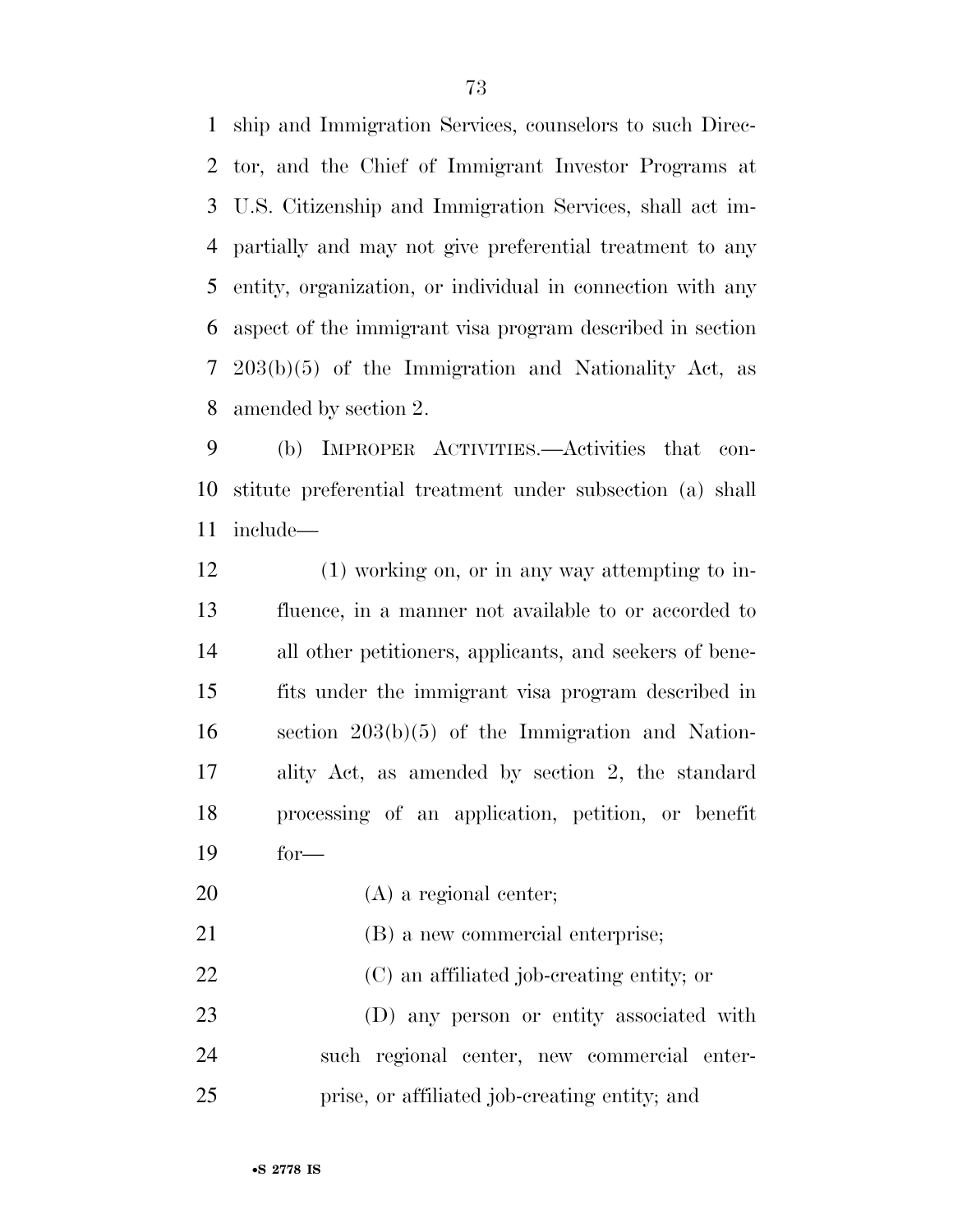(2) meeting or communicating with persons as- sociated with the entities described in paragraph (1), at the request of such persons, in a manner not available to or accorded to all other petitioners, ap- plicants, and seekers of benefits under such immi-grant visa program.

(c) REPORTING OF COMMUNICATIONS.—

8 (1) WRITTEN COMMUNICATION.—Employees of the Department of Homeland Security, including the officials listed in subsection (a), shall include, in the record of proceeding for a case under section 203(b)(5) of the Immigration and Nationality Act, as amended by section 2, actual or electronic copies of all case-specific written communication, including emails from government and private accounts, with non-Department persons or entities advocating for regional center applications or individual petitions under such section that are pending on or after the date of the enactment of this Act (other than rou-20 tine communications with other agencies of the Fed- eral Government regarding the case, including com- munications involving background checks and litiga-tion defense).

 (2) ORAL COMMUNICATION.—If substantive oral communication, including telephonic communication,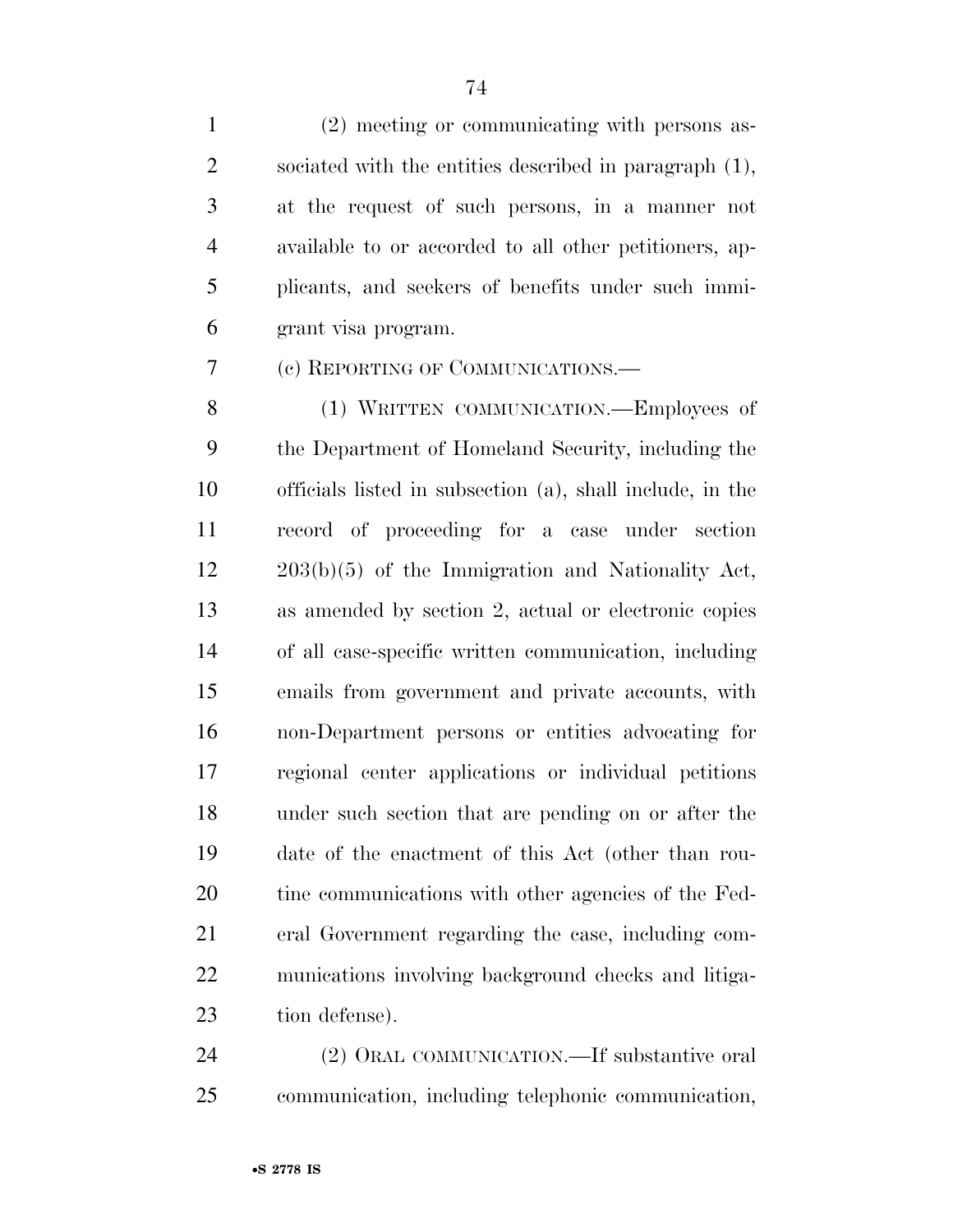| $\mathbf{1}$   | virtual communication, and in-person meetings,           |
|----------------|----------------------------------------------------------|
| $\overline{2}$ | takes place between officials of the Department of       |
| 3              | Homeland Security and non-Department persons or          |
| $\overline{4}$ | entities advocating for regional center applications     |
| 5              | or individual petitions under section $203(b)(5)$ of the |
| 6              | Immigration and Nationality Act, as amended by           |
| 7              | section 2, that are pending on or after the date of      |
| 8              | the enactment of this Act (other than routine com-       |
| 9              | munications with other agencies of the Federal Gov-      |
| 10             | ernment regarding the case, including communica-         |
| 11             | tions involving background checks and litigation de-     |
| 12             | $fense$ )—                                               |
| 13             | (A) the conversation shall be recorded; or               |
| 14             | (B) detailed minutes of the session shall be             |
| 15             | taken and included in the record of proceeding.          |
| 16             | (3) NOTIFICATION.—                                       |
| 17             | (A) IN GENERAL.—If the Secretary of                      |
| 18             | Homeland Security, in the course of written or           |
| 19             | oral communication described in this sub-                |
| 20             | section, receives evidence about a specific case         |
| 21             | from anyone other than an affected party or his          |
| 22             | or her representative (excluding Federal Gov-            |
| 23             | ernment or law enforcement sources), such in-            |
| 24             | formation may not be made part of the record             |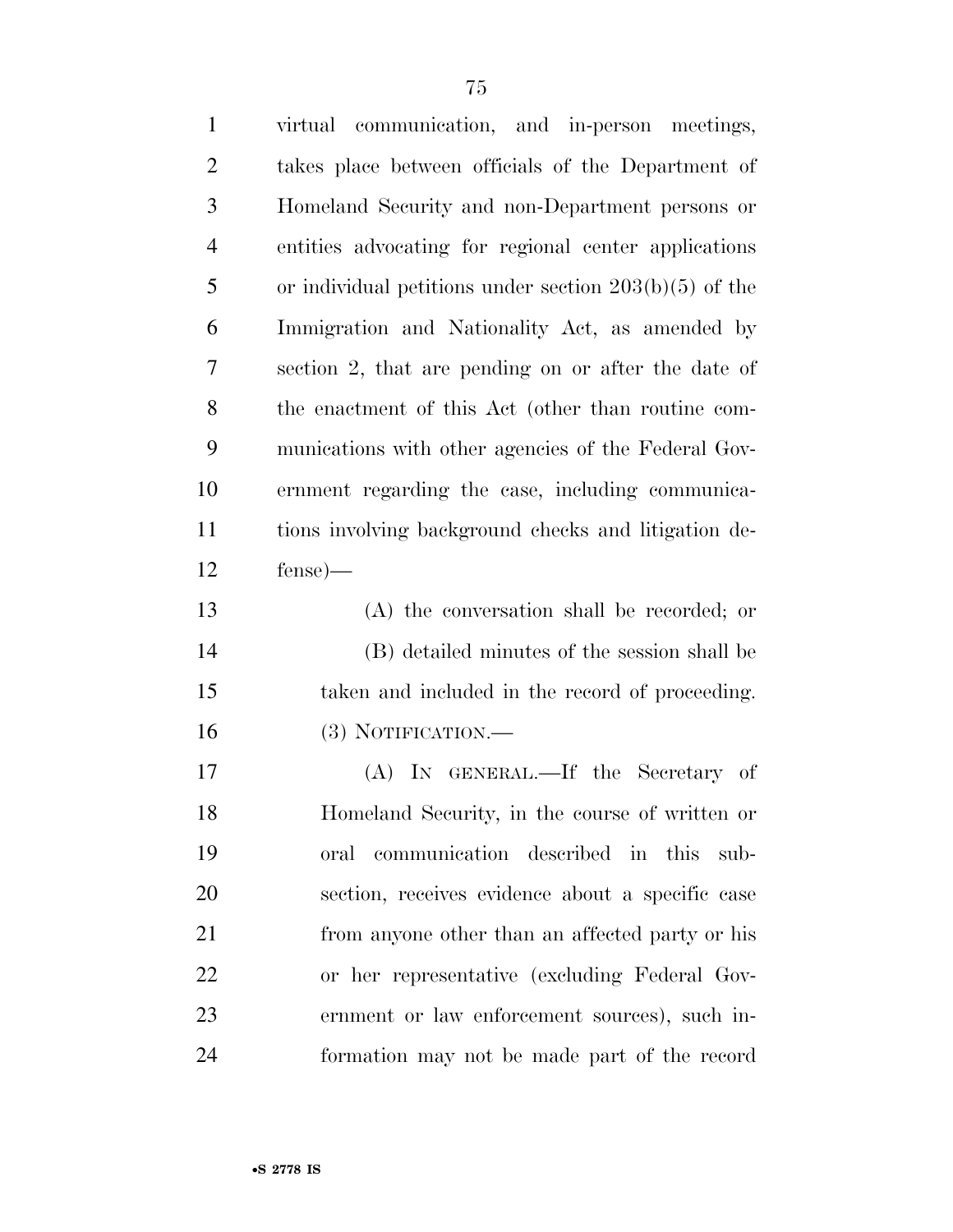| $\mathbf{1}$   | of proceeding and may not be considered in ad- |
|----------------|------------------------------------------------|
| $\overline{2}$ | judicative proceedings unless—                 |
| 3              | (i) the affected party has been given          |
| $\overline{4}$ | notice of such evidence; and                   |
| 5              | (ii) if such evidence is derogatory, the       |
| 6              | affected party has been given an oppor-        |
| 7              | tunity to respond to the evidence.             |
| 8              | (B) INFORMATION FROM LAW ENFORCE-              |
| 9              | MENT, INTELLIGENCE AGENCIES, OR<br>CON-        |
| 10             | FIDENTIAL SOURCES.-                            |
| 11             | (i) LAW ENFORCEMENT OR INTEL-                  |
| 12             | LIGENCE AGENCIES.-Evidence received            |
| 13             | from law enforcement or intelligence agen-     |
| 14             | cies may not be made part of the record of     |
| 15             | proceeding without the consent of the rel-     |
| 16             | evant agency or law enforcement entity.        |
| 17             | (ii)<br>WHISTLEBLOWERS, CONFIDEN-              |
| 18             | TIAL SOURCES, OR INTELLIGENCE AGEN-            |
| 19             | CIES.—Evidence received from whistle-          |
| 20             | blowers, other confidential sources, or the    |
| 21             | intelligence community that is included in     |
| 22             | the record of proceeding and considered in     |
| 23             | adjudicative proceedings shall be handled      |
| 24             | in a manner that does not reveal the iden-     |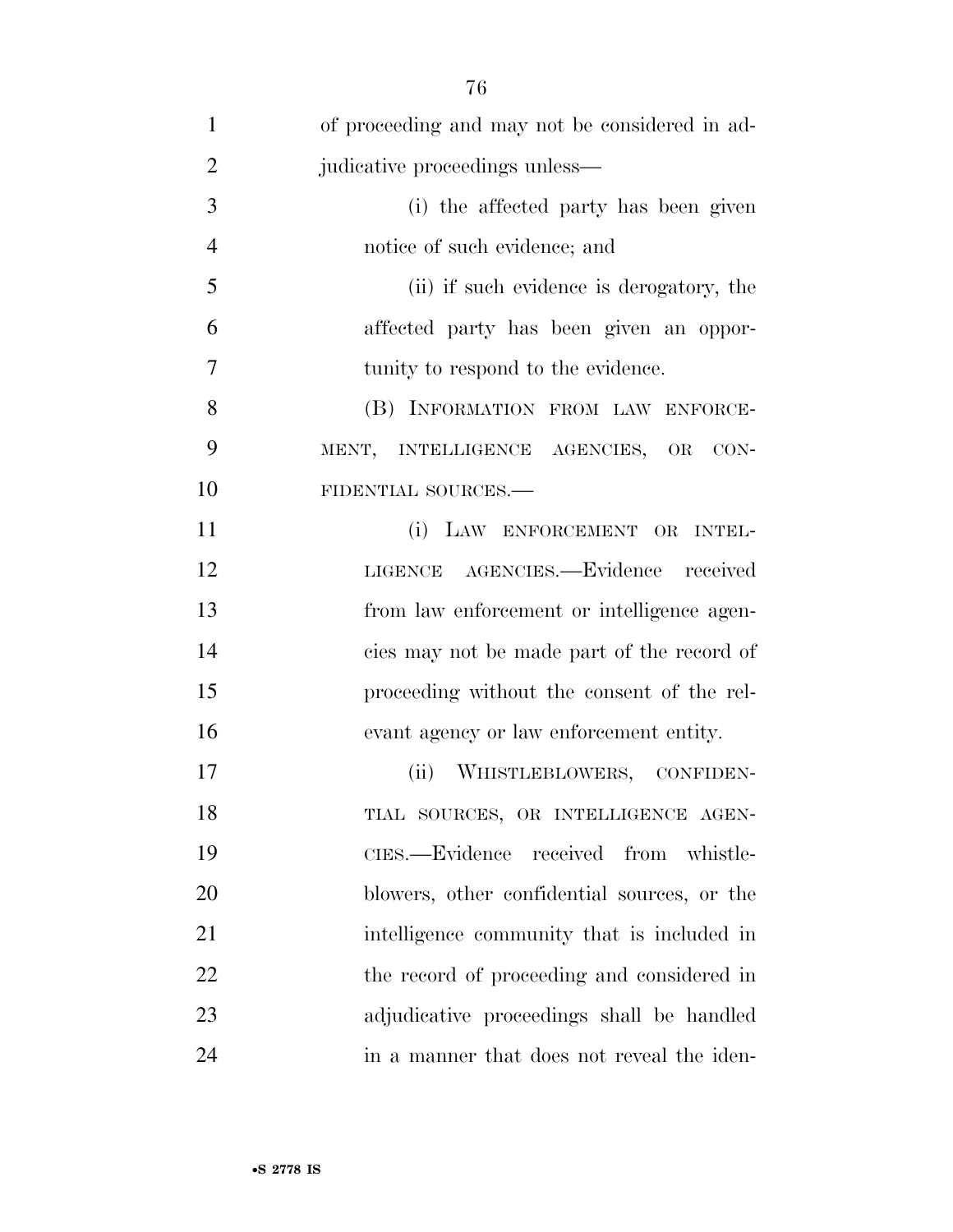| $\mathbf{1}$   | tity of the whistleblower or confidential                |
|----------------|----------------------------------------------------------|
| $\overline{2}$ | source, or reveal classified information.                |
| 3              | (d) CONSIDERATION OF EVIDENCE.—                          |
| $\overline{4}$ | (1) IN GENERAL.—Case-specific communication              |
| 5              | with persons or entities that are not part of the De-    |
| 6              | partment of Homeland Security may not be consid-         |
| 7              | ered in the adjudication of an application or petition   |
| 8              | under section $203(b)(5)$ of the Immigration and Na-     |
| 9              | tionality Act, as amended by section 2, unless the       |
| 10             | communication is included in the record of pro-          |
| 11             | ceeding of the case.                                     |
| 12             | (2) WAIVER.—The Secretary of Homeland Se-                |
| 13             | curity may waive the application of paragraph (1)        |
| 14             | only in the interests of national security or for inves- |
| 15             | tigative or law enforcement purposes.                    |
| 16             | (e) CHANNELS OF COMMUNICATION.—                          |
| 17             | (1) EMAIL ADDRESS OR EQUIVALENT.—The Di-                 |
| 18             | rector of U.S. Citizenship and Immigration Services      |
| 19             | shall maintain an email account (or equivalent           |
| 20             | means of communication) for persons or entities—         |
| 21             | (A) with inquiries regarding specific peti-              |
| 22             | tions or applications under the immigrant visa           |
| 23             | program described in section $203(b)(5)$ of the          |
| 24             | Immigration and Nationality Act, as amended              |
| 25             | by section $2$ ; or                                      |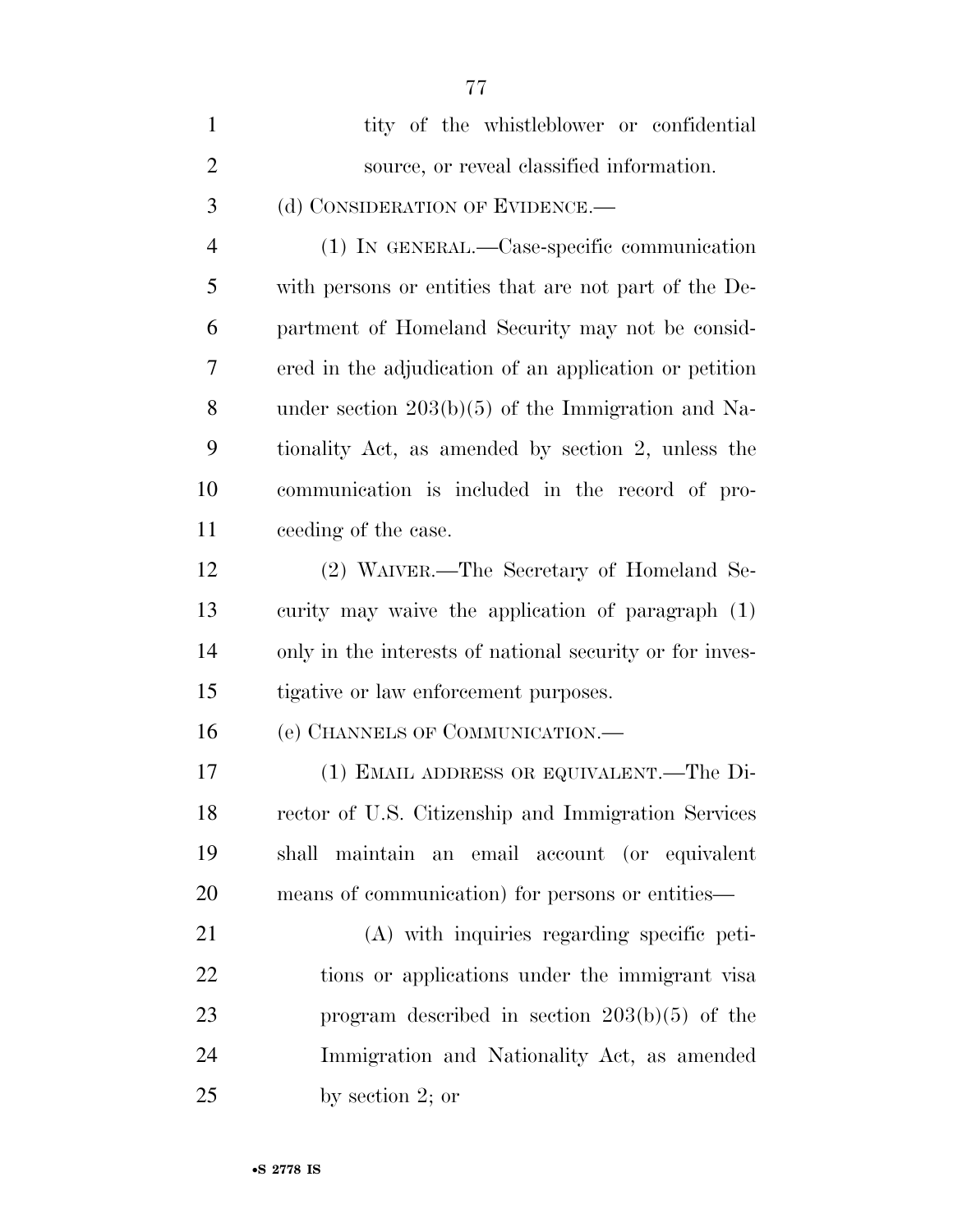(B) seeking non-case-specific information about the immigrant visa program described in 3 such section  $203(b)(5)$ . (2) COMMUNICATION ONLY THROUGH APPRO- PRIATE CHANNELS OR OFFICES.— (A) ANNOUNCEMENT OF APPROPRIATE CHANNELS OF COMMUNICATION.—Not later 8 than 40 days after the date of the enactment of this Act, the Director of U.S. Citizenship and Immigration Services shall announce that the only channels or offices by which industry stakeholders, petitioners, applicants, and seek- ers of benefits under the immigrant visa pro- gram described in section 203(b)(5) of the Im- migration and Nationality Act, as amended by section 2, may communicate with the Depart- ment of Homeland Security regarding specific cases under such section (except for commu- nication made by applicants and petitioners pursuant to regular adjudicatory procedures), or non-case-specific information about the visa program applicable to certain cases under such section, are through—

 (i) the email address or equivalent channel described in paragraph (1);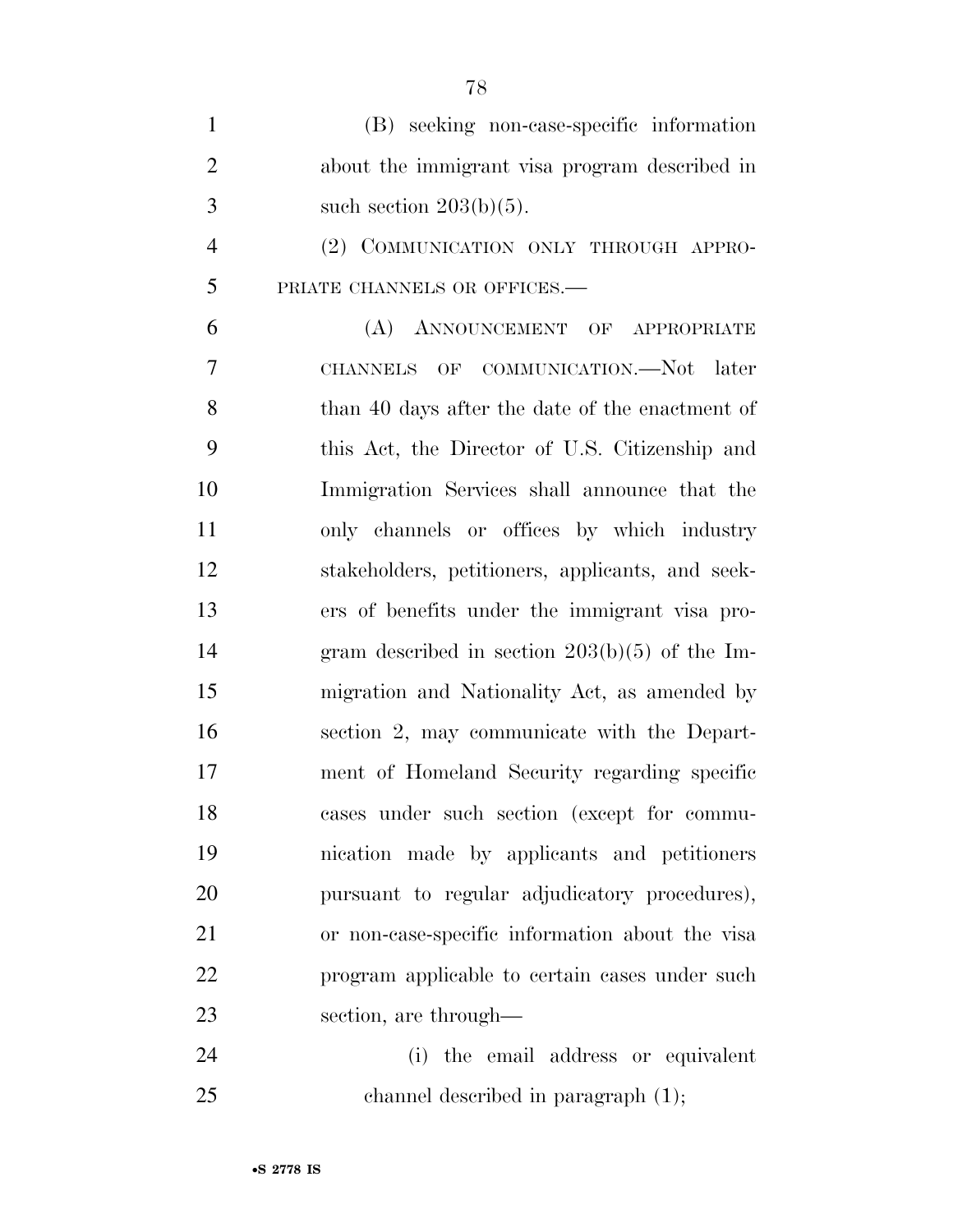(ii) the National Customer Service Center of U.S. Citizenship and Immigra- tion Services, or any successor to that Cen- ter; or (iii) the Customer Service and Public Engagement Directorate, the Immigrant Investor Program Office, or any successor agencies. (B) DIRECTION OF INCOMING COMMUNICA- TIONS.— 11 (i) IN GENERAL.—Employees of the Department of Homeland Security shall di- rect communications described in subpara- graph (A) to the channels of communica-15 tion or offices listed in subparagraph (A). 16 (ii) RULE OF CONSTRUCTION.—Noth-17 ing in this subparagraph may be construed to prevent— (I) any person from commu-20 nicating with the Ombudsman of U.S. Citizenship and Immigration Services 22 regarding the immigrant investor pro-23 gram under section 203(b)(5) of the Immigration and Nationality Act, as amended by section 2; or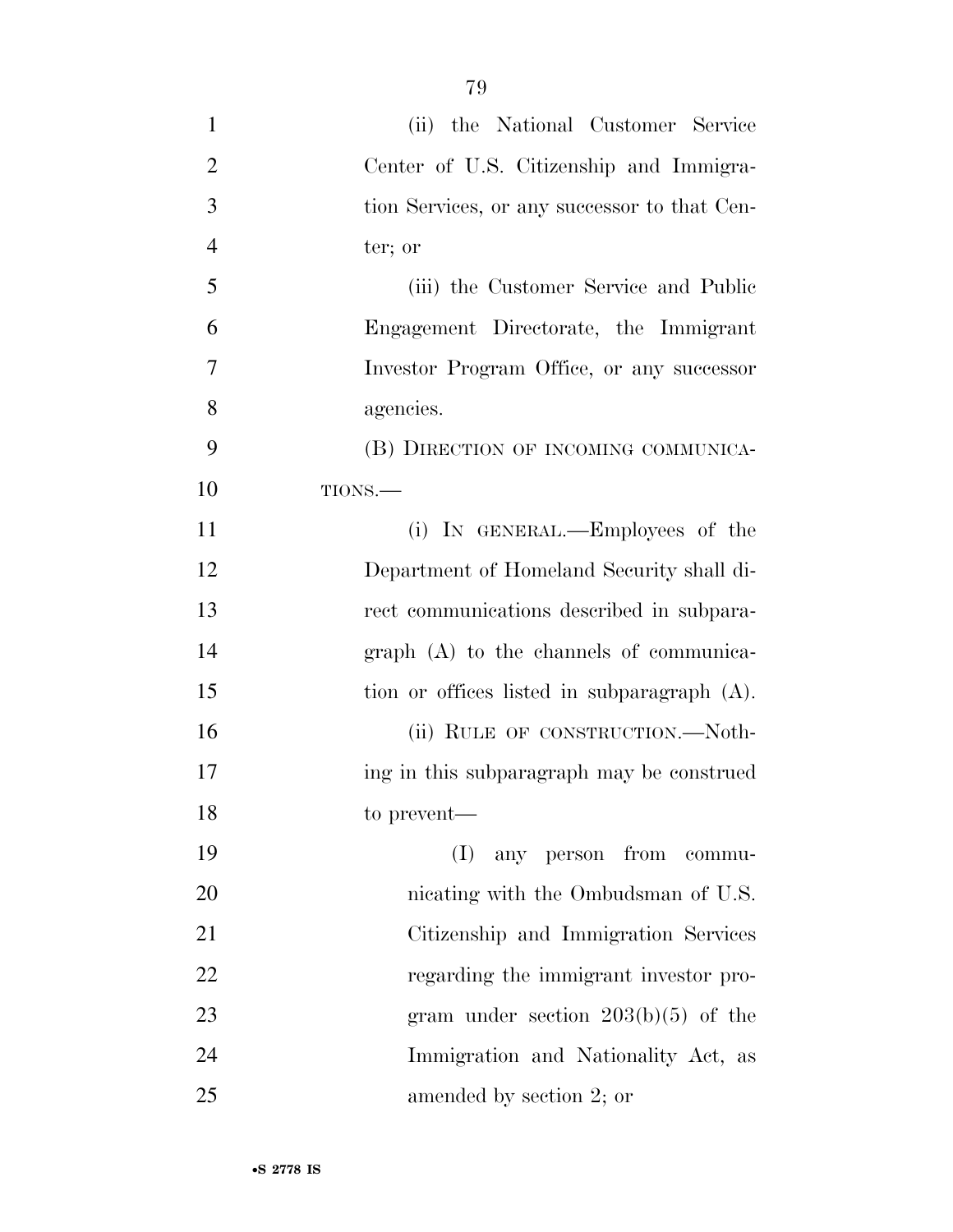| (II) the Ombudsman from resolv-            |
|--------------------------------------------|
| ing problems regarding such immi-          |
| grant investor program under section       |
| 452 of the Homeland Security Act of        |
| 2002 (6 U.S.C. 272).                       |
| $(C)$ Log.—                                |
| (i) IN GENERAL.—The Director of            |
| U.S. Citizenship and Immigration Services  |
| shall maintain a written or electronic log |
| $of$ —                                     |
| (I) all communications described           |
| in subparagraph (A) and communica-         |
| from Members of Congress,<br>tions         |
| which shall reference—                     |
| (aa) the date, time, and sub-              |
| ject of the communication; and             |
| (bb) the identity of the De-               |
| partment of Homeland Security              |
| official, if any, to whom the in-          |
| quiry was forwarded;                       |
| (II) with respect to written com-          |
| munications described in subsection        |
| $(e)(1)$ —                                 |
| (aa) the date on which such                |
| communication was received;                |
|                                            |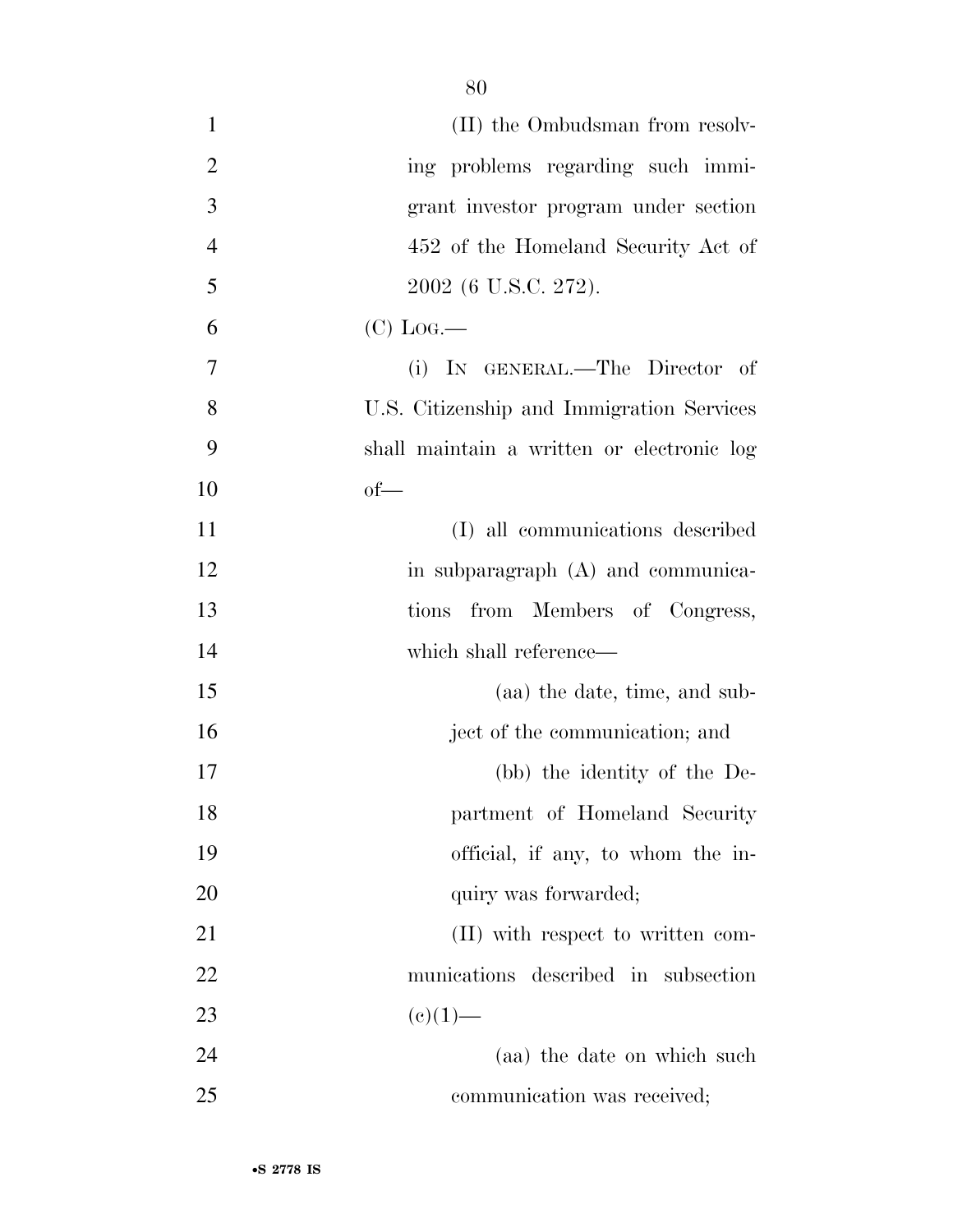| $\mathbf{1}$   | (bb) the identities of the                             |
|----------------|--------------------------------------------------------|
| $\overline{2}$ | sender and addressee; and                              |
| 3              | (ce) the subject of such com-                          |
| $\overline{4}$ | munication; and                                        |
| 5              | (III) with respect to oral commu-                      |
| 6              | described in subsection<br>nications                   |
| 7              | $(e)(2)$ —                                             |
| 8              | (aa) the date on which such                            |
| 9              | communication occurred;                                |
| 10             | (bb) the participants in the                           |
| 11             | conversation or meeting; and                           |
| 12             | (cc) the subject of such com-                          |
| 13             | munication.                                            |
| 14             | (ii) TRANSPARENCY.—The log of com-                     |
| 15             | munications described in clause (i) shall be           |
| 16             | made publicly available in accordance with             |
| 17             | section 552 of title 5, United States Code             |
| 18             | (commonly known as the "Freedom of In-                 |
| 19             | formation Act").                                       |
| 20             | (3) PUBLICATION OF INFORMATION.—If, as a               |
| 21             | result of a communication with an official of the De-  |
| 22             | partment of Homeland Security, a person or entity      |
| 23             | inquiring about a specific case or about the immi-     |
| 24             | grant visa program described in section $203(b)(5)$ of |
| 25             | the Immigration and Nationality Act (8 U.S.C.          |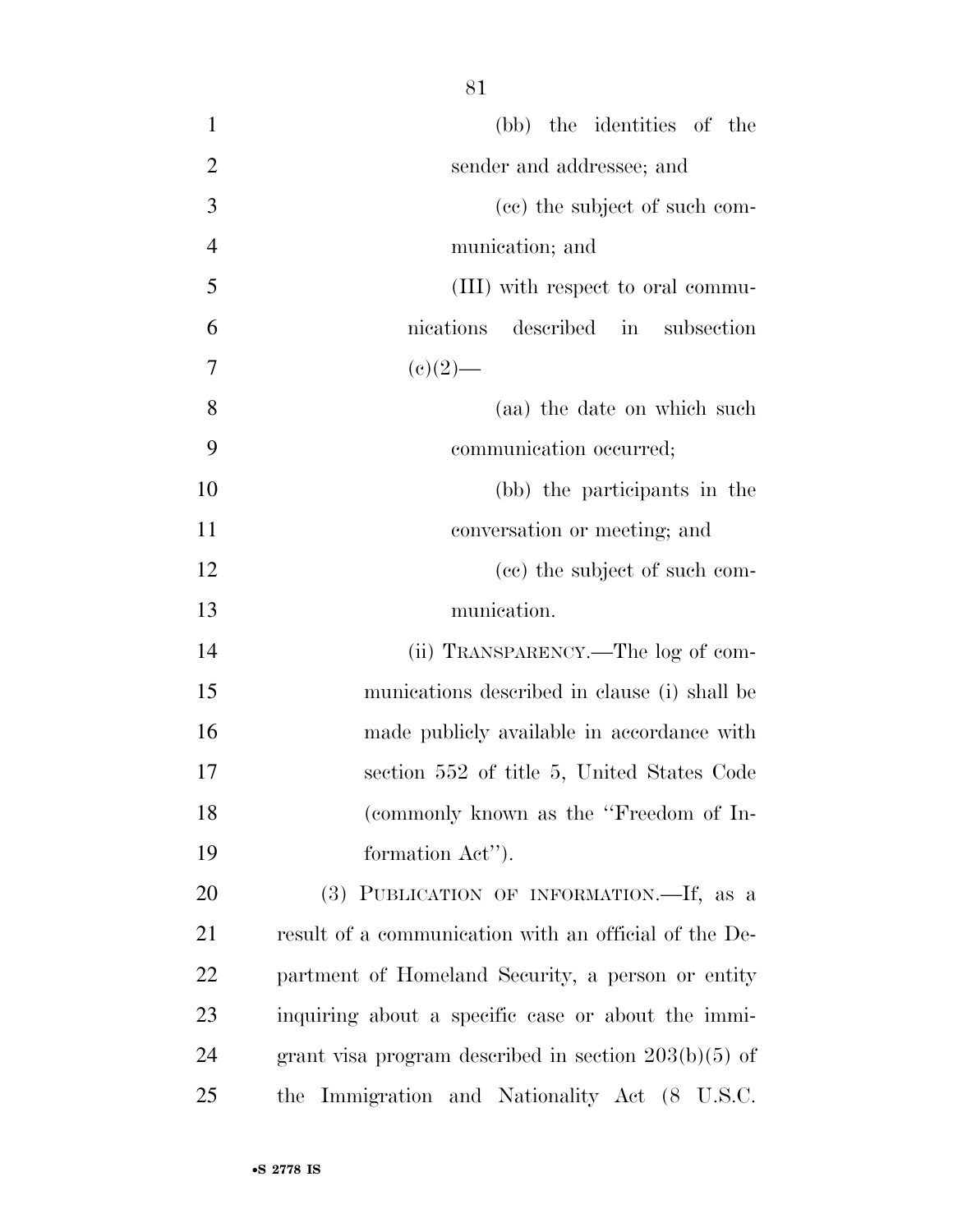$1 \quad 1153(b)(5)$  received generally applicable and non- case-specific information about program require- ments or administration that has not been made publicly available by the Department, the Director of U.S. Citizenship and Immigration Services shall publish such information on the U.S. Citizenship and Immigration Services website, not later than 30 days after the communication of such information to such person or entity, as an update to the relevant Frequently Asked Questions page or by some other comparable mechanism.

(f) PENALTY.—

 (1) IN GENERAL.—Any person who inten- tionally violates the prohibition on preferential treat- ment under this section or intentionally violates the reporting requirements under subsection (c) shall be disciplined in accordance with paragraph (2).

 (2) SANCTIONS.—Not later than 90 days after the date of the enactment of this Act, the Secretary of Homeland Security shall establish, in addition to any criminal or civil penalties that may be imposed, a graduated set of sanctions based on the severity of the violation referred to in paragraph (1), which may include written reprimand, suspension, demo-tion, or removal.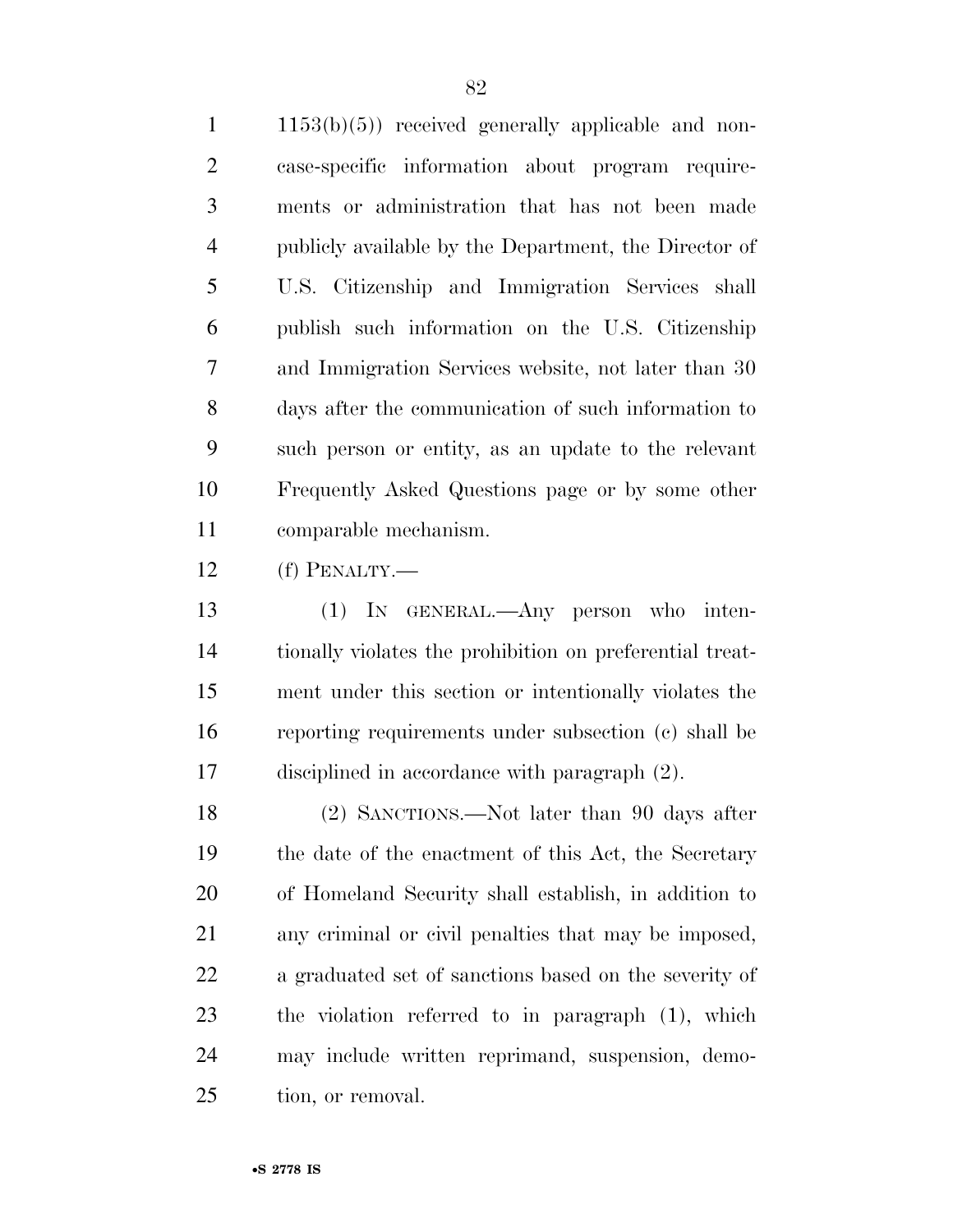(g) RULE OF CONSTRUCTION.—Nothing in this sec- tion may be construed to modify any law, regulation, or policy regarding the handling or disclosure of classified in-formation.

 (h) NO CREATION OF PRIVATE RIGHT OF ACTION.— Nothing in this section may be construed to create or au- thorize a private right of action to challenge a decision of an employee of the Department of Homeland Security.

 (i) EFFECTIVE DATE.—This section, and the amend- ments made by this section, shall take effect on the date of the enactment of this Act.

## **SEC. 4. TREATMENT OF PERIOD FOR PURPOSES OF NATU-RALIZATION.**

 Section 216A(e) of the Immigration and Nationality Act (8 U.S.C. 1186b(e)) is amended to read as follows: 16 "(e) TREATMENT OF PERIOD FOR PURPOSES OF NATURALIZATION.—For purposes of title III, an alien who is in the United States as a lawful permanent resident on a conditional basis under this section, upon favorable determination and removal of the conditional basis of the alien's lawful permanent resident status under subsection  $22 \text{ (c)}(3)(B)$ , shall be considered to have been admitted as an alien lawfully admitted to the United States for perma-nent residence.''.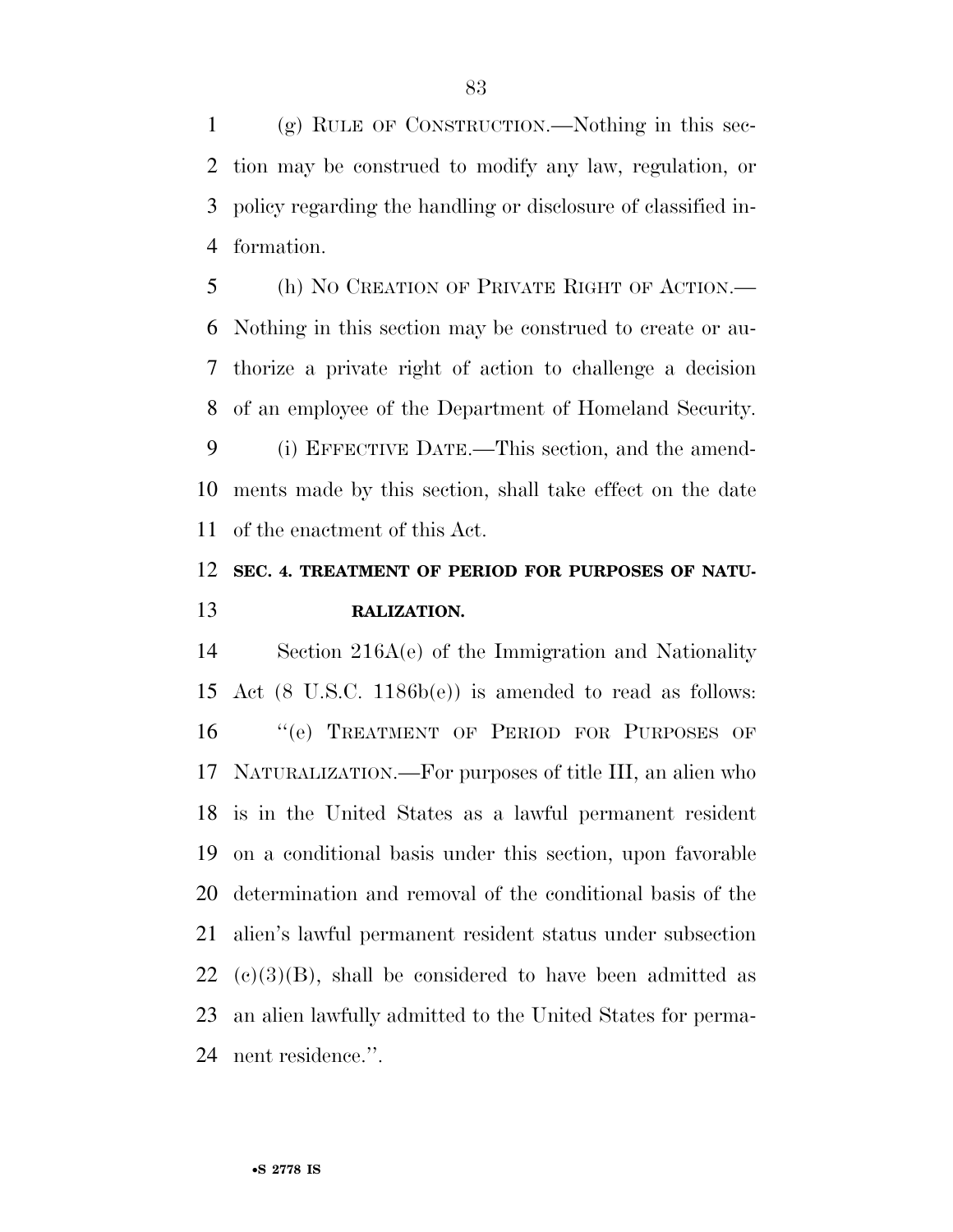| $\mathbf{1}$   | SEC. 5. CONCURRENT FILING OF EB-5 PETITIONS AND AP-               |
|----------------|-------------------------------------------------------------------|
| $\overline{2}$ | PLICATIONS FOR ADJUSTMENT OF STATUS.                              |
| 3              | Section 245 of the Immigration and Nationality Act                |
| $\overline{4}$ | $(8 \text{ U.S.C. } 1255)$ is amended—                            |
| 5              | $(1)$ in subsection $(k)$ —                                       |
| 6              | $(A)$ in the matter preceding paragraph $(1)$ ,                   |
| 7              | by striking "or $(3)$ " and inserting " $(3)$ , or $(5)$ ";       |
| 8              | and                                                               |
| 9              | $(B)$ in paragraph $(1)$ , by adding "and" at                     |
| 10             | the end; and                                                      |
| 11             | $(2)$ by adding at the end the following:                         |
| 12             | "(n) If the approval of a petition for classification             |
| 13             | under section $203(b)(5)$ would make a visa immediately           |
| 14             | available to the alien beneficiary, the alien beneficiary's       |
| 15             | application for adjustment of status under this section           |
| 16             | shall be considered to be properly filed whether the appli-       |
| 17             | cation is submitted concurrently with, or subsequent to,          |
|                | 18 the visa petition.".                                           |
| 19             | SEC. 6. PAROLE STATUS FOR PETITIONERS AND DEPEND-                 |
| 20             | ENTS AWAITING AVAILABILITY OF AN IMMI-                            |
| 21             | <b>GRANT VISA.</b>                                                |
| 22             | (a) AUTHORIZATION.—Section $212(d)(5)$ of the Im-                 |
| 23             | migration and Nationality Act $(8 \text{ U.S.C. } 1182(d)(5))$ is |
| 24             | amended—                                                          |
| 25             | $(1)$ in subparagraph $(A)$ , by striking "The At-                |
| 26             | torney General may, except as provided in subpara-                |
|                | •S 2778 IS                                                        |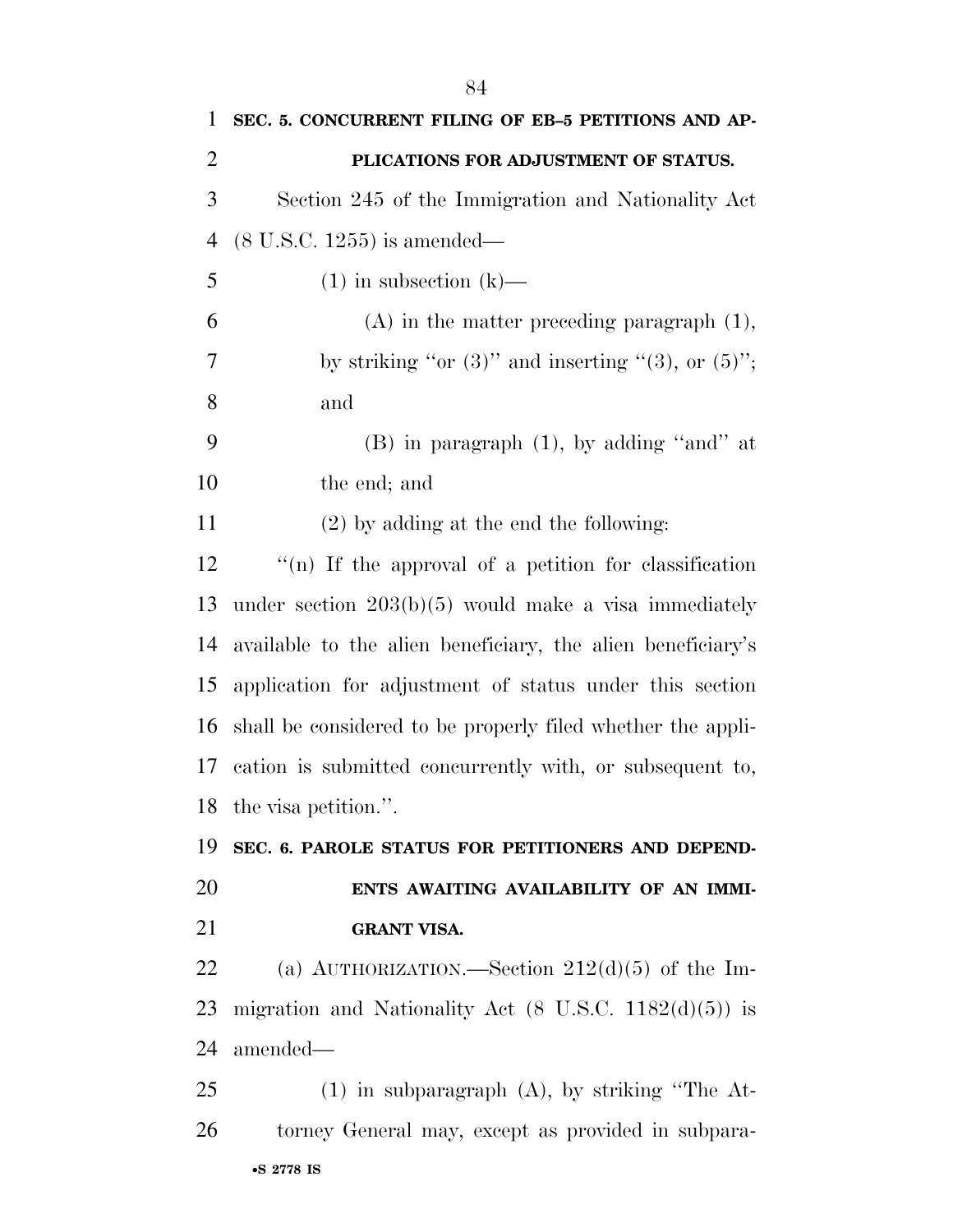| $\mathbf{1}$   | graph $(B)$ or in section 214 $(f)$ , in his discretion pa-    |
|----------------|----------------------------------------------------------------|
| $\overline{2}$ | role into the United States temporarily under such             |
| 3              | conditions as he may prescribe only on a case-by-              |
| $\overline{4}$ | case basis" and inserting "Except as provided in               |
| 5              | subparagraph $(C)$ and section $214(f)$ , the Secretary        |
| 6              | of Homeland Security may temporarily parole into               |
| 7              | the United States, under such conditions as the Sec-           |
| $8\,$          | retary may prescribe, on a case-by-case basis,";               |
| 9              | $(2)$ by redesignating subparagraph $(B)$ as sub-              |
| 10             | paragraph $(C)$ ; and                                          |
| 11             | $(3)$ by inserting after subparagraph $(A)$ the fol-           |
| 12             | lowing:                                                        |
| 13             | "(B) The Secretary of Homeland Security, in the                |
| 14             | Secretary's discretion, may temporarily parole into the        |
| 15             | United States, under such conditions as the Secretary may      |
| 16             | prescribe, any alien who is the beneficiary of a petition      |
| 17             | for immigrant status under section $203(b)(5)$ (including      |
|                | 18 the spouse or child of such principal alien, if eligible to |
| 19             | receive a visa under section $203(d)$ if—                      |
| 20             | "(i) such petition has been pending for at least               |
| 21             | 3 years; or                                                    |
| 22             | $\lq\lq$ (ii)(I) such petition has been approved;              |
| 23             | "(II) 3 years or more have elapsed since the pe-               |
| 24             | tition was filed; and                                          |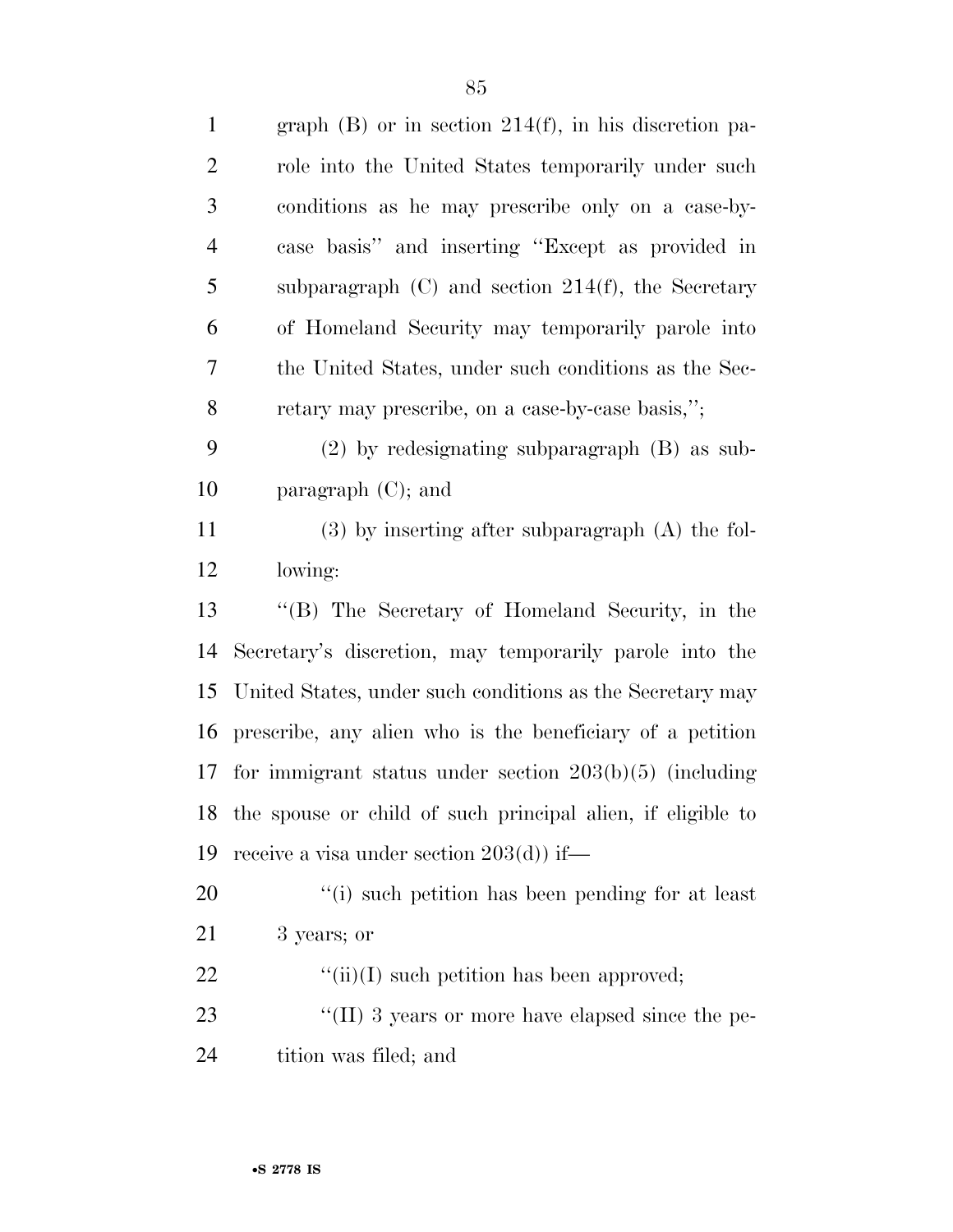| $\mathbf{1}$   | "(III) an immigrant visa is not immediately            |
|----------------|--------------------------------------------------------|
| $\overline{2}$ | available to the alien because the total number of     |
| 3              | visas issued under section $203(b)(5)$ has reached the |
| $\overline{4}$ | maximum number of visas that may be made avail-        |
| 5              | able to immigrants of the State or area under sec-     |
| 6              | tion $203(b)$ .".                                      |
| 7              | (b) EMPLOYMENT AUTHORIZATION FOR ALIEN IN-             |
| 8              | VESTORS.-                                              |
| 9              | (1) IN GENERAL.—The Secretary of Homeland              |
| 10             | Security may—                                          |
| 11             | (A) authorize any alien described in section           |
| 12             | $212(d)(5)(B)$ of the Immigration and Nation-          |
| 13             | ality Act, as added by subsection (a), to engage       |
| 14             | in employment in the United States; and                |
| 15             | (B) provide the alien referred to in sub-              |
| 16             | paragraph (A) with appropriate endorsement of          |
| 17             | the authorization under such subparagraph.             |
| 18             | $(2)$ FEES.-                                           |
| 19             | (A) IN GENERAL.—The Secretary may as-                  |
| 20             | sess a fee for providing an employment author-         |
| 21             | ization endorsement under paragraph (1) in an          |
| 22             | amount equal to not more than the average cost         |
| 23             | incurred by the Secretary in adjudicating appli-       |
| 24             | cations for such endorsement. The Secretary            |